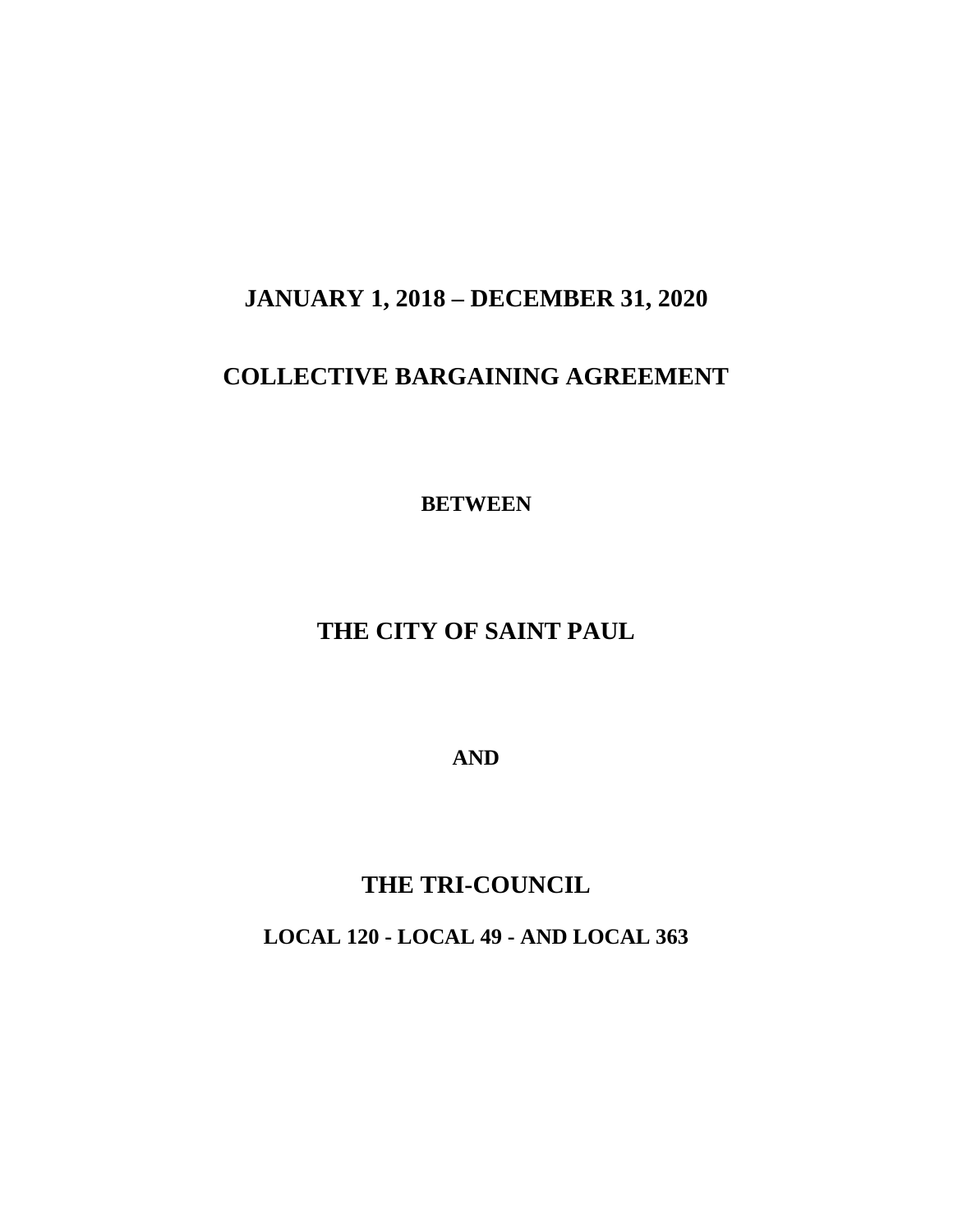# INDEX

### **ARTICLE TITLE**

#### **PAGE**

| $\mathbf{1}$<br>$\overline{2}$<br>3<br>$\overline{4}$<br>5 |  |
|------------------------------------------------------------|--|
|                                                            |  |
| 6                                                          |  |
| 7                                                          |  |
| 8                                                          |  |
| 9                                                          |  |
| 10                                                         |  |
| 11                                                         |  |
| 12                                                         |  |
| 13                                                         |  |
| 14                                                         |  |
| 15                                                         |  |
| 16                                                         |  |
| 17                                                         |  |
| 18                                                         |  |
| 19                                                         |  |
| 20                                                         |  |
| 21                                                         |  |
| 22                                                         |  |
| 23                                                         |  |
| 24                                                         |  |
|                                                            |  |
|                                                            |  |
|                                                            |  |
|                                                            |  |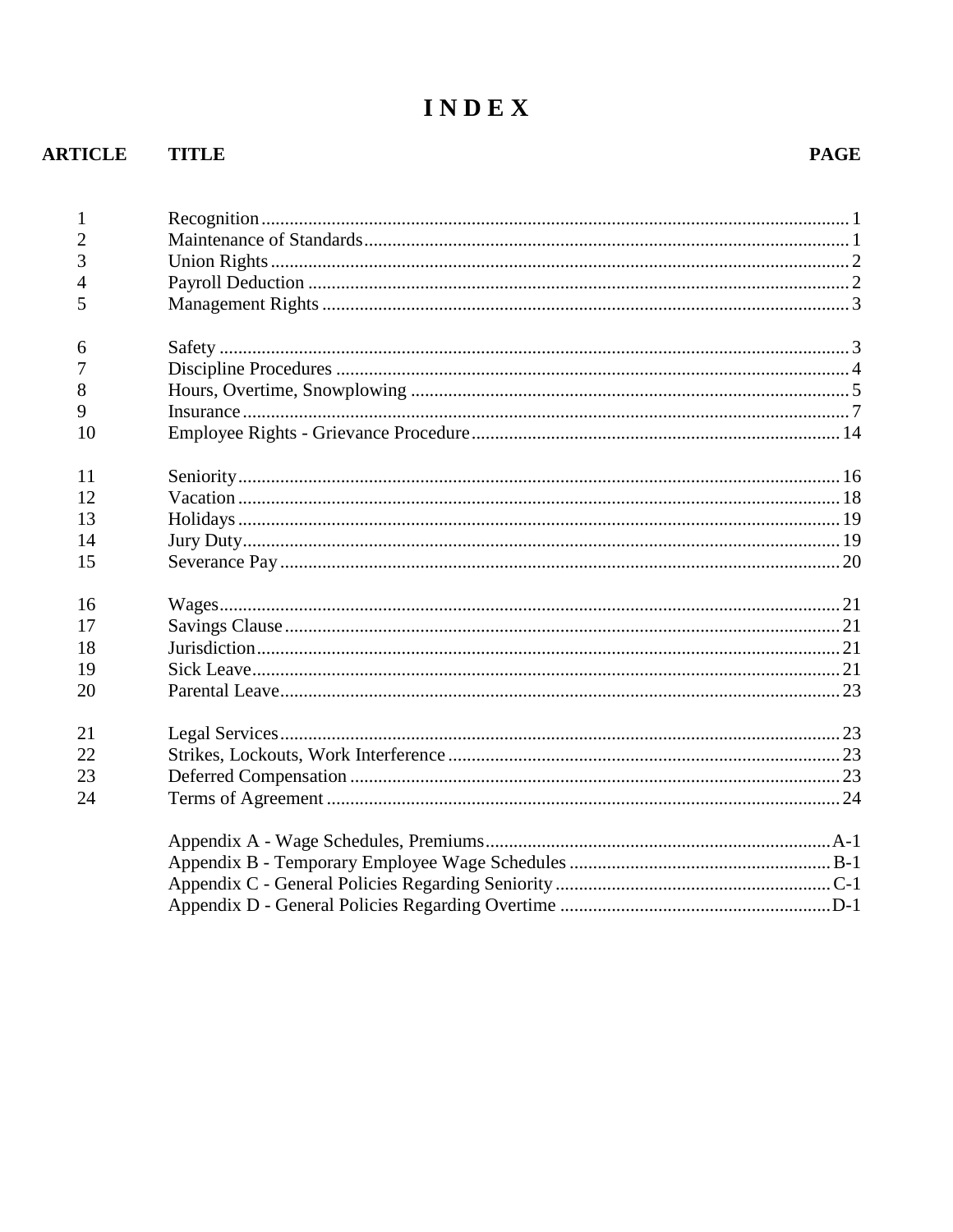#### **PRINCIPLES**

This Agreement is entered into to facilitate the adjustment of grievances and disputes between the Employer and Employees to provide, insofar as possible, for the continuous employment of labor and to establish necessary procedures for the amicable adjustment of all disputes which may arise between the Employer and the Union.

The Employer and the Union encourage the highest possible degree of practical, friendly, cooperative relationships between their respective representatives at all levels. The officials of the Employer and the Union realize that this goal depends primarily on cooperative attitudes between people in their respective organizations and at all levels of responsibility, and that proper attitudes must be based on full understanding of and regard for the respective rights and responsibilities of both the Employer and the Employees.

There shall be no discrimination against any employee by reason of creed, sex, disability, or Union membership.

The Employer and the Union affirm their joint opposition to any discriminatory practices in connection with employment, promotion, or training, remembering that the public interest remains in full utilization of employees' skill and ability without regard to consideration of national origin, age, sex or disability.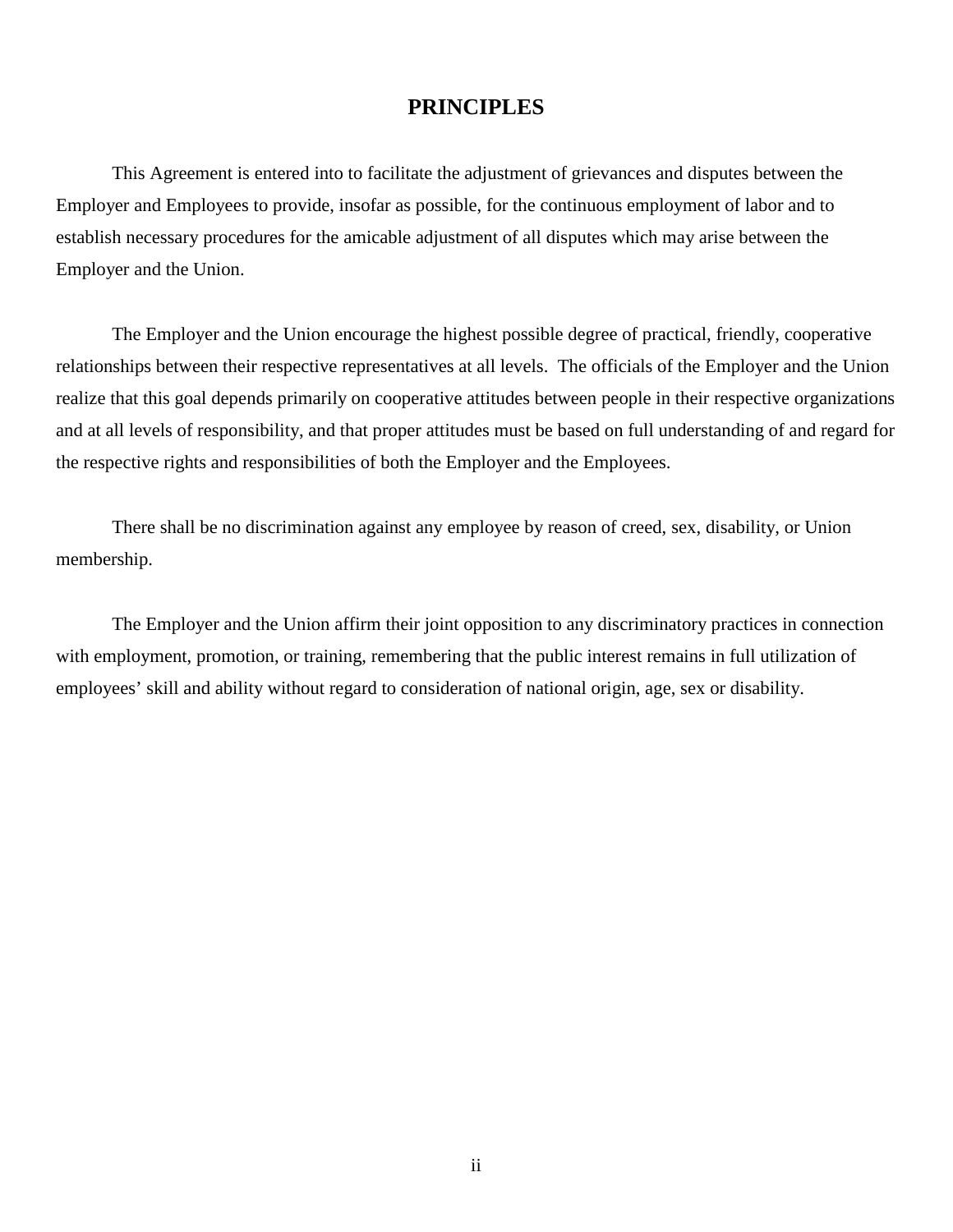### **ARTICLE 1 – RECOGNITION**

1.1 The Employer recognizes the Union as the sole and exclusive collective bargaining agency for all employees that have been certified by the State of Minnesota, Case No. 73-PR-427-A, as follows:

<span id="page-3-0"></span>All employees of the City of Saint Paul in the classifications of Asphalt Plant Operator, Assistant Gardener, Assistant Golf Course Superintendent, Bridge Crew Leader, Bridge Maintenance Worker, \*Driver-Operator, \*Driver-Operator--Water Utility, Forestry Arborist, Forestry Crew Leader, Gardener, Golf Ranger, Golf Worker III, Grounds Crew Leader, \*Groundsworker, Heavy Equipment Operator, Heavy Equipment Operator--Sewer Utility, Heavy Equipment Operator--Water Utility, \*Jet Sewer Cleaner Operator, Landscape Worker, Lead Gardener, Lead Landscaper, Modified Duty Worker–Stores Laborer, Modified Duty Worker - Water Utility Worker II, Modified Duty Worker - Grounds Crew Leader, Operations and Laborer Trainee, Parks Worker I, Parks Worker I - Operation/Como Campus, Parks Worker II, Parks Worker III, Revolving Power Equipment Operator, Sewer Crew Leader, Sewer Services Worker, Stores Laborer, Street Maintenance Crew Leader, Street Services Worker, Trades Laborer, Utility Aide, Water Service Worker--Control Desk, Water System Worker I, Water System Worker II, Water Utility Worker I, and Water Utility Worker II who work more than 14 hours per week and more than 100 work days per year, excluding Supervisory, Confidential, emergency, and employees exclusively represented by other labor or employee organizations.

The parties agree that any new classifications which are an expansion of the above bargaining unit or which derive from the classifications set forth in this Agreement shall be recognized as a part of this bargaining unit, and the parties shall take all steps required under the Public Employment Relations Act to accomplish said objective.

- 1.2 The Employer agrees not to enter into any contractually binding agreements with any employee or representative not authorized to act on behalf of the Union. There shall be no individual agreements with any employees that conflict with the terms of this Agreement, and any such agreement or contract shall be null and void.
- 1.3 The Employer agrees to give the Union the right to supply fifty percent (50%) of all new qualified referrals for work as temporary employees.
- 1.4 It is recognized that temporary employees are within the unit covered by this agreement. However, except as specifically provided by this agreement, temporary employees shall not have nor acquire any rights or benefits other than specifically provided by the provisions of the Civil Service Rules.

### <span id="page-3-1"></span>**ARTICLE 2 – MAINTENANCE OF STANDARDS**

- 2.1 The parties agree that all conditions of employment relating to wages, hours of work, overtime differentials, vacations and all other general working conditions shall be maintained at not less than the highest minimum standard as set forth in the Civil Service Rules of the City of Saint Paul and the Saint Paul Salary Plan and Rates of Compensation at the time of the signing of this Agreement, and the conditions of employment shall be improved wherever specific provisions for improvement are made elsewhere in this Agreement.
- 2.2 Notwithstanding Article 2.1 above, City Service Rule 7, 8.A.3., and Civil Service Rule 14 relating to promotions shall not apply to employees or classifications represented by this bargaining unit.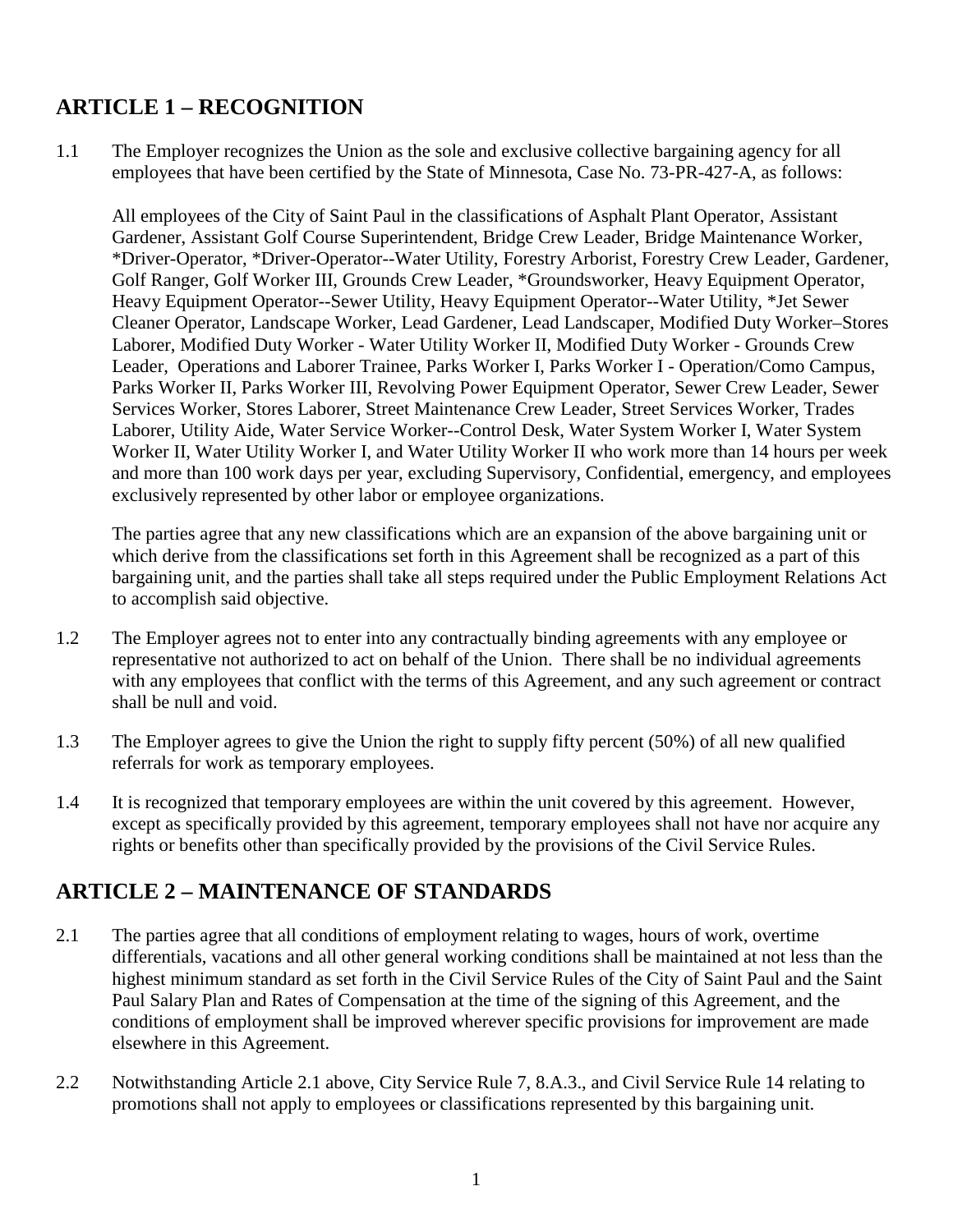### <span id="page-4-0"></span>**ARTICLE 3 – UNION RIGHTS**

- 3.1 The Union may designate employees from within the bargaining unit to act as Stewards and shall inform the Employer in writing of such designations. Such employees shall have the rights and responsibilities as designated in Article 10 (GRIEVANCE PROCEDURE). There shall be no more than one Steward from each local involved in any one specific grievance.
- 3.2 There shall be no deduction of pay from Stewards when directly involved in meetings with management during working hours for grievance procedures.
- 3.3 Designated Union Representatives shall be permitted to visit employees on job sites and at department buildings during working time.
- 3.4 The Employer shall provide a payroll deduction for employees to make a voluntary donation to the IUOE Local 49, IBT Local 120 or Laborers Local 363 Political Action Fund.

### <span id="page-4-1"></span>**ARTICLE 4 – PAYROLL DEDUCTION**

- 4.1 The Employer shall, upon request of any Employee in the unit, deduct such sum as the Union may specify for the purpose of initiation fees and dues to the Union, providing the Union uses its best efforts to assess such deductions in as nearly uniform and standard amounts as is possible. The Employer shall remit monthly such deduction to the appropriate designated Union.
- 4.2 In accordance with M.S.A. 179.65, Subd. 2, the Employer agrees that upon notification by the Union, the Employer shall deduct a fair share fee from all certified employees who are not members of the exclusive representative. In no instance shall the required contribution exceed a pro rata share of the specific expenses incurred for services rendered by the representative in relationship to negotiations and administration of grievance procedures.
- 4.3 Effective May 1, 2008 (or closest pay period), the Union authorizes the deduction of sixty dollars (\$60.00) bi-weekly, from employees who are members of Laborer's Local 363 who already have pension credits in the Union's Pension Fund and choose to participate in the Union's Pension Fund. The Employer will forward this to the Union's Pension Fund. The Union is to provide the Employer a list of eligible members.
	- 4.4 The City agrees to contribute to the Laborers' International Union of North America, National (Industrial) Pension Fund Preferred Plan for each employee covered by this agreement, not including employees working in the job classifications of Golf Ranger, Utility Aide, Parks Worker I, Parks Worker I – Operations, Parks Worker I – Golf, Parks Worker II, Assistant Gardener, Landscape Worker and Revolving Power Equipment Operator. The National (Industrial) Pension Fund Preferred Plan is a qualified supplemental pension plan under Minnesota Statute § 356.24, subd. 1(8), as amended.
		- 4.4 (1) For January 1, 2018, \$2.40 per hour will be contributed to the National (Industrial) Pension Fund Preferred Plan for all straight time hours paid (regular, vacation, sick, compensatory time used and other paid leave), up to \$96.00 per week. This amount will be contributed in lieu of wages.

For January 1, 2019, \$2.64 per hour will be contributed to the National (Industrial) Pension Fund Preferred Plan for all straight time hours paid (regular, vacation, sick, compensatory time used and other paid leave), up to \$105.60 per week. This amount will be contributed in lieu of wages.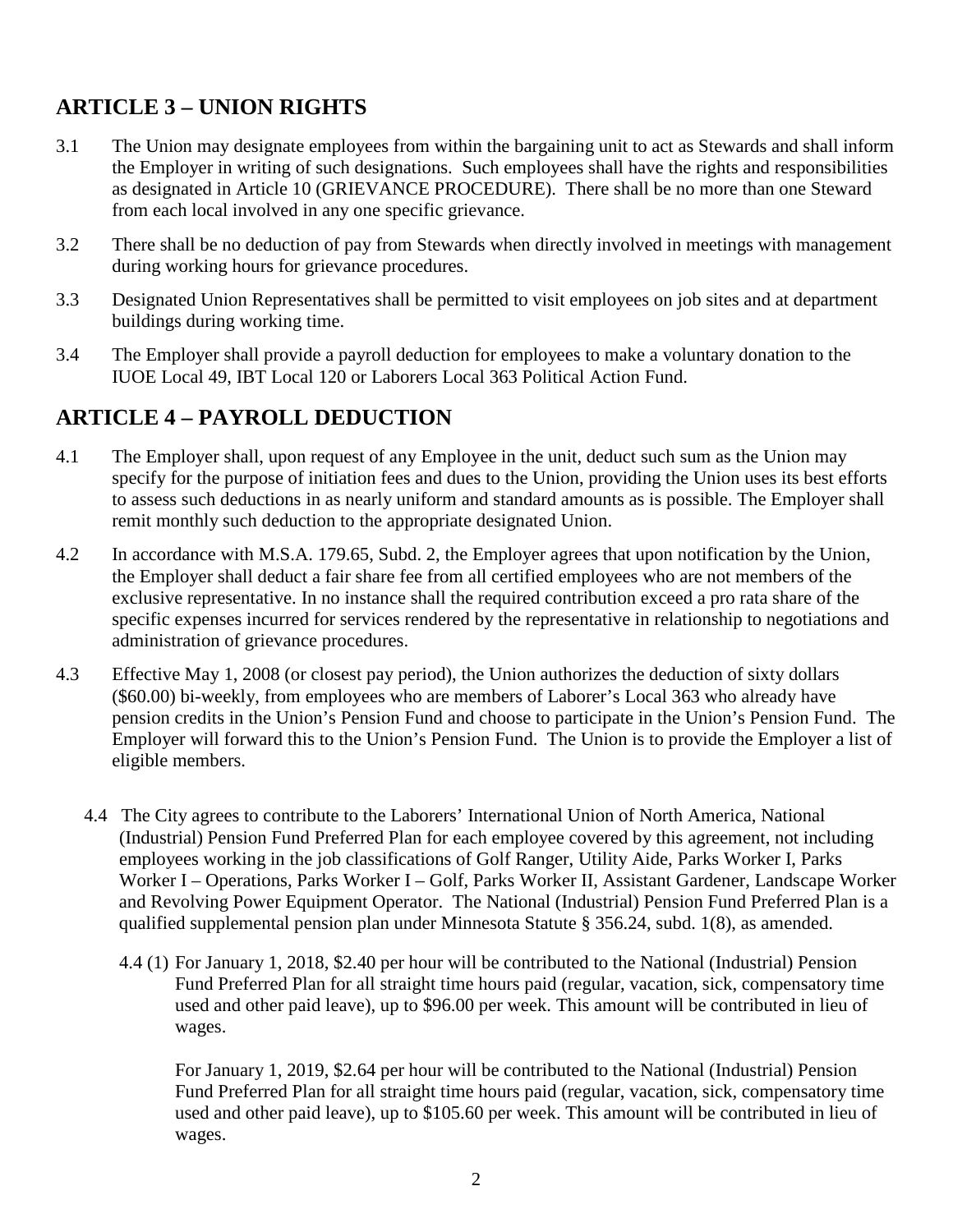### **ARTICLE 4 – PAYROLL DEDUCTION (Continued)**

- 4.4 (2) Any future increase declared by the LIUNA Pension Fund will result in a corresponding decrease in hourly rate for participating classifications.
- 4.4 (3) It is agreed that for purposes of calculating overtime compensation the City shall first restore the amount of the wage reduction, as described in 4.4 (1), then apply the applicable 1.5 wage multiplier required under the Fair Labor Standards act and Article 8 of the Collective Bargaining Agreement, then pay the resulting amount for overtime worked.
- 4.4 (4) It is agreed that when employee's select compensatory time earned when working overtime, the amount of the pension fund contribution will be paid as wages.
- 4.4 (5) It is agreed that the Public Employee's Retirement Association interprets employer contributions to the Laborers Industrial Union of North America Pension Fund as being included in determining salary for purposes of PERA.
- 4.4 (6) It is agreed that for the purposes of determining future wage rates, the City shall first restore the amount of the wage reduction then apply the applicable wage multiplier, then reduce the wage by the hourly contribution to the Pension Fund.
- 4.5 The Union will indemnify, defend and hold the Employer harmless against any claims made and against any suits instituted against the Employer, its officers or employees, by reason of negligence of the Union in requesting or receiving deductions under this Article. The Employer will indemnify, defend and hold the Union harmless against any claims made and against any suits instituted against the Union, its officers or employees by reason of negligence on the part of the Employer in making or forwarding deductions under this Article.

### <span id="page-5-0"></span>**ARTICLE 5 – MANAGEMENT RIGHTS**

- 5.1 The Union recognizes the right of the Employer to operate and manage its affairs in all respects in accordance with applicable laws and regulations of appropriate authorities. The rights and authority which the Employer has not officially abridged, delegated, or modified by this Agreement are retained by the Employer.
- 5.2 A public Employer is not required to meet and negotiate on matters of inherent managerial policy, which include but are not limited to, such areas of discretion of policy as the functions and programs of the Employer, its overall budget, utilization of technology, and organizational structure and selection and direction and number of personnel.

### <span id="page-5-1"></span>**ARTICLE 6 – SAFETY**

- 6.1 Accident and injury free operations shall be the goal of all Employers and employees. To this end the Employer and employee will, to the best of their ability, abide by and live up to the requirements of the several State and Federal Construction Safety Codes and Regulations.
- 6.2 To this end the Employer shall from time to time issue rules or notices to his employees regarding on the job safety requirements. Any employee violating such rules or notices shall be subject to disciplinary action. No employee may be discharged for refusing to work under unsafe conditions.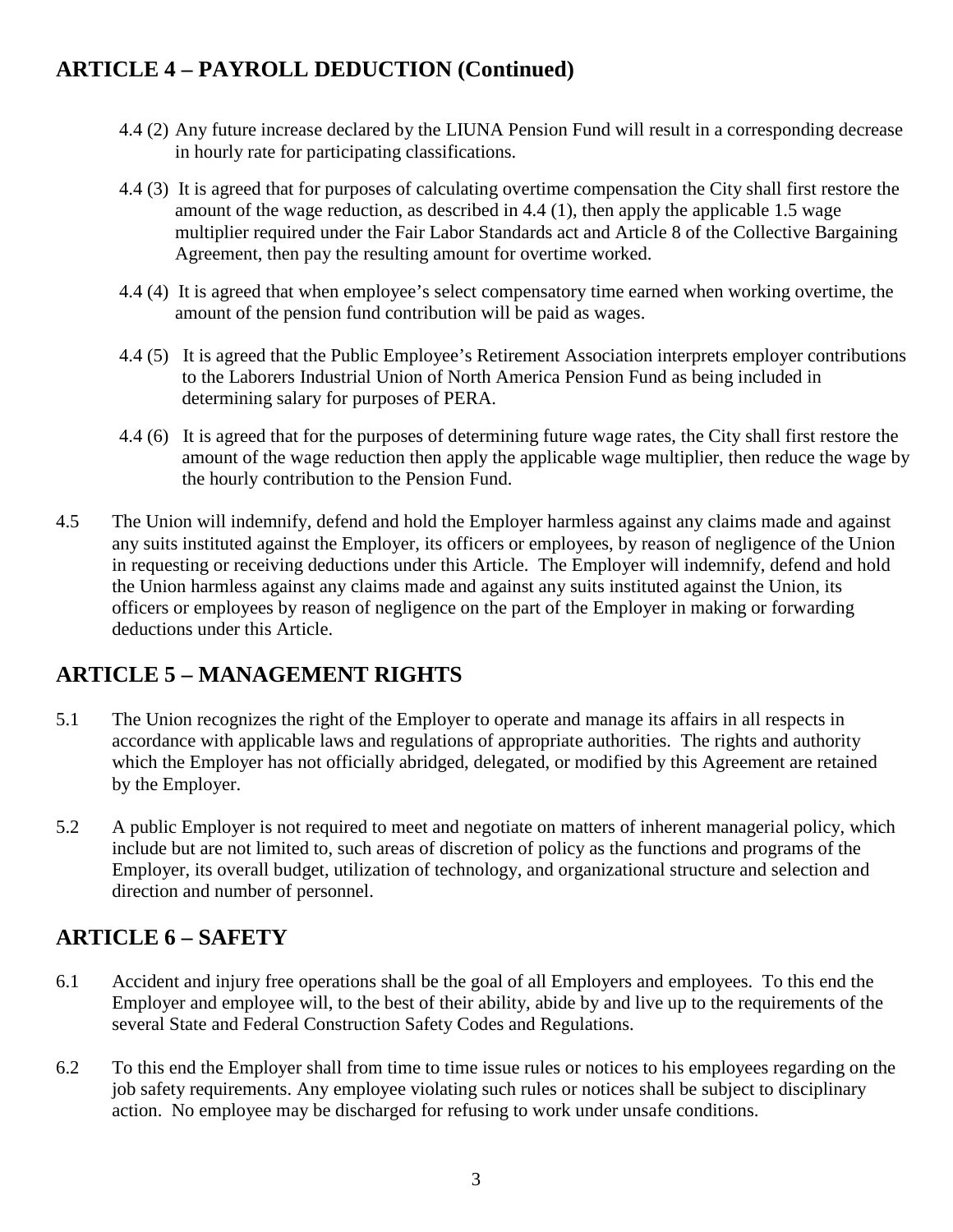### **ARTICLE 6 - SAFETY (Continued)**

- 6.3 Such safety equipment as required by governmental regulation shall be provided without cost to the employee. At the Employer's option, the employees may be required to sign for safety equipment and shall be obligated to return same upon discharge, layoff, quit or other termination in comparable condition as when issued, providing reasonable wear and tear. The Employer shall have the right to withhold the cost of such safety equipment if not returned.
- 6.4 Effective January 1, 2018, the Employer agrees to contribute \$200.00 per calendar year to each employee of the bargaining unit who is required by the Employer to wear protective shoes, boots, or work clothes. This contribution will be made for employees on the payroll as of January 1<sup>st</sup>. Employees hired after January 1<sup>st</sup> will receive one-half the normal allowance for that calendar year. Returning employees from layoff will receive the full allowance for the calendar year.

In addition to the regular safety shoe reimbursement, employees who wear Kevlar boots as part of their regular job duties will receive an additional \$25.00 per calendar year for the purchase of Kevlar safety boots. The Employer will determine who is eligible for this additional reimbursement.

- 6.5 The City shall furnish uniforms at no cost to the employees who work in the Sewer Division of the Public Works Department.
- 6.6 The Water Utility will provide at its expense an initial uniform to employees required to wear a uniform. The Water Utility will reimburse these employees up to \$250.00annually per calendar year beginning the year after the employee's initial issue. Employees must present receipts to be reimbursed.

### <span id="page-6-0"></span>**ARTICLE 7 – DISCIPLINE PROCEDURES**

- 7.1 The Employer will discipline employees for just cause only. Discipline will be in the form of:
	- A. Oral reprimand;
	- B. Written reprimand;
	- C. Suspension;
	- D. Reduction;
	- E. Discharge.
- 7.2 Suspensions, reductions and discharges will be in written form.
- 7.3 A notice in writing of suspensions, reductions and discharges shall be sent to the employee and the Union within seventy-two (72) hours after such action is taken.
- 7.4 Grievance relating to this Article shall be processed in accordance with the grievance procedure under Article 10.
- 7.5 Discipline under Article 7.1.A (Oral reprimand) will not be subject to the terms of Article 10 Employee Rights.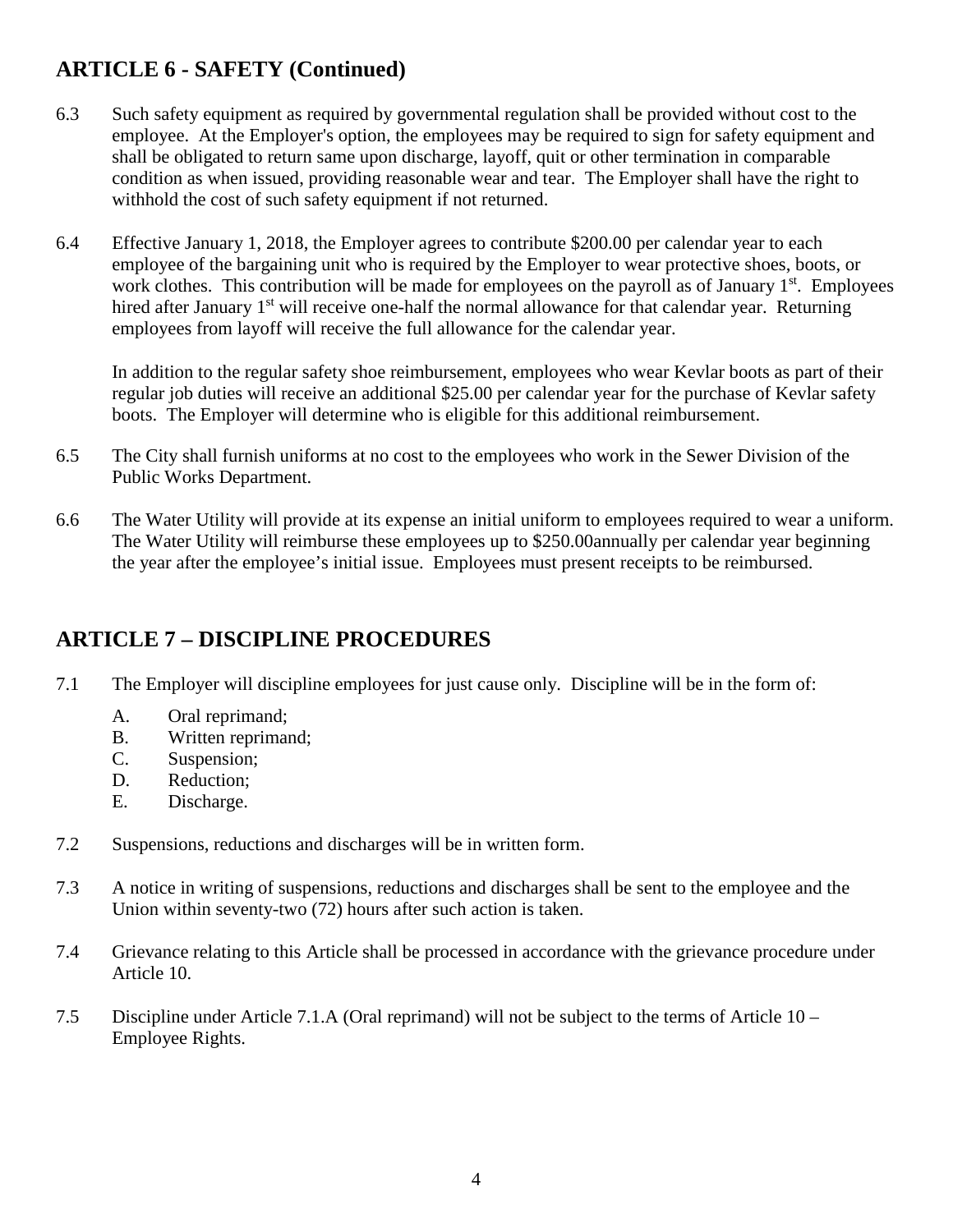### **ARTICLE 8 – HOURS, OVERTIME, SNOWPLOWING**

8.1 The normal work day shall be seven and three-fourths (7 ¾) consecutive hours per day, excluding a forty-five (45) minute lunch period, fifteen (15) minutes of which shall be paid, except for employees assigned to the 4/40 shift where the normal work day shall be nine and three-fourths (9 ¾) consecutive hours per day, excluding a forty-five (45) minute lunch period, fifteen (15) minutes of which shall be paid. The time allotted for lunch breaks shall include both travel and wash-up time.

<span id="page-7-0"></span>The normal work week shall be five (5) consecutive normal work days in any seven (7) day period except for employees assigned to the 4/40 shift where the normal work week shall be four consecutive ten (10) hour work days in any seven (7) day period. (For employees on a shift basis this shall be construed to mean an average of thirty-eight and three-fourths (38 ¾) hours a week).

- 8.2 Except in cases of emergencies, the Employer shall notify the affected employees of an intention to change a shift at least 24 hours prior to the beginning of the new shift.
	- 8.3 Employees shall report to work location as assigned by a designated Employer supervisor. During the normal work day employees may be assigned to other work locations at the discretion of the Employer. Management shall provide transportation or allow travel time within normal working hours to the new work location.
	- 8.4 Call-in-Pay. When an employee is called to work he/she shall receive two (2) hours pay if not put to work. If he/she is called to work and commences work, he/she shall be guaranteed four (4) straight time hours pay.

Effective **January 1, 2019**, When a parks employee (excluding Forestry) is called for work and can resolve the issue remotely via phone or computer without physically returning to the worksite, the employee shall receive one (1) hour of pay at his/her base rate. Calls within the same one hour period are treated as a continuation of the original call. This article shall sunset effective December 31, 2020 unless agreed to by both parties.

- 8.5 Overtime. Time on the payroll in excess of the normal hours set forth above shall be "overtime work" and shall be done only by order of the head of the department. An employee shall be recompensed for work done in excess of the normal hours by being granted compensatory time on a time and one-half basis or by being paid on a time and one-half basis for such overtime work. Employee may express a written preference for the method of overtime payment, however, the basis on which such overtime shall be paid shall be determined solely by the Employer. The time and one-half overtime rate shall be based on the total rate, including any premium pay, being earned during the overtime hours worked.
- 8.6 The two (2) work breaks shall not exceed fifteen (15) minutes from the time the employee stops working until he/she resumes work, and shall be taken in close proximity of the employee's work station.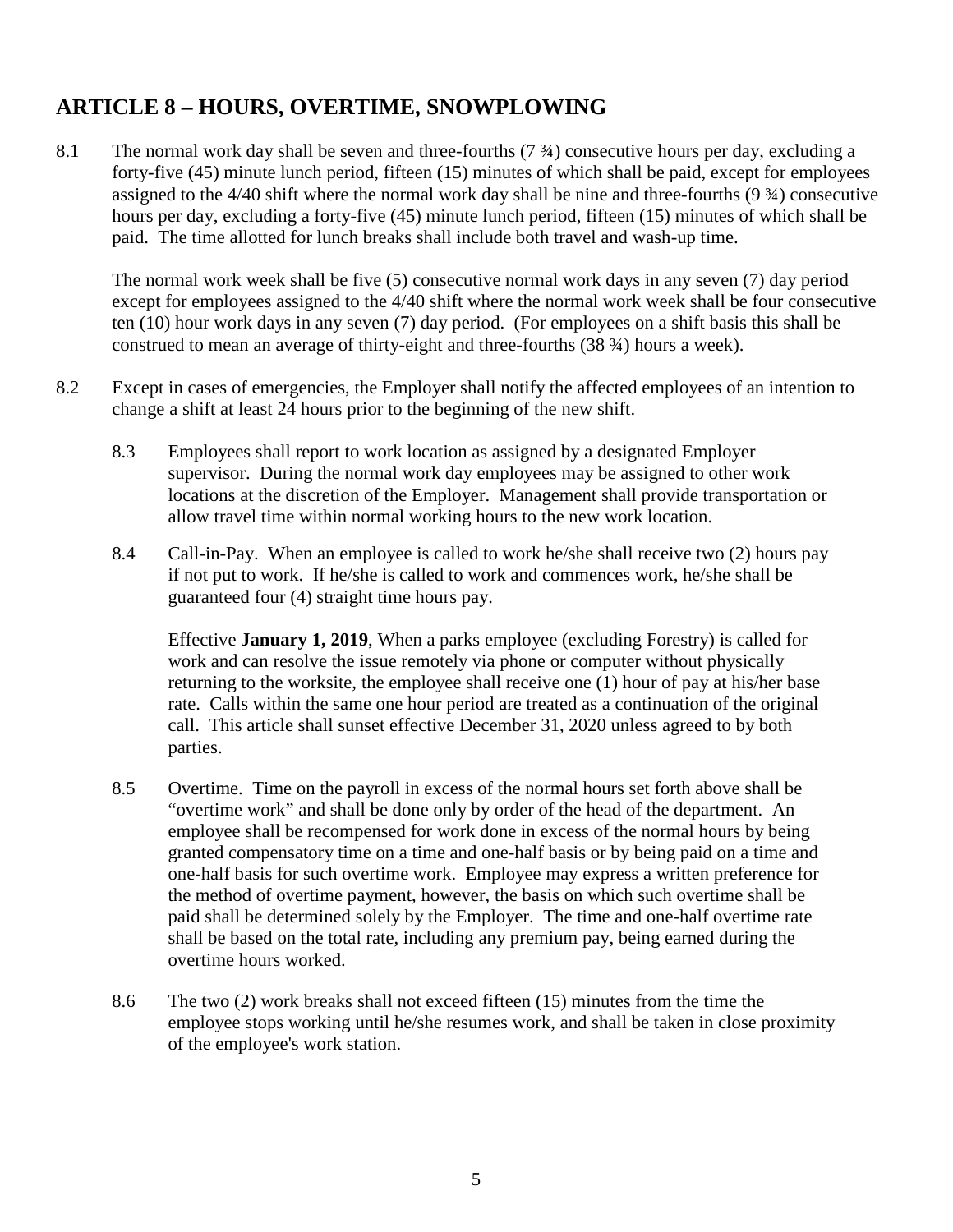### **ARTICLE 8 – HOURS, OVERTIME, SNOWPLOWING (Continued)**

- 8.7 Employees who are unable to report for their normal work day have the responsibility to notify their supervisor of such absence as soon as possible, but in no event later than onehalf hour before the beginning of such work day. Failure to make such notification may be grounds for discipline.
- 8.8 The following will be the procedure for filling snowplowing or sanding needs.
	- A. All listed categories of City employees will be offered one shift before any receive a second shift.
	- B. For purposes of a declared snow emergency, both the night and day phases shall be considered shifts falling on the date of the day phase. Personnel shall be assigned to one of the two phases in the priority order shown below provided that no overtime shift results.
	- C. In the event that overtime shifts are needed to fill any assignment, overtime shifts shall be offered in the same priority order.
	- D. Order to be called.
		- 1. Regular full-time \*Driver Operators, Heavy Equipment Operators and Street Service Workers on normally scheduled shifts.
		- 2. \*Driver Operators and Heavy Equipment Operators on layoff.
		- 3. Street Services Workers on layoff.
		- 4. Sewer Services Workers.
		- 5. Jet Sewer Cleaner Operators and Heavy Equipment Operators Sewer Utility.
		- 6. Bridge Maintenance Workers.
		- 7. Crew Leaders.
		- 8. Other permanent Tri-Council members.
		- 9. All other qualified Public Works volunteers on normally scheduled shifts.
		- 10. Qualified temporary Tri-Council members.
- 8.9 Employer shall avoid, whenever possible, working an employee on an out-of-class assignment for a prolonged period of time. Any employee working an out-of-class assignment for a period in excess of fifteen (15) consecutive working days during a year shall receive the rate of pay for the out-of-class assignment in a higher classification not later than the sixteenth (16) day of such assignment. For purposes of this Article, an outof-class assignment is defined as an assignment of an employee to perform, on a full-time basis, all of the significant duties and responsibilities of a position different from the employee's regular position, and which is in a classification higher than the classification held by such employee. The rate of pay for an approved out-of-class assignment shall be the same rate the employee would receive if such employee received a regular appointment to the higher classification.
- 8.10 Any employee who works a shift beginning earlier than 6:00 a.m. or ending later than 6:00 p.m., and providing that four or more hours of the shift are between 6:00 p.m. and 6:00 a.m. shall be paid a differential of five percent (5%) of the employee's base rate for all hours of the shift actually worked by the employee.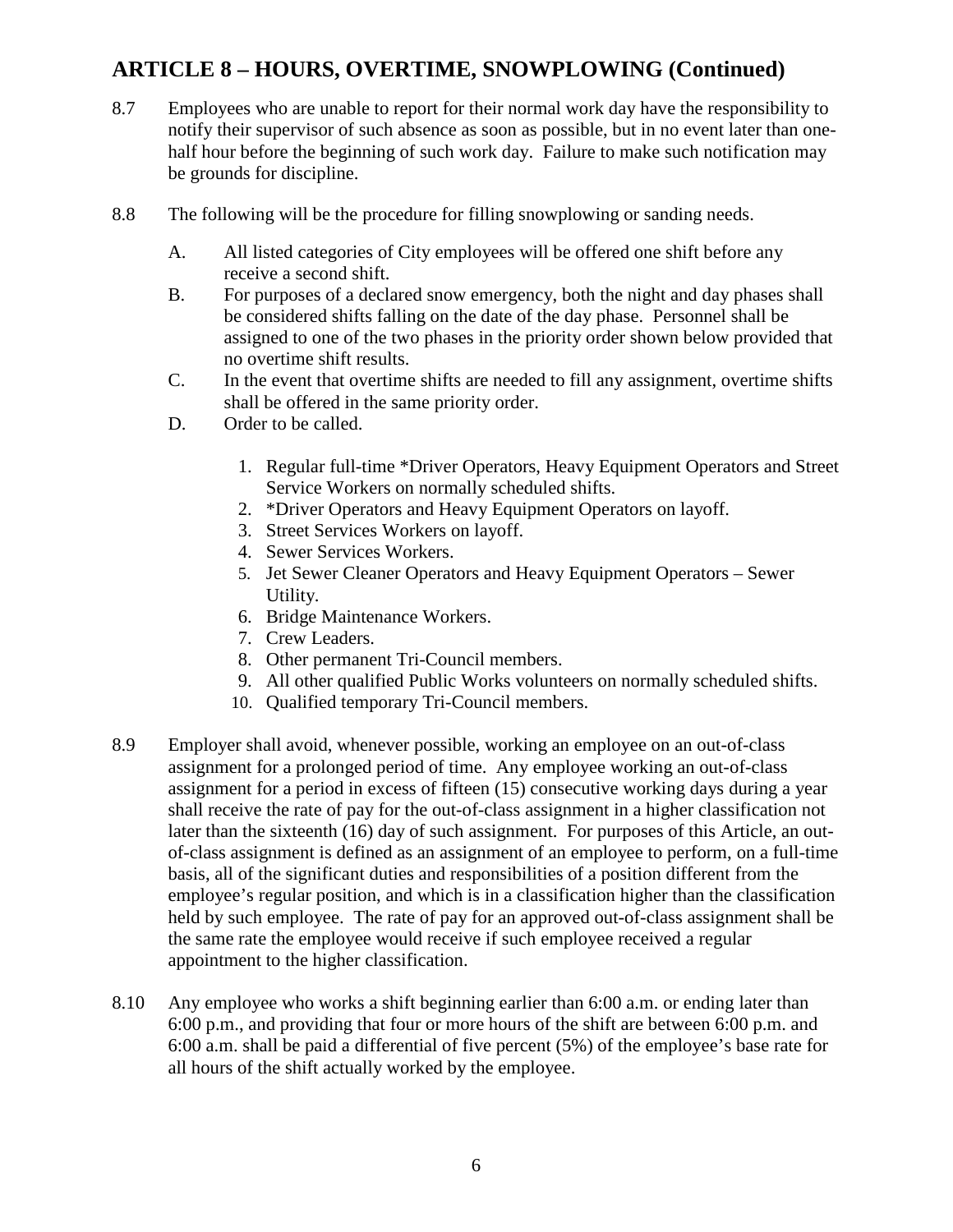### **ARTICLE 8 – HOURS, OVERTIME, SNOWPLOWING (Continued)**

Any employee who works a shift beginning earlier than 6:00 a.m. or ending later than 6:00 p.m., but less than four hours of the shift worked are between the hours of 6:00 p.m. and 6:00 a.m. shall be paid a night differential of five percent (5%) of the employee's base rate for only the hours actually worked between the hours of 6:00 p.m. and 6:00 a.m.

Effective January 1, 2019, any employee who works between the hours of 6:00 pm and 6:00 am shall be paid a differential of six-and-one-half percent (6.5%) of the employee's base rate for such hours.

- 8.11 Employees who are absent without leave for five consecutive work shifts (without mitigating circumstances) and do not contact their supervisor are considered to have resigned their position.
- 8.12 If any employee is forced to work a shift because of the title s/he holds, the employee shall be compensated at the appropriate rate of pay for the title being forced to work. This article shall become void at the end of the 2018 - 2020 agreement unless affirmatively agreed by both parties. Disputes arising from this article are not subject to Article 10.5 (Arbitration) of the collective bargaining agreement.

### <span id="page-9-0"></span>**ARTICLE 9 – INSURANCE**

#### **Active Employee Insurance**

- 9.1 The insurance plans, premiums for coverages and benefits contained in the insurance plans offered by the Employer shall be solely controlled by the contracts negotiated by the Employer and the benefit providers. The Employer will attempt to prevent any changes in the benefits offered by the benefit providers. However, the employees selecting the offered plans agree to accept any changes in benefits which a specific provider implements. IRS rules and regulations shall govern the Employer provided health and welfare benefit program.
- 9.2 Effective **January 2018**, for each eligible employee covered by this Agreement who is employed full-time and who selects City-provided employee health insurance coverage, the Employer agrees to contribute the following amounts per month:

#### **Choice Passport Plan:**

2017 contributions plus eighty-two and one-half percent (82.5%) of the premium increase for 2018, after any plan design changes; employees shall be responsible for the 2017 employee contribution, plus seventeen and one-half percent (17.5%) of the premium increase for 2018, after any plan design changes.

Based on a 0.3% premium increase, this results in the following Employer contributions:

**Single:** \$613.18, plus \$75 per month to be deposited in a VEBA account (plus an additional \$75 per month in a VEBA for completion of 2017 Wellness Program). Employee share: \$0.32/month.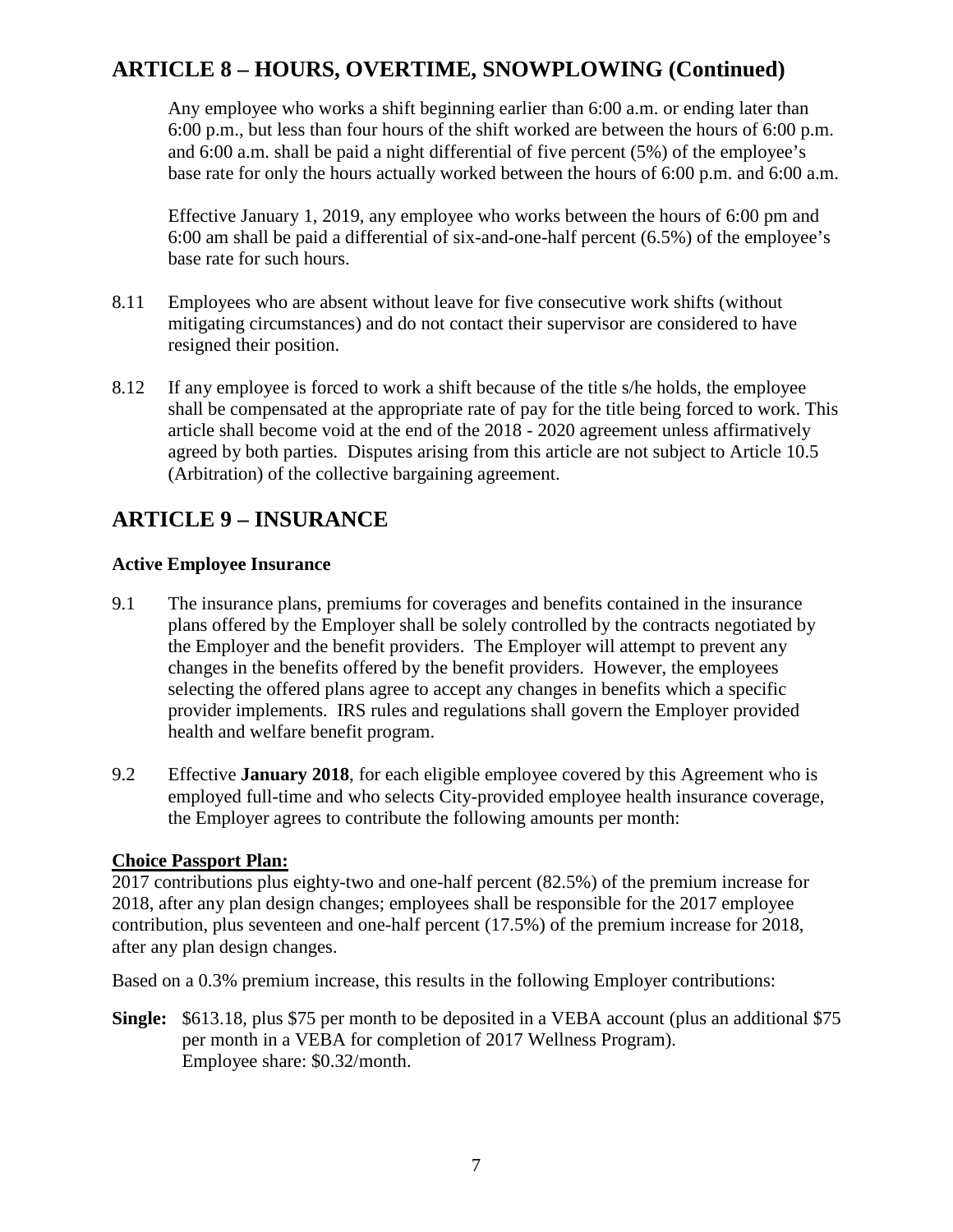The parties have agreed, however, that the employee's share of the single coverage premium payable in 2018 will be shifted to 2019 thereby reducing the employee's share of the single coverage premium for 2018 to \$0.00.

**Family:** \$1,430.48, plus \$45 per month to be deposited in a VEBA account (plus an additional \$75 per month in a VEBA for completion of 2017 Wellness Program). Employee share: \$173.44/month.

#### **Elect Plan:**

The lesser of the Employer's contribution for the Choice Passport Plan for 2018; or the actual cost of the Elect Plan premium. Employees shall be responsible for the difference between the monthly premium and the Employer's monthly contribution.

Based on a 0.3% premium increase for the Choice Passport Plan, this results in the following Employer contributions:

- **Single:** \$572.66, plus \$75 per month to be deposited in a VEBA account (plus an additional \$75 per month in a VEBA for completion of 2017 Wellness Program). Employee share: \$0.00/month.
- **Family:** \$1,430.48, plus \$45 per month to be deposited in a VEBA account (plus an additional \$75 per month in a VEBA for completion of 2017 Wellness Program). Employee share: \$66.66/month.

#### **ACO Plan:**

The lesser of the Employer's contribution for the Choice Passport Plan for 2018; or the actual cost of the ACO Plan premium. Employees shall be responsible for the difference between the monthly premium and the Employer's monthly contribution.

Based on a 0.3% premium increase for the Choice Passport Plan, this results in the following Employer contributions:

- **Single:** \$555.16, plus \$75 per month to be deposited in a VEBA account (plus an additional \$75 per month in a VEBA for completion of 2017 Wellness Program). Employee share: \$0.00/month.
- **Family:** \$1,430.48, plus \$45 per month to be deposited in a VEBA account (plus an additional \$75 per month in a VEBA for completion of 2017 Wellness Program). Employee share: \$20.90/month.

#### **Passport Copay Plan:**

**Single:** \$398.88 (Employee share: \$379.98/month) **Family:** \$748.22 (Employee share: \$1,296.12/month)

Effective for the **January 2019**, insurance premiums, for each eligible employee covered by this Agreement who is employed full-time and who selects City provided health insurance, the Employer agrees to make the following contributions per month: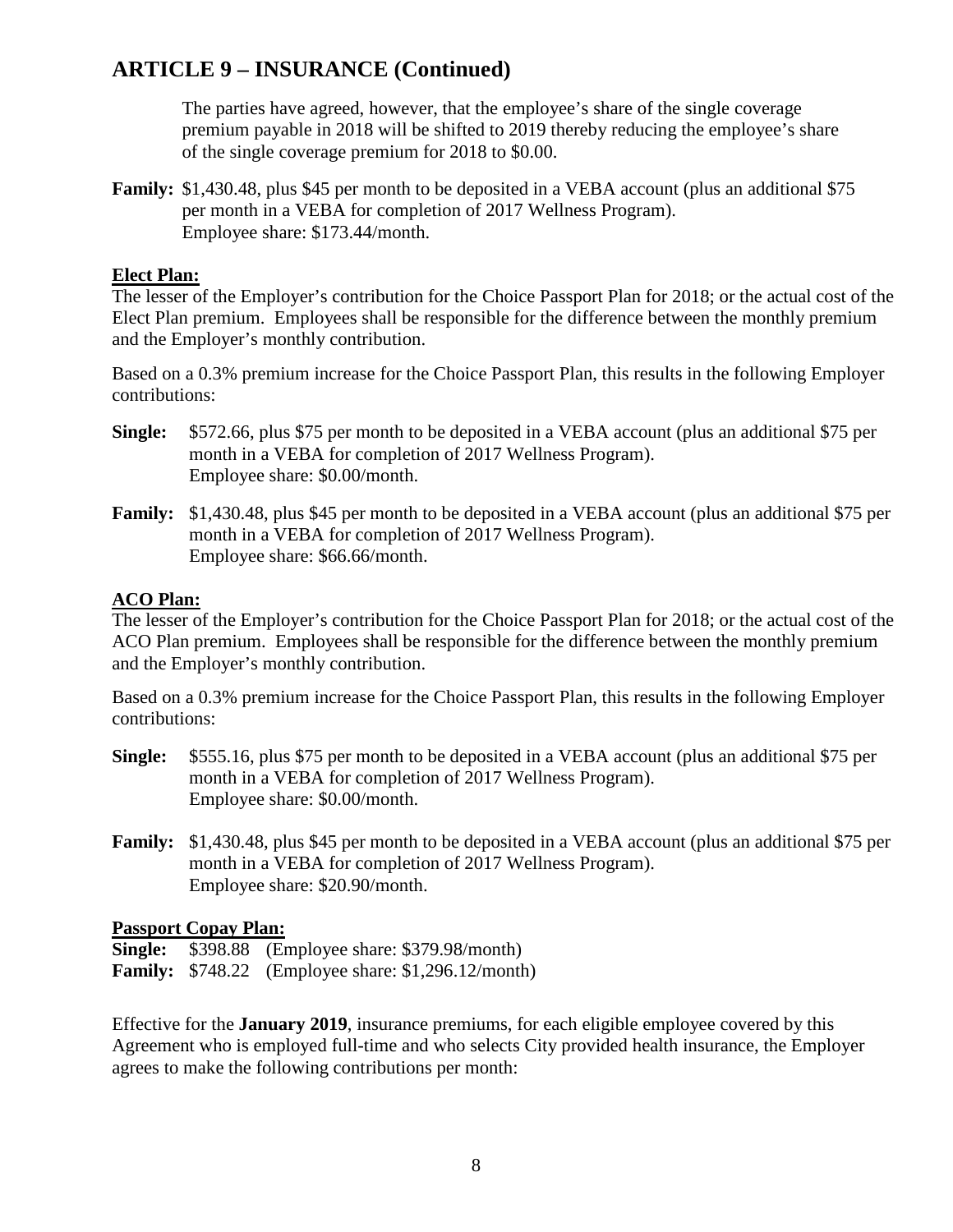#### **Choice Passport Plan:**

2018 contributions plus eighty-two and one-half percent (82.5%) of the premium increase for 2019, after any plan design changes; employees shall be responsible for the 2018 employee contribution, plus seventeen and one-half percent (17.5%) of the premium increase for 2019, after any plan design changes.

Based on a 6.0% premium increase, this results in the following Employer contributions:

**Single:** \$642.52, plus \$75 per month to be deposited in a VEBA account (plus an additional \$75 per month in a VEBA for completion of 2018 Wellness Program). Employee share: \$6.54/month.

The parties have agreed, however, that the employee's share of the single coverage premium payable in 2018 will be shifted to 2019 thereby increasing the employee's share of the single coverage premium for 2019 to \$6.86/month.

**Family:** \$1,507.16, plus \$45 per month to be deposited in a VEBA account (plus an additional \$75 per month in a VEBA for completion of 2018 Wellness Program). Employee share: \$189.70/month.

#### **Elect Plan:**

The lesser of the Employer's contribution for the Choice Passport Plan for 2019; or the actual cost of the Elect Plan premium. Employees shall be responsible for the difference between the monthly premium and the Employer's monthly contribution.

Based on a 6.0% premium increase for the Choice Passport Plan, this results in the following Employer contributions:

- **Single:** \$605.80, plus \$75 per month to be deposited in a VEBA account (plus an additional \$75 per month in a VEBA for completion of 2018 Wellness Program). Employee share: \$0.00/month.
- **Family:** \$1,507.16 plus \$45 per month to be deposited in a VEBA account (plus an additional \$75 per month in a VEBA for completion of 2018 Wellness Program). Employee share: \$76.52/month.

#### **ACO Plan:**

The lesser of the Employer's contribution for the Choice Passport Plan for 2019; or the actual cost of the ACO Plan premium. Employees shall be responsible for the difference between the monthly premium and the Employer's monthly contribution.

Based on a 6.0% premium increase for the Choice Passport Plan, this results in the following Employer contributions:

- **Single:** \$587.26, plus \$75 per month to be deposited in a VEBA account (plus an additional \$75 per month in a VEBA for completion of 2018 Wellness Program). Employee share: \$0.00/month.
- **Family:** \$1,507.16, plus \$45 per month to be deposited in a VEBA account (plus an additional \$75 per month in a VEBA for completion of 2018 Wellness Program). Employee share: \$28.02/month.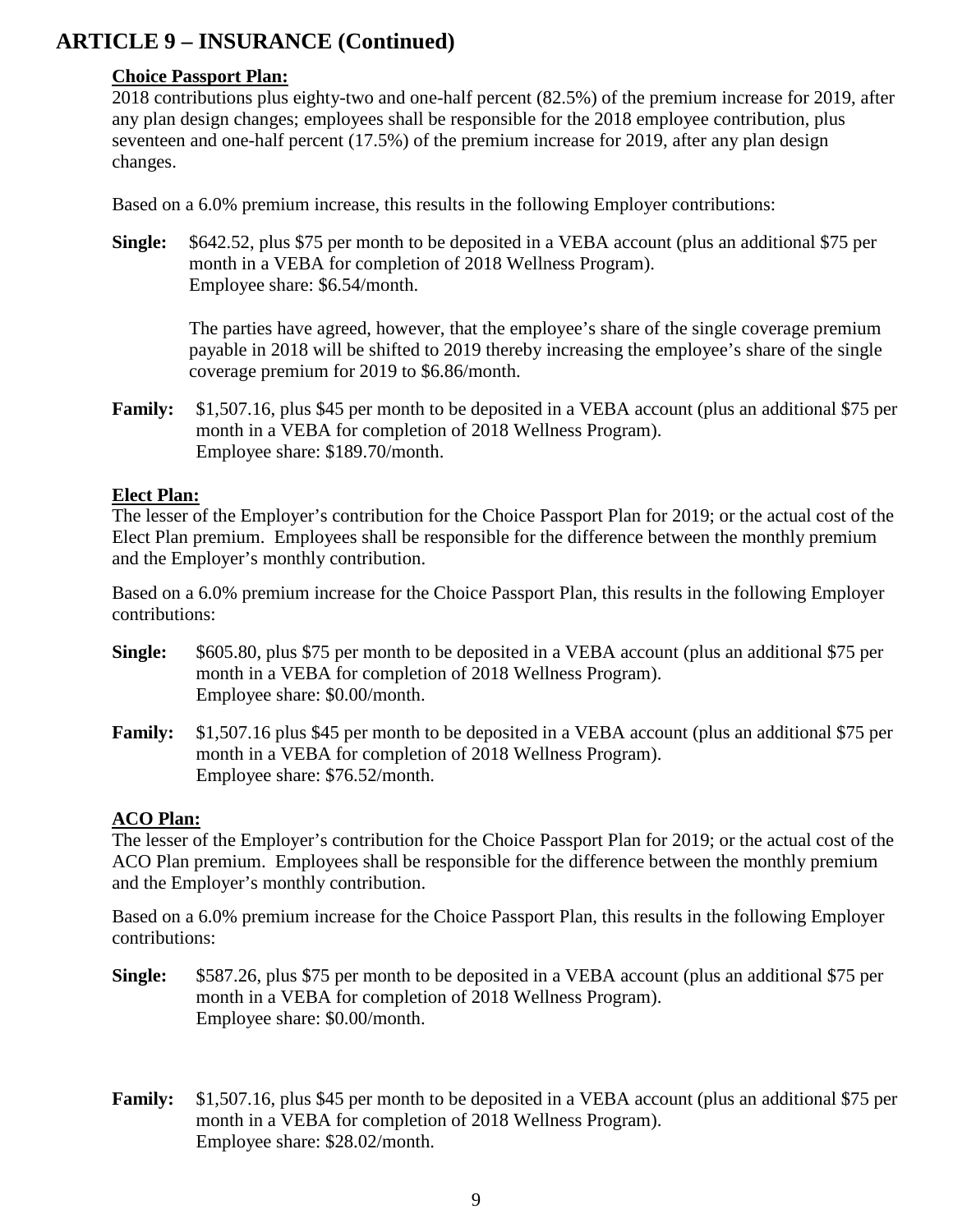#### **Passport Copay Plan:**

Single: \$398.88 (Employee share: \$425.50/month) Family: \$748.22 (Employee share: \$1,415.54/month)

Effective for the **January 2020**, insurance premiums, for each eligible employee covered by this Agreement who is employed full-time and who selects City provided health insurance, the Employer agrees to make to make the following contributions per month:

#### **Choice Passport Plan:**

2019 contributions plus eighty-two and one-half percent (82.5%) of the premium increase for 2020, after any plan design changes; employees shall be responsible for the 2019 employee contribution, plus seventeen and one-half percent (17.5%) of the premium increase for 2020, after any plan design changes.

Based on a 6.0% premium increase, this results in the following Employer contributions:

- **Single:** \$673.64, plus \$75 per month to be deposited in a VEBA account (plus an additional \$75 per month in a VEBA for completion of 2019 Wellness Program). Employee share: \$13.14/month.
- **Family:** \$1,588.48, plus \$45 per month to be deposited in a VEBA account (plus an additional \$75 per month in a VEBA for completion of 2019 Wellness Program). Employee share: \$206.96/month.

#### **Elect Plan:**

The lesser of the Employer's contribution for the Choice Passport Plan for 2020; or the actual cost of the Elect Plan premium. Employees shall be responsible for the difference between the monthly premium and the Employer's monthly contribution.

Based on a 6.0% premium increase for the Choice Passport Plan, this results in the following Employer contributions:

- **Single:** \$640.96, plus \$75 per month to be deposited in a VEBA account (plus an additional \$75 per month in a VEBA for completion of 2019 Wellness Program). Employee share: \$0.00/month.
- **Family:** \$1,588.48 plus \$45 per month to be deposited in a VEBA account (plus an additional \$75 per month in a VEBA for completion of 2019 Wellness Program). Employee share: \$86.98/month.

### **ACO Plan:**

The lesser of the Employer's contribution for the Choice Passport Plan for 2020; or the actual cost of the ACO Plan premium. Employees shall be responsible for the difference between the monthly premium and the Employer's monthly contribution.

Based on a 6.0% premium increase for the Choice Passport Plan, this results in the following Employer contributions:

**Single:** \$621.28, plus \$75 per month to be deposited in a VEBA account (plus an additional \$75 per month in a VEBA for completion of 2019 Wellness Program). Employee share: \$0.00/month.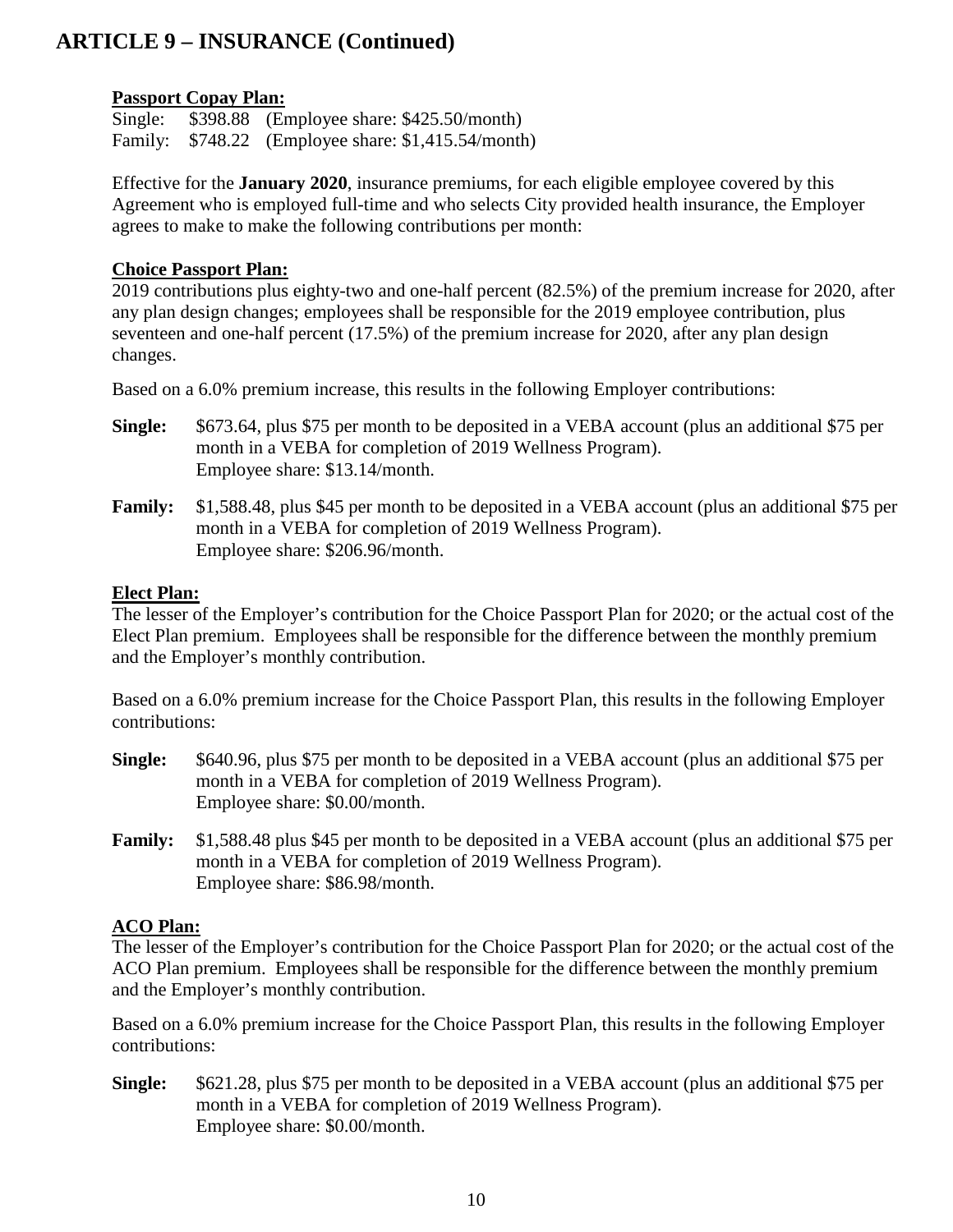**Family:** \$1,588.48, plus \$45 per month to be deposited in a VEBA account (plus an additional \$75 per month in a VEBA for completion of 2019 Wellness Program). Employee share: \$35.58/month.

#### **Passport Copay Plan:**

Single: \$398.88 (Employee share: \$473.72/month) Family: \$748.22 (Employee share: \$1,542.00/month)

- 9.5 For the purpose of this Article, full-time employment is defined as appearing on the payroll at least thirty (30) hours per week or at least sixty (60) hours per pay period excluding overtime hours.
- 9.6 For each eligible employee the Employer agrees to contribute the cost of \$15,000 of life insurance coverage.

#### **Retiree Insurance**

- 9.7 Employees who retire must meet the following conditions at the time of retirement in order to be eligible for the Employer contributions, listed in Sections 9.8 and 9.9 below, toward a health insurance plan offered by the Employer:
	- A. Be receiving benefits from a public employee retirement act at the time of retirement, and
	- B. Have severed his/her relationship with the City of Saint Paul for reasons other than misconduct, and
	- C. Have completed at least twenty (20) years with the City of Saint Paul, and
		- (1) If an employee takes a leave of absence to serve as a full-time union official, time served in such capacity, up to six (6) years will be applied toward meeting this twenty (20)-year requirement.
		- (2) If an employee serves in that capacity for more than six years, the additional time may be purchased upon return to City service for \$300.00 per month and applied to this twenty (20) year requirement.
	- D. Were hired prior to January 1, 1996.

#### **Early Retirees**

- 9.8 This Section shall apply to full-time employees who:
	- A. Retire on or after January 1, 1996, and
	- B. Were appointed on or before December 31, 1995, and
	- C. Have not attained age sixty-five (65) at retirement, and
	- D. Meet the terms set forth in Section 9.7 above, and
	- E. Select a health insurance plan offered by the Employer

Until such employees reach sixty-five (65) years of age, the Employer agrees that for retirees selecting single coverage, the Employer will provide the same contribution as is provided for active employees selecting single coverage under this agreement. This amount, however, shall not exceed \$350 per month.

For employees selecting family health insurance coverage, the Employer will contribute \$350 per month toward the premium for family health insurance coverage. Any unused portion of the Employer's contribution shall not be paid to the retiree.

When such early retiree attains age sixty-five (65), the provisions of Section 9.9 will apply.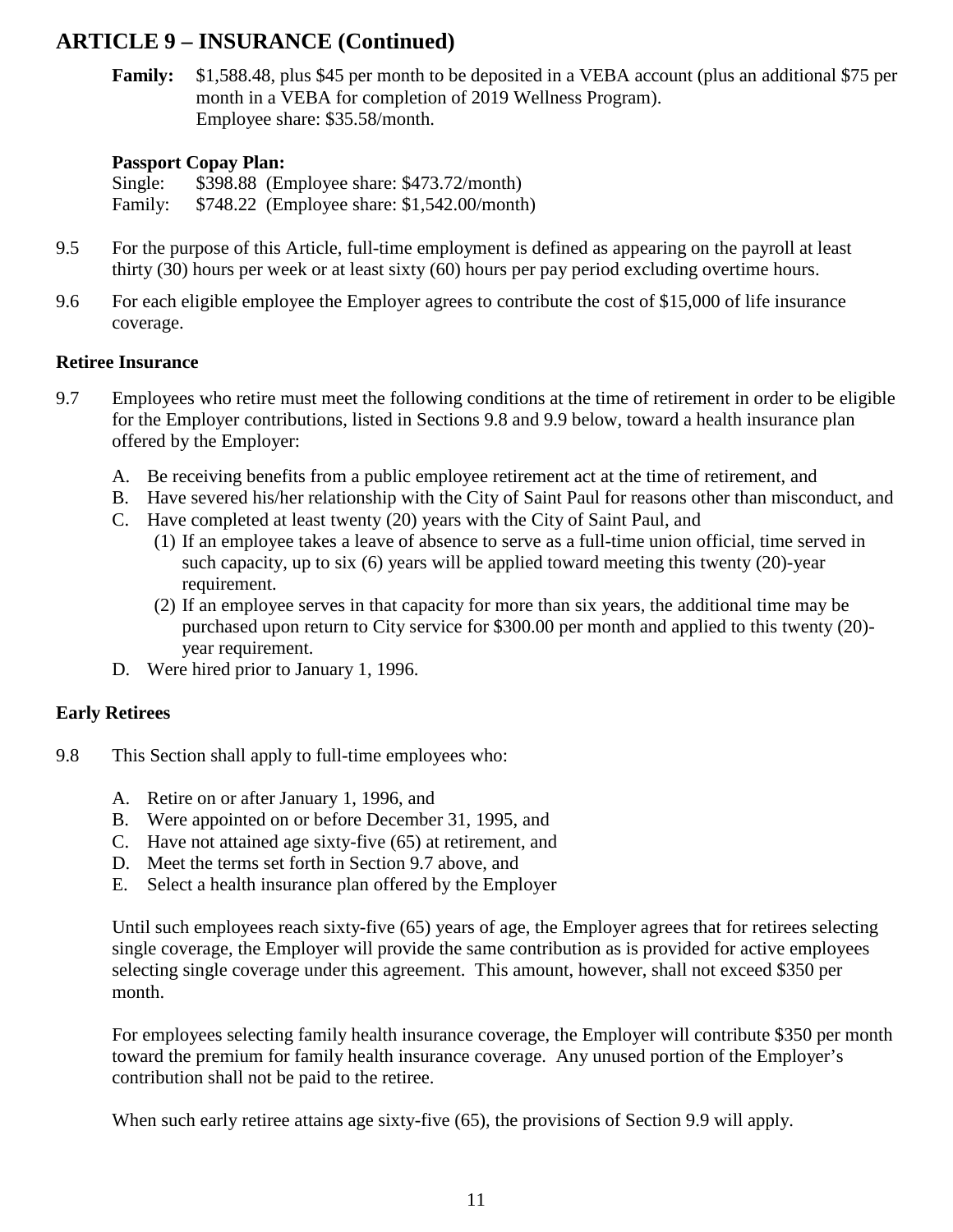#### **Regular Retirees (Age 65 and over)**

- 9.9 This Section shall apply to full time employees who:
	- A. Retire on or after January 1, 1996, and
	- B. Were appointed on or before December 31, 1995, and
	- C. Have attained age sixty-five (65) at retirement, and
	- D. Meet the terms set forth in Section 9.7 above, and
	- E. Select a health insurance plan offered by the Employer

The Employer agrees to contribute a maximum of \$550.00 per month toward the premium for single or family health insurance coverage offered by the Employer to regular retirees and their dependents. Any unused portion of the Employer's contribution shall not be paid to the retiree.

This Section shall also apply to early retirees who retired under the provisions of Section 9.8 when such retirees attain age sixty-five (65).

- 9.10 A retiree's participation in the City's health insurance plan must be continuous. If a retiree chooses not to participate at the time of his/her retirement or if a retiree discontinues his/her participation, such retiree will not be eligible for any future participation or for any Employer contribution.
- 9.11 In the event of the death of a retiree who was hired on or after May 1, 1992 and who is participating in the City's health insurance program, the surviving spouse or dependent of the deceased may continue to participate in the City's health insurance plan at their/her own cost. Eligibility to continue to participate shall terminate when such spouse or dependent remarries or becomes eligible for group health insurance through any employer.

#### **Survivor Insurance**

9.12 The surviving spouse of an employee carrying family coverage at the time of his/her death due to a job connected injury or illness which was determined to have arisen out of and in the course of his/her employment under worker's compensation law shall continue to be eligible for city contribution in the same proportions as is provided for retired employees.

In the event of the death of an early retiree or a regular retiree, who was hired prior to May 1, 1992, the dependents of the retiree shall have the option, within thirty (30) days, to continue the current hospitalization and medical benefits which said dependents previously had, at the premium and Employer contribution accorded to the eligible deceased retiree.

It is further understood that coverage shall cease in the event of:

- A. Subsequent remarriage of the surviving spouse of the deceased employee or retiree.
- B. The employment of the surviving spouse or dependent where health insurance is obtained through a group program provided by said Employer. In this event, however, the surviving spouse or dependent shall have the right to maintain City health insurance for the first ninety (90) days of said employment.
- 9.13 A retiree may not carry his/her spouse as a dependent if such spouse is also a City retiree or City employee and eligible for and is enrolled in the City health insurance program.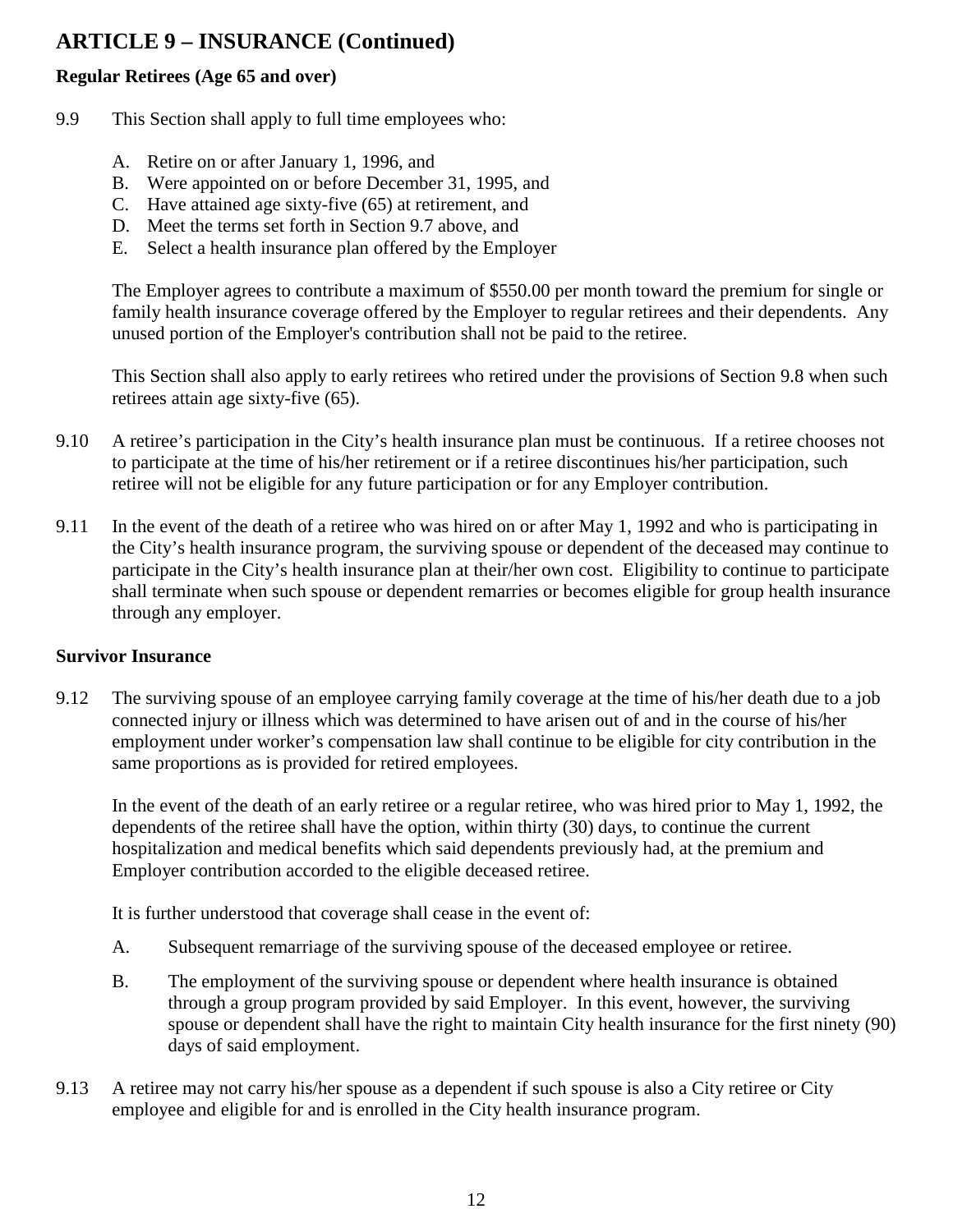#### **Seasonal Layoff**

9.14 For each eligible employee covered by this Agreement who is employed full-time and who selects health insurance coverage provided by the Employer, and who is placed on seasonal layoff, the Employer shall, for up to five months of layoff, continue its contribution towards the cost of single or family health insurance premium, regardless of whether or not such employee has worked the appropriate hours within the qualifying pay period.

Article 9.14 shall not apply to employees in the title of Parks Worker II or Utility Aide.

#### **Miscellaneous**

- 9.15 Pagers may be issued to Street Services Workers who are placed on seasonal layoff and are receiving the seasonal health insurance benefit as provided in Article 9.14. Laid off employees who are issued pagers will be expected to respond to pages from the employer.
- 9.16 The contributions indicated in this Article 9 shall be paid to the Employer's Group Health and Welfare Plan.
- 9.17 Any cost of any premium for any City-offered Employee or family insurance coverage in excess of the dollar amounts stated in this Article 9 shall be paid by the Employee.
- 9.18 Any Employee having ten (10) or more years of service with the Employer who becomes ill or injured so as to be unable to continue working and has exhausted all his/her sick leave and vacation shall be eligible for City paid health and welfare benefits for a maximum of three (3) years.
- 9.19 The Employer will provide a system whereby the employee's contribution toward the premiums for the employee selected health insurance coverages will be paid on a pre-tax basis.

Employees covered by this Agreement will be eligible to participate in the Flexible Spending Account and the Dependent Care Reimbursement Account as offered by the Employer. The service fee charged to participating employees in either of these Accounts shall be paid by the Employer.

- 9.20 Any employee who is receiving benefits under the terms of this contract and instead of layoff takes a voluntary reduction to Park Aide, to continue working during the winter, shall continue to receive the benefits available to his/her permanent title.
- 9.21 All Season Full Time Parks Worker I:
	- A. The Parks Department will identify the number of All Season Full Time Parks Worker I positions needed for full-time employment by September of each year. The Department will choose first:
		- (1) Laid off Parks Workers who take a reduction to Parks Worker I; then if necessary
		- (2) Laid off Parks Worker II's who take a reduction to Parks Worker I; then if necessary
		- (3) Parks Worker I's designated All Season Full Time Parks Worker I; then if necessary
		- (4) Qualified Parks Worker I's by Seniority.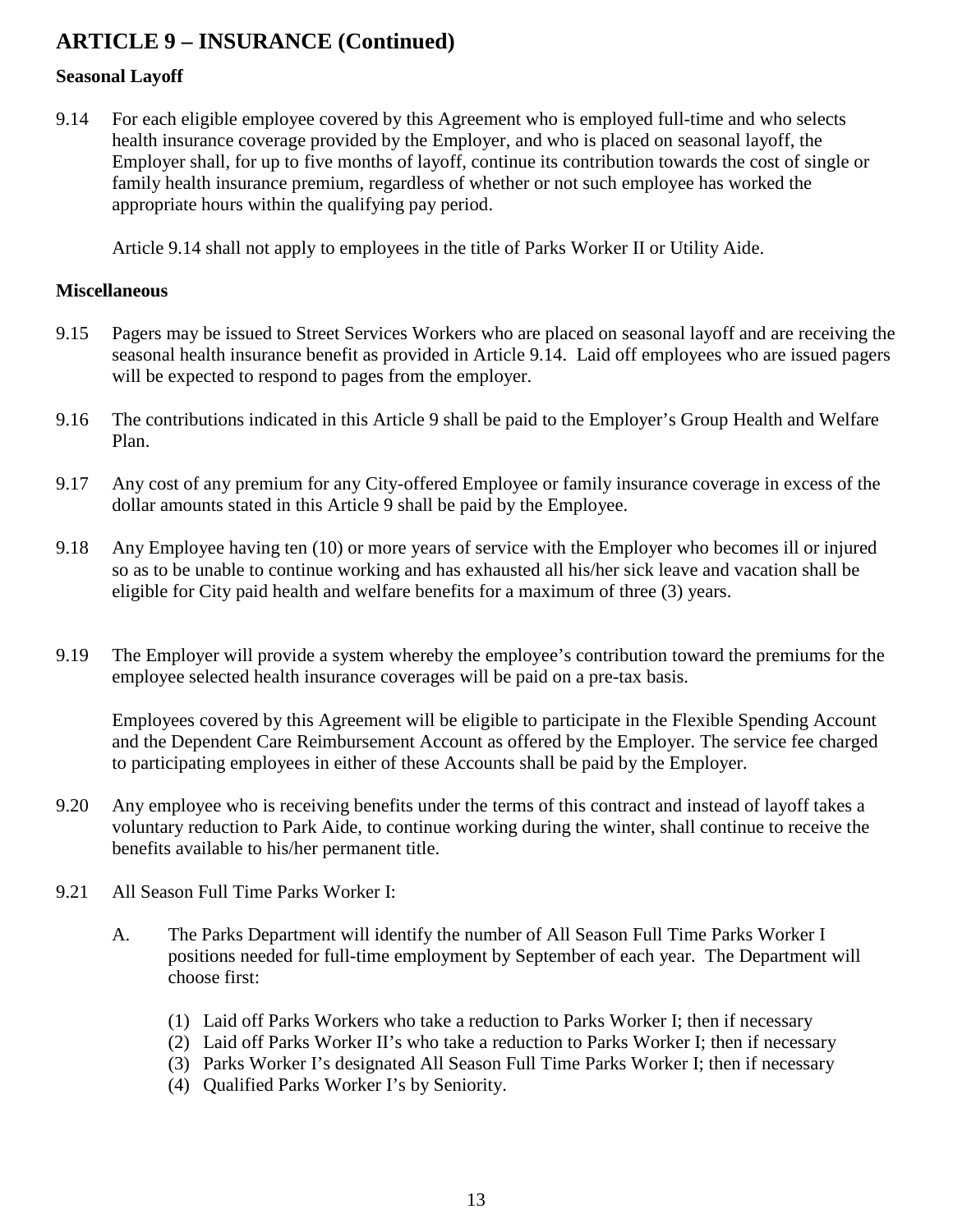- <span id="page-16-0"></span>B. Any Parks Worker I who accepts full time winter employment (All Season Full Time Parks Worker I) by the Parks Department, will be eligible for single health insurance coverage as provided in Articles 9.1 through 9.4 of this contract beginning in January following the offer of winter employment and continuing for all consecutive months worked as an All Season Full Time Parks Worker I.
- 9.22 The provisions of this Article 9 shall not apply to employees in the title of Parks Worker I.

### **ARTICLE 10 – EMPLOYEE RIGHTS – GRIEVANCE PROCEDURE**

- 10.1 The Employer shall recognize stewards selected in accordance with Union rules and regulations as the grievance representative of the bargaining unit. The Union shall notify the Employer in writing of the names of the stewards and of their successors when so named.
- 10.2 It is recognized and accepted by the Employer and the Union that the processing of grievances as hereinafter provided is limited by the job duties and responsibilities of the employees and shall therefore be accomplished during working hours only when consistent with such employee duties and responsibilities. The steward involved and a grieving employee shall suffer no loss in pay when a grievance is processed during working hours, provided the steward and the employee have notified and received the approval of their supervisor to be absent to process a grievance and that such absence would not be detrimental to the work programs of the Employer.
- 10.3 The procedure established by this Article shall be the sole and exclusive procedure for the processing of grievances, which are defined as an alleged violation of the terms and conditions of this Agreement.
- 10.4 Grievances shall be resolved in conformance with the following procedure:
	- Step 1 Upon the occurrence of an alleged violation of this Agreement, the employee involved shall attempt to resolve the matter on an informal basis with the employee's supervisor. If the matter is not resolved to the employee's satisfaction by the informal discussion it may be reduced to writing and referred to Step 2 by the Union. The written grievance shall set forth the nature of the grievance, the facts on which it is based, the alleged section(s) of the Agreement violated, and the relief requested. Any alleged violation of the Agreement not reduced to writing by the Union within seven (7) calendar days of the first occurrence of the event giving rise to the grievance or with the use of reasonable diligence should have had knowledge of the first occurrence of the event giving rise to the grievance, shall be considered waived.
	- Step 2 Within seven (7) calendar days after receiving the written grievance a designated Employer supervisor shall meet with the Union Steward and attempt to resolve the grievance. If, as a result of this meeting, the grievance remains unresolved, the Employer shall reply in writing to the Union within three (3) calendar days following this meeting. The Union may refer the grievance in writing to Step 3 within seven (7) calendar days following receipt of the Employer's written answer. Any grievance not referred in writing by the Union within seven (7) calendar days following receipt of the Employer's answer shall be considered waived.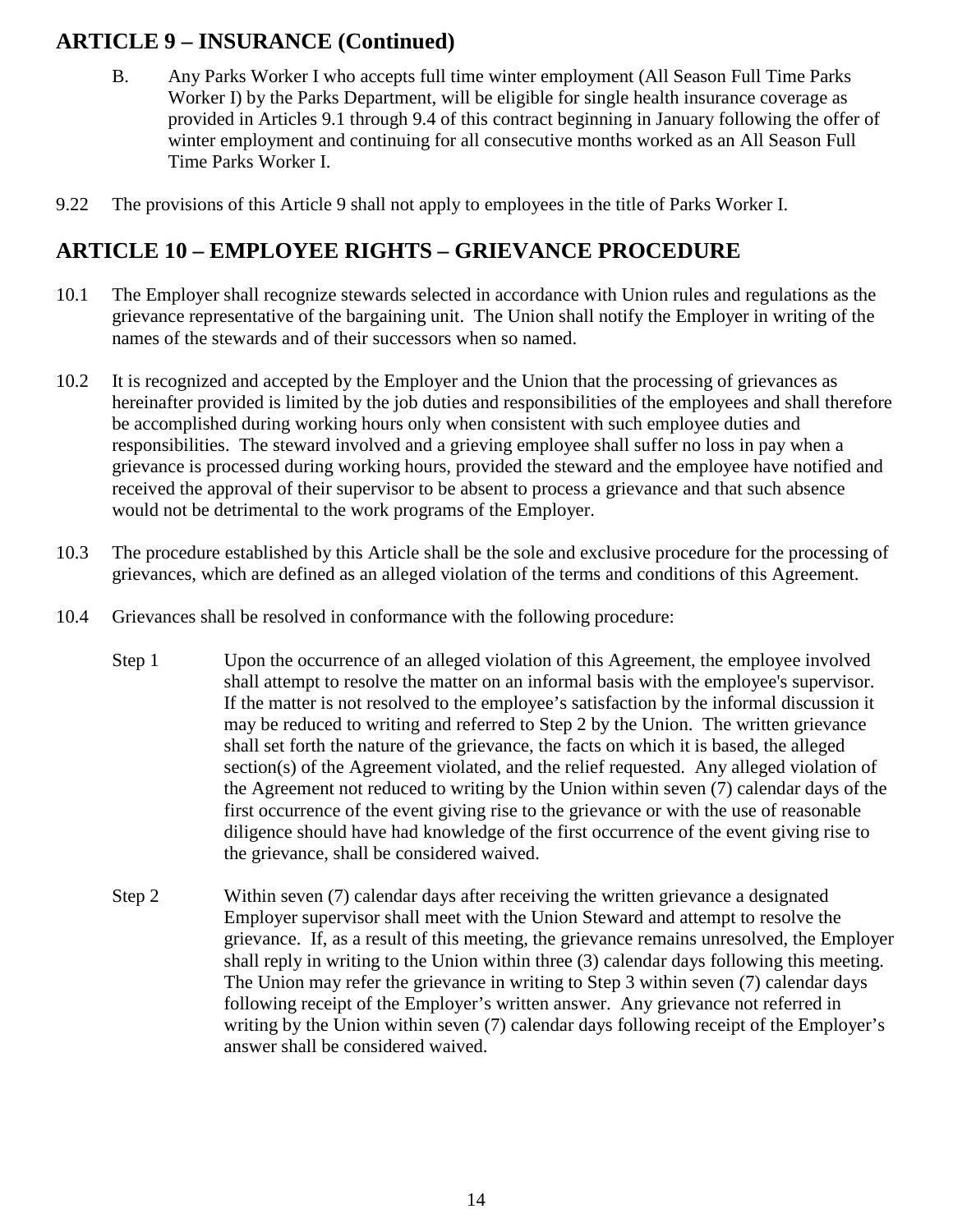### **ARTICLE 10 – EMPLOYEE RIGHTS – GRIEVANCE PROCEDURE (Continued)**

Step 3 Within seven (7) calendar days following receipt of a grievance referred from Step 2 a designated Employer supervisor shall meet with the Union Business Manager or his designated representative and attempt to resolve the grievance. Within seven (7) calendar days following this meeting the Employer shall reply in writing to the Union stating the Employer's answer concerning the grievance. If, as a result of the written response the grievance remains unresolved, the Union may refer the grievance to Step 4. Any grievance not referred to in writing by the Union to Step 4 within seven (7) calendar days following receipt of the Employer's answer shall be considered waived.

#### **Optional Mediation**

- 1) If the grievance has not been satisfactorily resolved at Step 3, the Union may, within ten (10) calendar days, request mediation. If Management agrees that the grievance is suitable for mediation, the parties shall submit a joint request to the Minnesota Bureau of Mediation Services for the assignment of a mediator. Grievance mediation shall be completed within thirty (30) calendar days of the assignment.
- 2) Grievance mediation is an optional and voluntary part of the grievance resolution process. It is a supplement to, not a substitute for, grievance arbitration. When grievance mediation is invoked, the contractual time limit for moving the grievance to arbitration shall be delayed for the period of mediation.
- 3) The grievance mediation process shall be informal. Rules of evidence shall not apply, and no record shall be made of the proceeding. Both sides shall be provided ample opportunity to present the evidence and argument to support their case. The mediator may meet with the parties in joint session or in separate caucuses.
- 4) At the request of both parties, the mediator may issue an oral recommendation for settlement. Either party may request that the mediator assess how an arbitrator might rule in this case.
- 5) The grievant shall be present at the grievance proceeding. If the grievance is resolved, the grievant shall sign a statement agreeing to accept the outcome. Unless the parties agree otherwise, the outcome shall not be precedential.
- 6) If the grievance is not resolved and is subsequently moved to arbitration, such proceeding shall be de novo. Nothing said or done by the parties or the mediator during grievance mediation with respect to their positions concerning resolution or offers of settlement may be used or referred to during arbitration.
- Step 4 The arbitration proceedings shall be conducted by an arbitrator to be selected from a permanent panel of five (5) arbitrators. Arbitrators shall be selected by lot within twenty (20) work days after notice has been given. The permanent panel of arbitrators shall be mutually agreed to by the Employer and the Union no later than sixty (60) days after the signing of this Agreement. In the event the Employer and the Union have not agreed to five (5) arbitrators for the permanent panel, the parties will petition the Director of the Bureau of Mediation Services for a list of seven (7) arbitrators. The parties shall alternately strike names from such list(s), the Employer striking first, until one (1) name remains.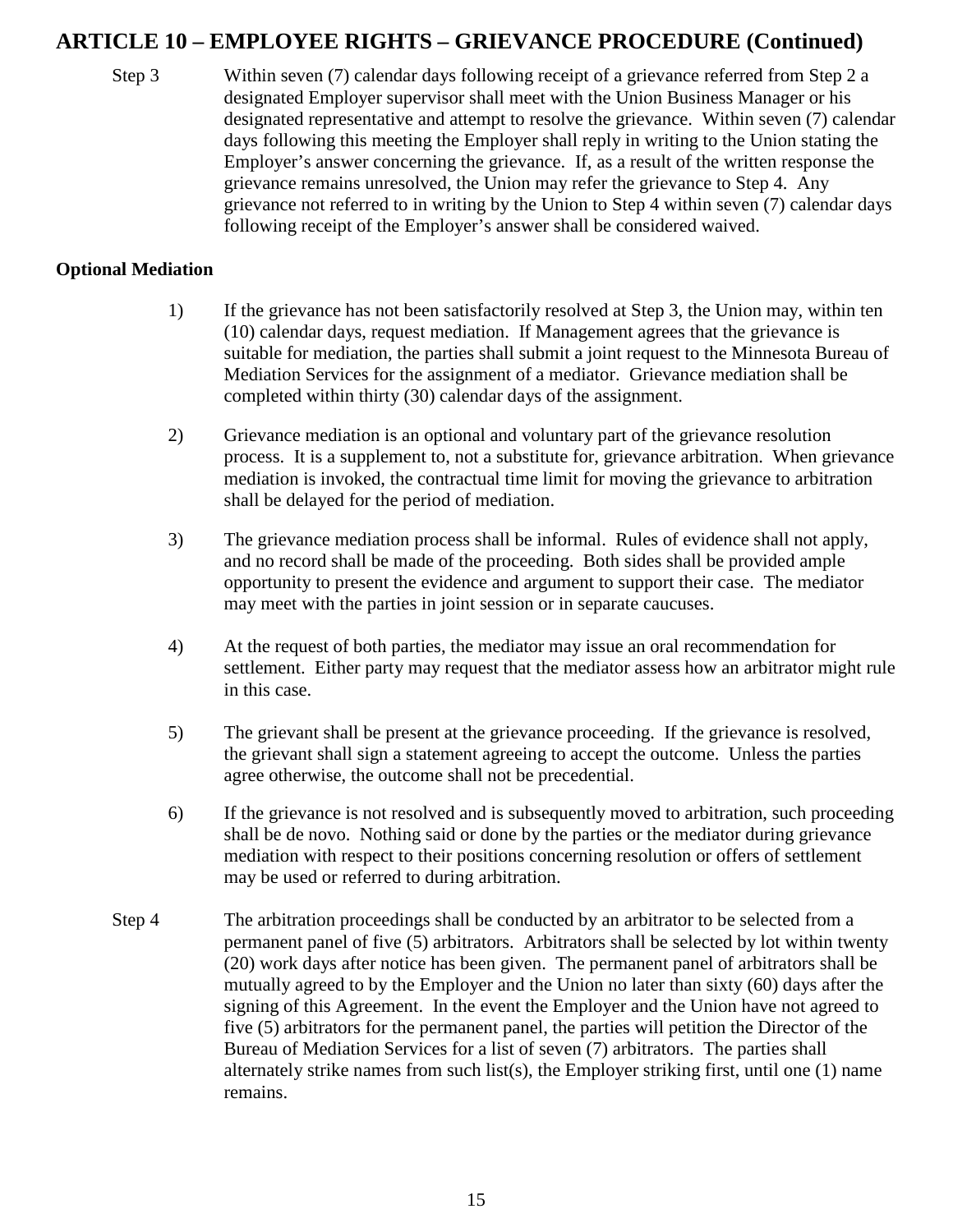### **ARTICLE 10 – EMPLOYEE RIGHTS – GRIEVANCE PROCEDURE (Continued)**

- 10.5 The Arbitrator shall have no right to amend, modify, nullify, ignore, add to, or subtract from the provisions of this Agreement. The arbitrator shall consider and decide only the specific issue submitted in writing by the Employer and the Union and shall have no authority to make a decision on any other issue not so submitted. The arbitrator shall be without power to make decisions contrary to or inconsistent with or modifying or varying in any way the applications of laws, rules, or regulations having the force and effect of law. The arbitrator's decision shall be submitted in writing within thirty (30) days following close of the hearing or the submission of briefs by the parties, whichever be later, unless the parties agree to an extension. The decision shall be based solely on the arbitrator's interpretation or application of the express terms of this Agreement and to the facts of the grievance presented. The decision of the arbitrator shall be final and binding on the Employer, the Union, and the employees.
- 10.6 The fees and expenses for the arbitrator's services and proceedings shall be borne equally by the Employer and the Union, provided that each party shall be responsible for compensating its own representatives and witnesses. If either party desires a verbatim record of the proceedings, it may cause such a record to be made, providing it pays for the record.
- 10.7 The time limits in each step of this procedure may be extended by mutual agreement of the Employer and the Union.
- 10.8 It is understood by the Union and the Employer that a grievance may be determined by either the grievance procedure of this contract or by the provisions of the Civil Service Rules of the City of Saint Paul. If an issue is determined by this grievance procedure it shall not again be submitted for arbitration under the Civil Service Rules. If an issue is determined by the provisions of the Civil Service Rules it shall not again be submitted for arbitration under this grievance procedure.

### <span id="page-18-0"></span>**ARTICLE 11 – SENIORITY**

- 11.1 Seniority, for the purpose of this Agreement, shall be defined as follows:
	- A. "City Seniority" The length of continuous, regular and probationary service with the Employer from the date of employment in any and all class titles.
	- B. "Class Seniority" The length of continuous, regular and Probationary service with the Employer from the date an employee was first certified and appointed to a class title covered by this Agreement, it being further understood that class seniority is confined to the current class assignment held by an employee.
		- (1) For Employees with dual titles, class seniority will be defined as the class title assignment for the day assigned and will continue to be that class title until the next regular assigned shift. During a declared emergency when the assigned shift is finished, those who hold dual titles, such as Heavy Equipment Operator and \*Driver Operator, will revert to the lower title in order of their seniority in that title.
	- C. If an employee requests reverse seniority for the winter season he/she will be placed at the bottom of the seniority list. An employee's request must be submitted by October 15 of each year. All employees who have opted for reverse seniority will be returned to their original seniority on the call back list when the weather allows the employer to begin normal spring/summer operations, or on April 1 of the following year, whichever comes first.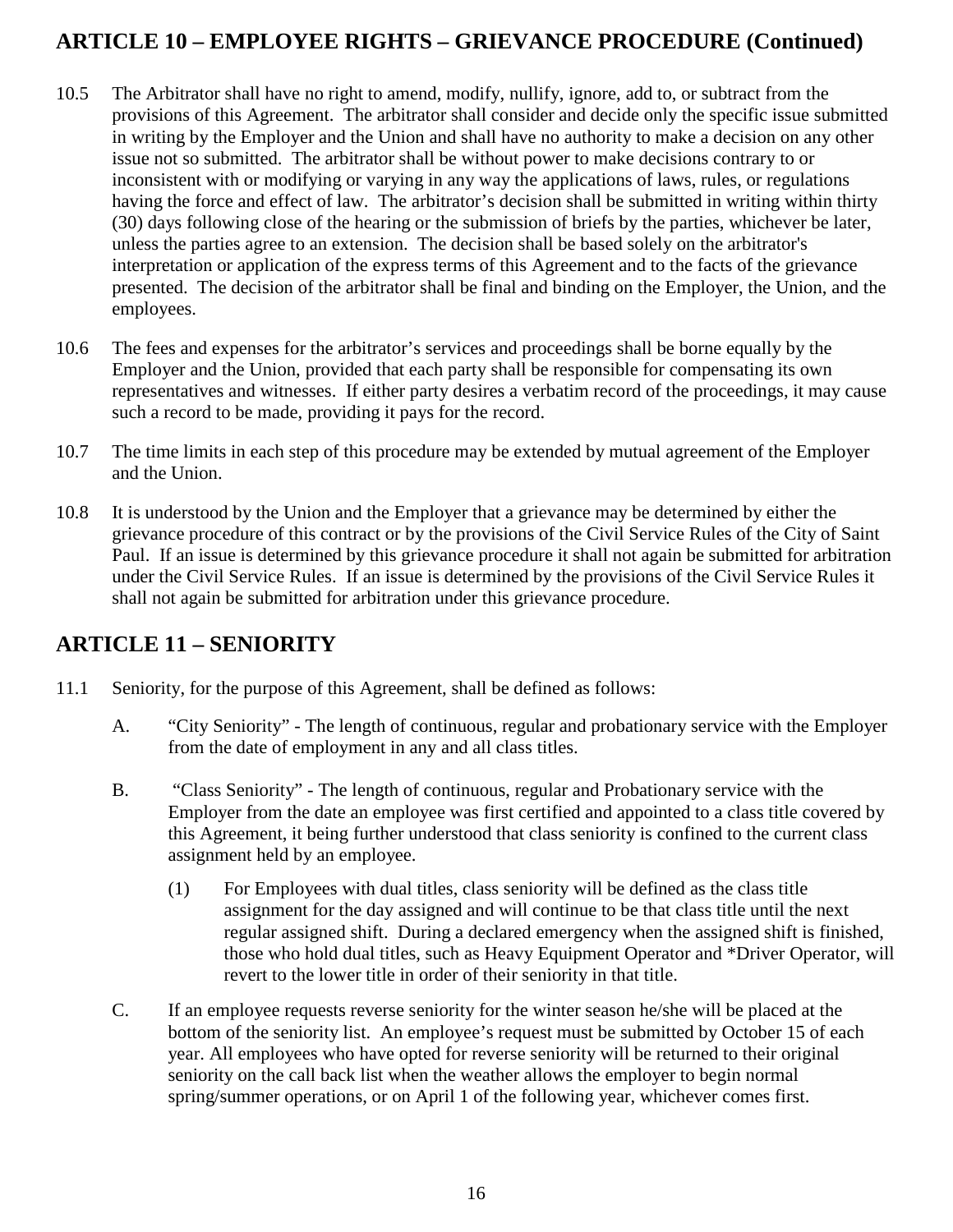### **ARTICLE 11 – SENIORITY (Continued)**

- (1) Parks Workers or Grounds Workers opting for reverse seniority will be placed at the bottom of the combined Parks Worker/Grounds Worker seniority list during the lay offperiod.
- (2) \*Driver-Operators or Public Works Laborers opting for reverse seniority will be placed at the bottom of the Street Services Worker winter call in seniority list after any Street Services Worker has opted for reverse seniority.
- 11.2 Seniority shall terminate when an employee retires, resigns, or is discharged.
- 11.3 A. In the event it is determined by the Employer that it is necessary to reduce the work force, employees will be laid off by class title within each division based on inverse length of "Class Seniority". Recall from layoff shall be inverse order of layoff, except that recall rights shall expire after two years of layoff.
	- B. In cases where there are promotional series, such as \*Unskilled Laborer, Crew Leader, etc., when the number of employees in these higher titles is to be reduced, employees who have held lower titles which are in this bargaining unit will be offered reductions to the highest of these titles to which class seniority would keep them from being laid off, before layoffs are made by any class title in any department.
	- C. It is further understood that a laid off employee shall have the right to placement in any lowerpaid class title in this bargaining unit, provided said employee has been previously certified and appointed in said lower-paid class title. In such cases, the employee shall first be placed on a reinstatement register and shall have "Class Seniority" based on the date originally certified and appointed to said class. Employees may also apply for positions in a lower class but may, nevertheless, return to original class as provided in paragraph (A) above.
- 11.4 To the extent possible, vacation periods shall be assigned on a first come first served basis within each class, by division. It is, however, understood that vacation assignments shall be subject to the ability of the Employer to maintain operations.
- 11.5 Promotions shall be handled in accordance with current Civil Service Rules and practices. However, the Water Utility may promote and assign a member of a rotating emergency or night crew holding the secondary title of Water Service Worker-Control Desk to a temporary Water Service Worker-Control Desk vacancy on his assigned crew without reference to his seniority in that title. Regular permanent promotions will continue to be made in order of seniority in title.
- 11.6 When a seniority list is being used to call in employees for overtime, once the list is exhausted, the Employer shall order employees, in reverse order of seniority, to report to work.
- 11.7 Effective January 1, 2011, all employees shall serve a one (1) year probation for new and promoted positions.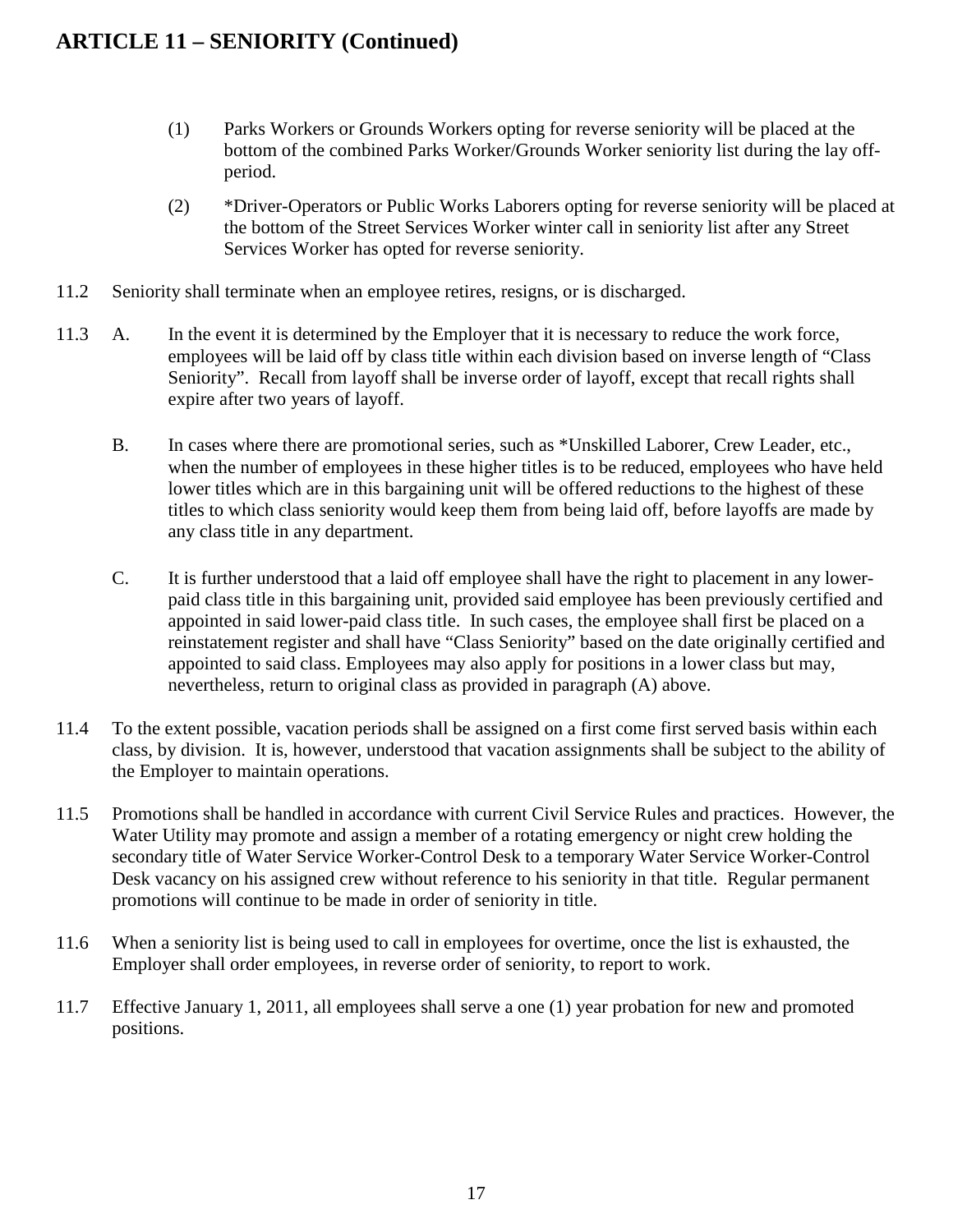### **ARTICLE 12 – VACATION**

12.1 Vacation credits shall accumulate at the rates shown below for each full hour on the payroll, excluding overtime. For purposes of this article, effective January 1, 2006, qualifying years of service shall be determined based on calendar years of service. This shall apply to both part-time and full time employees.

<span id="page-20-0"></span>

| <b>Years of Service</b>  | <b>Hours of Vacation</b> |
|--------------------------|--------------------------|
| Start thru 4th year      | $.0462$ (12 days)        |
| 5th year thru 9th year   | $.0616$ (16 days)        |
| 10th year thru 15th year | $.0731(19 \text{ days})$ |
| 16th year thru 23rd year | .0885 (23 days)          |
| 24th year and thereafter | $.1000(26 \text{ days})$ |

- 12.2 The head of the department may permit an employee to carry over one hundred and twenty (120) hours of vacation into the following "vacation year". For the purpose of this article the "vacation year" shall be the calendar year.
- 12.3 The above provisions of vacation shall be subject to the Saint Paul Salary Plan and Rates of Compensation, Section I (one), Subsection G.
- 12.4 If an employee has an accumulation of sick leave credits in excess of one hundred and forty (140) days , he/she may convert any part of such excess at the rate of two (2) days of sick leave for one (1) day of vacation up to a maximum of five (5) days of vacation.
- 12.5 The maximum number of days' vacation allowed by the conversion of sick leave credits shall be no more than five (5) days on any one year so that with the maximum vacation time which may be taken in any one year (including carry over allowed from previous vacation year) shall be forty-six (46) days including the regular vacation period.
- 12.6 The provisions of this Article 12 shall not apply to employees working in the title of Parks Worker I.
- 12.7 Employees with at least ten (10) years service and a vacation balance over 120 hours may request compensation in cash for such hours up to two (2) weeks of unused vacation within each calendar year. Payment will be at the discretion of the Department Head and additionally, limited by the availability of funds in the Department's Budget. Such election must be made in writing on or before December 1 of each calendar year. If the employee elects to sell vacation, the payment for such sold vacation shall be made in a lump sum in the nearest full payroll period following the election date. The payment shall be in an amount equal to the number of hours sold times the employee's regular rate of pay in effect as of the date of such election. Article 12.7 shall not be subject to the provisions of Article 10 of this Agreement.

Employees who convert any sick leave hours to vacation are prohibited from requesting vacation payout in Article 12.7 above in the same calendar year.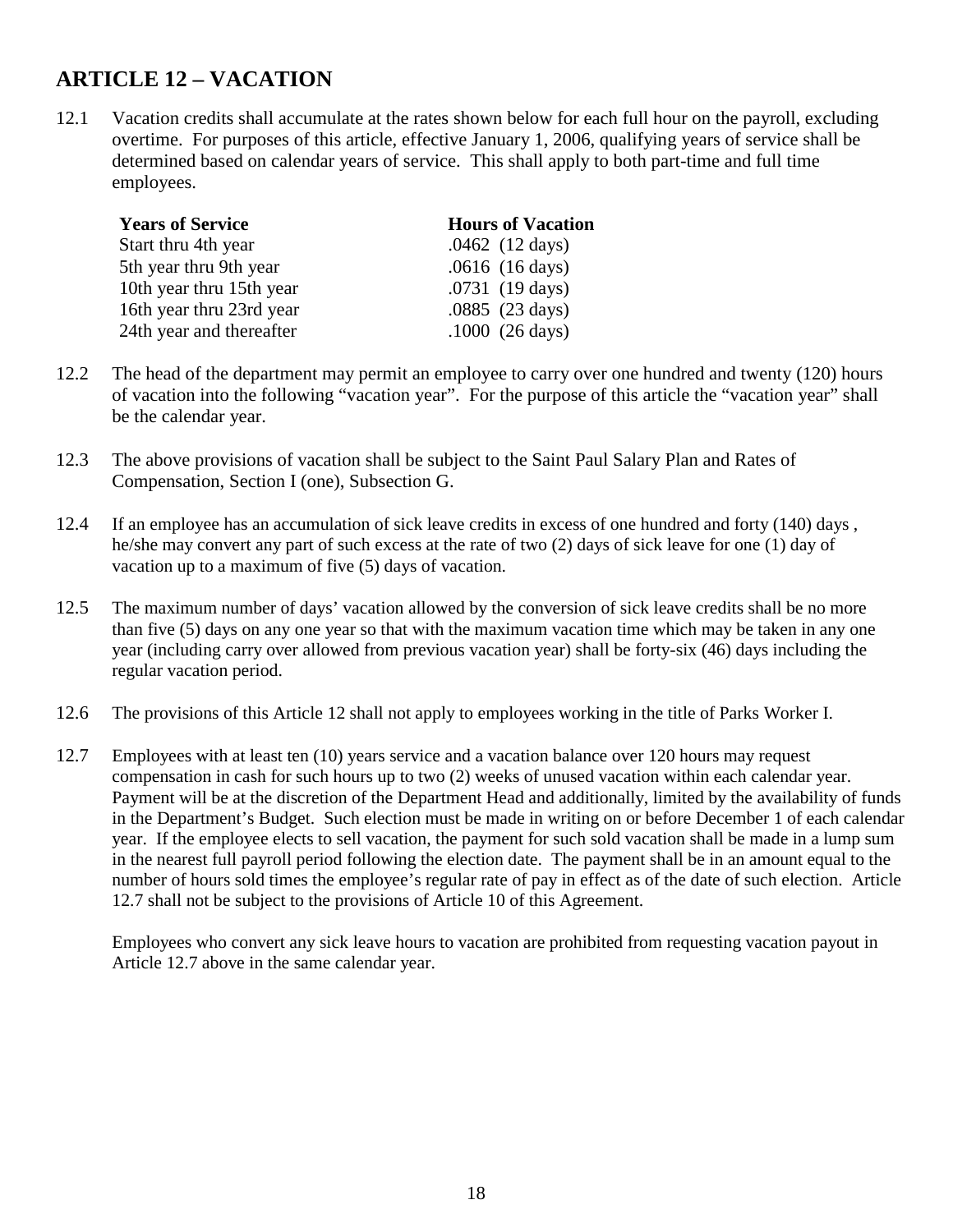### **ARTICLE 13 – HOLIDAYS**

13.1 The following twelve (12) days shall be designated as holidays:

<span id="page-21-0"></span>New Year's Day, January 1 Martin Luther King Day, third Monday in January Presidents' Day, third Monday in February Memorial Day, last Monday in May Independence Day, July 4 Labor Day, first Monday in September Veterans' Day, November 11 Thanksgiving Day, fourth Thursday in November Day after Thanksgiving, fourth Friday in November Christmas Day, December 25 One floating holiday

Eligible employees shall receive pay for each of the holidays listed above, on which they perform no work. When New Year's Day, Independence Day, Veterans' Day or Christmas Day falls on a Sunday, the following Monday shall be considered the designated holiday. When any of these four (4) holidays falls on a Saturday, the preceding Friday shall be considered the designated holiday. For those employees assigned to a work week other than Monday through Friday, the holiday shall be observed on the calendar date of the holiday.

- 13.2 The floating holiday set forth in Section 13.1 above may be taken at any time during the fiscal year, subject to the approval of the Department Head of any employee.
- 13.3 Eligibility Requirements. Eligibility for Holiday Pay shall be determined in accordance with Section I, H, 8, A of the Saint Paul Salary Plan and Rate of Compensation.
- 13.4 The ten (10) holidays shall be considered non-work days.
- 13.5 If, in the judgment of the Employer, personnel are necessary for operating or emergency reasons, employees may be scheduled or "called back" in accordance with Article 8.4 (Call-in-Pay).
- 13.6 If an employee entitled to a holiday is required to work on New Year's Day, Memorial Day, Independence Day, Labor Day, Thanksgiving Day, Christmas Day, Martin Luther King Day, President's Day, Day After Thanksgiving, or Veterans' Day, he/she shall be recompensed for work done on this day by being granted compensatory time on a time and one-half basis or by being paid on a time and onehalf basis for such hours worked, in addition to his/her regular holiday pay.
- 13.7 The provisions of this Article 13 shall not apply to employees working in the title of Parks Worker I.

### <span id="page-21-1"></span>**ARTICLE 14 – JURY DUTY**

14.1 Any employee who is required during his/her regular working hours to appear in court as a juror or witness, except as a witness in the employee's own behalf against the Employer, shall be paid his/her regular pay while so engaged. Any fees that the employee may receive from the court for such service shall be paid to the City and be deposited with the City Finance Director. Any employee who is scheduled to work a shift, other than the normal daytime shift, shall be rescheduled to work the normal daytime shift during such time as he/she is required to appear in court as a juror or witness.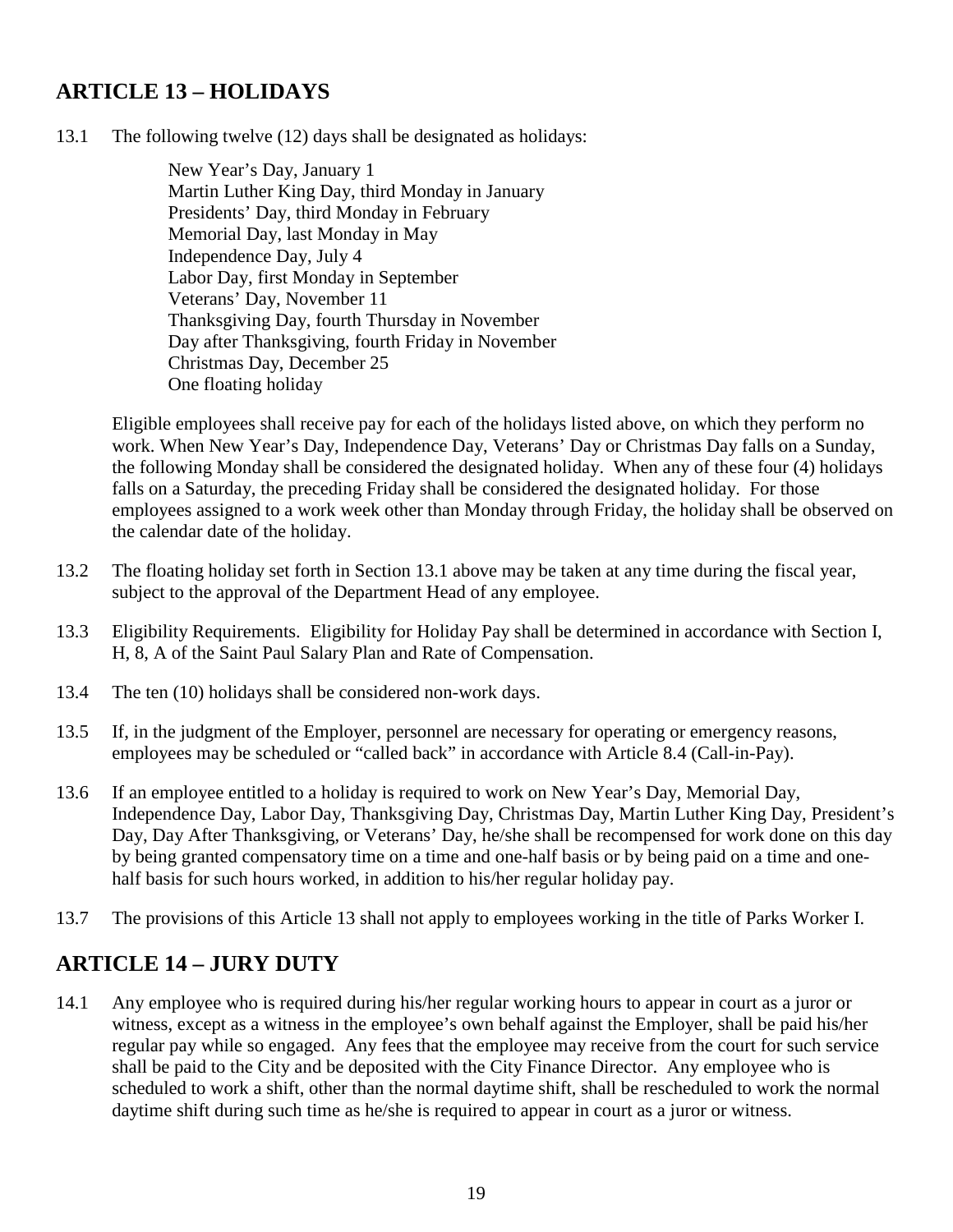### <span id="page-22-0"></span>**ARTICLE 15 – SEVERANCE PAY**

- 15.1 The Employer shall provide a severance pay program as set forth in this Article.
- 15.2 Time with Independent School District No. 625 shall not be used to qualify for the benefits in this Article for employees hired after January 1, 1997.
- 15.3 Effective January 1, 2009, an employee must meet the following requirements to receive a benefit under this plan. All other severance benefit plans shall be discontinued.
	- (1) The employee must be voluntarily separated from City employment or have been subject to separation by layoff or compulsory retirement. Those employees who are discharged for cause, misconduct, inefficiency, incompetence, or any other disciplinary reason are not eligible for the city severance pay program. For the purpose of this severance program, a death of an employee shall be considered as separation of employment and if the employee would have met all of the requirements set forth at the time of his/her death, payment of the severance pay shall be made to the employee's estate or spouse. For the purpose of this severance program, a transfer from the City of Saint Paul employment to Independent School District No. 625 employment is considered a separation of employment, and such transferee shall be eligible for the City severance program. For the purpose of this Article, service requirements for severance eligibility will not include years of service with Independent School District No. 625 for employees hired by the City or transferred to the City after March 31, 2001.
	- (2) The employee must have a minimum of 12 years of service and 600 hours of sick leave credits at the time of his/her separation of service from the City
	- (3) If an employee requests severance pay and if the employee meets the eligibility requirements set forth above, he/she will be granted severance pay as shown below:

| Minimum 12 years of service and | Severance   |
|---------------------------------|-------------|
| accrued sick leave credits of:  |             |
| 600                             | \$<br>4,000 |
| 700                             | \$<br>5,000 |
| 800                             | \$<br>6,000 |
| 900                             | \$<br>7,000 |
| 1000                            | \$<br>8,000 |
| 1100                            | \$<br>9,000 |
| 1200                            | \$10,000    |
| 1300                            | \$11,000    |
| 1400                            | \$12,000    |
| 1500                            | \$13,000    |
| 1600                            | \$14,000    |
| 1700                            | \$15,000    |
|                                 |             |

15.4 With the exception of deceased employees referenced in 15.3 (1), any employee who is eligible to receive severance from the City under this Article 15, the City will contribute 105% of the full amount of their severance payment to a Post Employment Health Plan (PEHP) in lieu of any cash payment to the employee.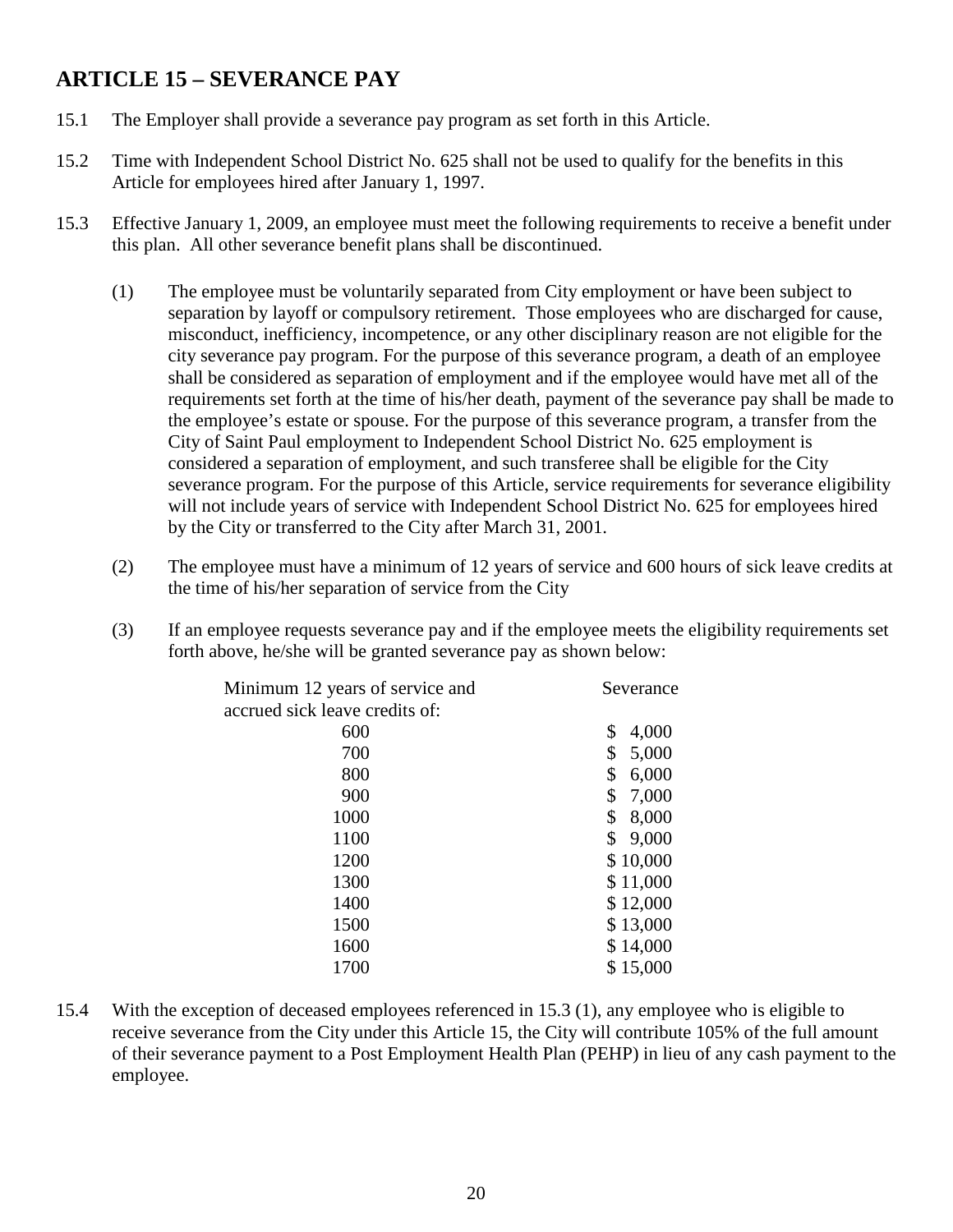### **ARTICLE 16 – WAGES**

- 16.1 The basic hourly wage rates as established by Appendix A shall be paid for all hours worked by provisional, regular and probationary employees.
- 16.2 The basic hourly wage rates in Appendix A reflect the following increases:

<span id="page-23-1"></span><span id="page-23-0"></span>

| Effective January 1, 2018 (closest pay period): | 1.5% increase  |
|-------------------------------------------------|----------------|
| Effective July 1, 2018 (closest pay period):    | 1.0% increase  |
| Effective January 1, 2019 (closest pay period): | 1.5% increase  |
| Effective April 1, 2019 (closest pay period):   | 1.25% increase |
| Effective January 1, 2020 (closest pay period): | 2.75% increase |

#### **ARTICLE 17 – SAVINGS CLAUSE**

17.1 This Agreement is subject to the laws of the United States, the State of Minnesota, and the City of Saint Paul. In the event any provision of this Agreement shall hold to be contrary to law by a court of competent jurisdiction from whose final judgment or decree no appeal has been taken within the time provided, such provision shall be voided. All other provisions shall continue in full force and effect.

### <span id="page-23-2"></span>**ARTICLE 18 – JURISDICTION**

- 18.1 Disputes concerning work jurisdiction between and among Unions is recognized as an appropriate subject for determination by the various Unions representing employees of the Employer.
- 18.2 In the event of a dispute concerning the performance or assignment of work, the Unions involved and the Employer shall meet as soon as mutually possible to resolve the dispute. Nothing in the foregoing shall restrict the right of the Employer to accomplish the work as originally assigned pending resolution of the dispute or to restrict the Employer's basic right to assign work.
- 18.3 Any employee refusing to perform work assigned by the Employer shall be subject to disciplinary action as provided in Article 7 (Disciplinary Procedures).
- 18.4 There shall be no work stoppage, slow down, or any disruption of work resulting from a work assignment.
- 18.5 The subcontracting of work done by the employees covered by this Agreement shall in all cases be made only to Employers who qualify in accordance with Ordinance No. 14013.

### <span id="page-23-3"></span>**ARTICLE 19 – SICK LEAVE**

19.1 Sick leave shall be earned and granted in accordance with the Civil Service Rules. Effective December 31, 2009 (closest pay period), eligible employees shall earn sick leave at a rate of twelve (12) days per year, or 0.0462 of a working hour for each full hour on the payroll. Sick leave without pay may be granted in accordance with the provisions of Section 20H of the Civil Service Rules for a period up to but not to exceed three (3) years.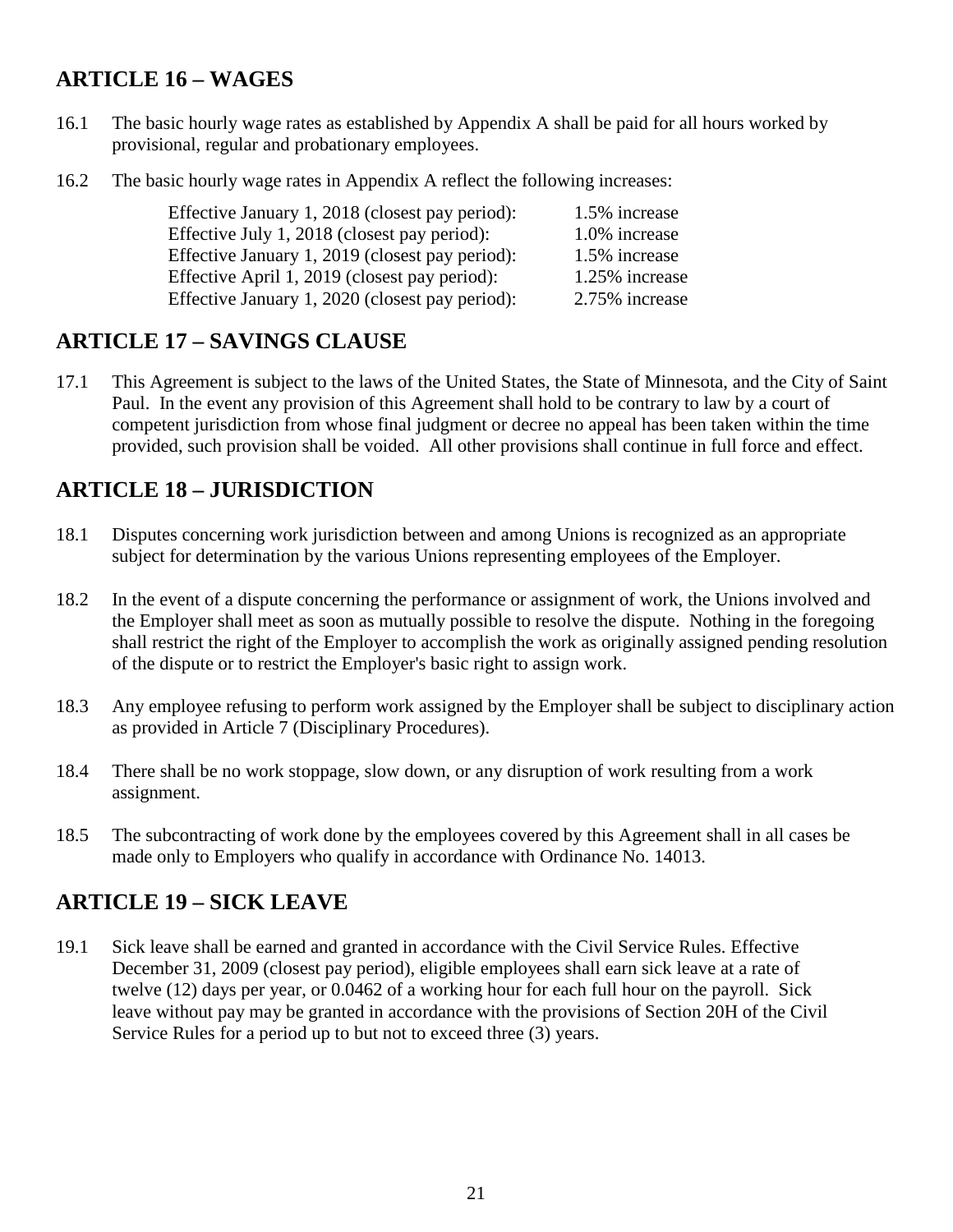### **ARTICLE 19 – SICK LEAVE (CONTINUED)**

- 19.2 In the case of a serious illness or disability of an employee's child, parent or household member, the head of the department shall grant leave with pay in order for the employee to care for or make arrangements for the care of such sick or disabled persons. Such paid leave shall be drawn from the employee's accumulated sick leave credits. Use of such leave will be compliant with the Women's Economic Security Act.
- 19.3 Paid Bereavement Leave may be used by an employee in the case death of the employee's mother, father, spouse, child, brother, sister, mother-in-law, father-in-law, grandparent, grandchild, or other person who is a member of the household.

A total of three (3) days per payroll year may be used as Bereavement Leave. Such leave shall not carry over from year to year.

Additional time off in the event of death of an employee's mother, father, spouse, child, brother, sister, mother-in-law, father-in-law, grandparent, grandchild, or other person who is a member of the household shall be charged to the employee's accrued vacation or compensatory time. Any additional time off must be approved by the department head.

Bereavement Leave may only be used for those days when an employee has been previously scheduled to work during the requested leave time.

The Department reserves the right to request appropriate documentation relating to the death at issue prior to granting Bereavement Leave. Such request for documentation shall not be subject to the provisions of Article 10 (Grievance Procedure).

This Article supersedes any and all Civil Service Rules relating to utilization of paid leave for purposes stated in this article.

- 19.4 Pregnant employees of the City of Saint Paul shall be eligible for the use of paid sick leave and unpaid leave of absence in the same manner as any other disabled or ill City employee. Such paid sick leave eligibility shall begin upon certification by the employee's attending physician that the employee is disabled in terms of her ability to perform the duties of her position.
- 19.5 The head of the Department or the Human Resources Director may require a physician's certificate or additional certificates at any time during an employee's use of sick leave for the purposes stated in Article 19.2 above. All such certificates shall be forwarded by the appointing officer to the Human Resources Office.

If an employee is absent because of the provisions of Article 19.2 above for three (3) or fewer calendar days he/she shall submit to the Head of the Department a certificate signed by the employee stating the nature of the child, parent or household member's sickness. If the sickness continues for more than three (3) calendar days, no further sick leave shall be granted unless or until a physician is consulted. The sick leave may be continued from and include the day of consultation, but only if a certificate signed by the physician certifying to the nature and period of the person's sickness is submitted and approved by the Head of the Department and forwarded to the Human Resources Office.

19.6 No sick leave shall be granted for the above reasons unless the employee reports to his/her department head the necessity for the absence not later than one-half hour before his/her regularly scheduled time to report for work, unless he/she can show to the satisfaction of the Department Head that the failure to report was excusable.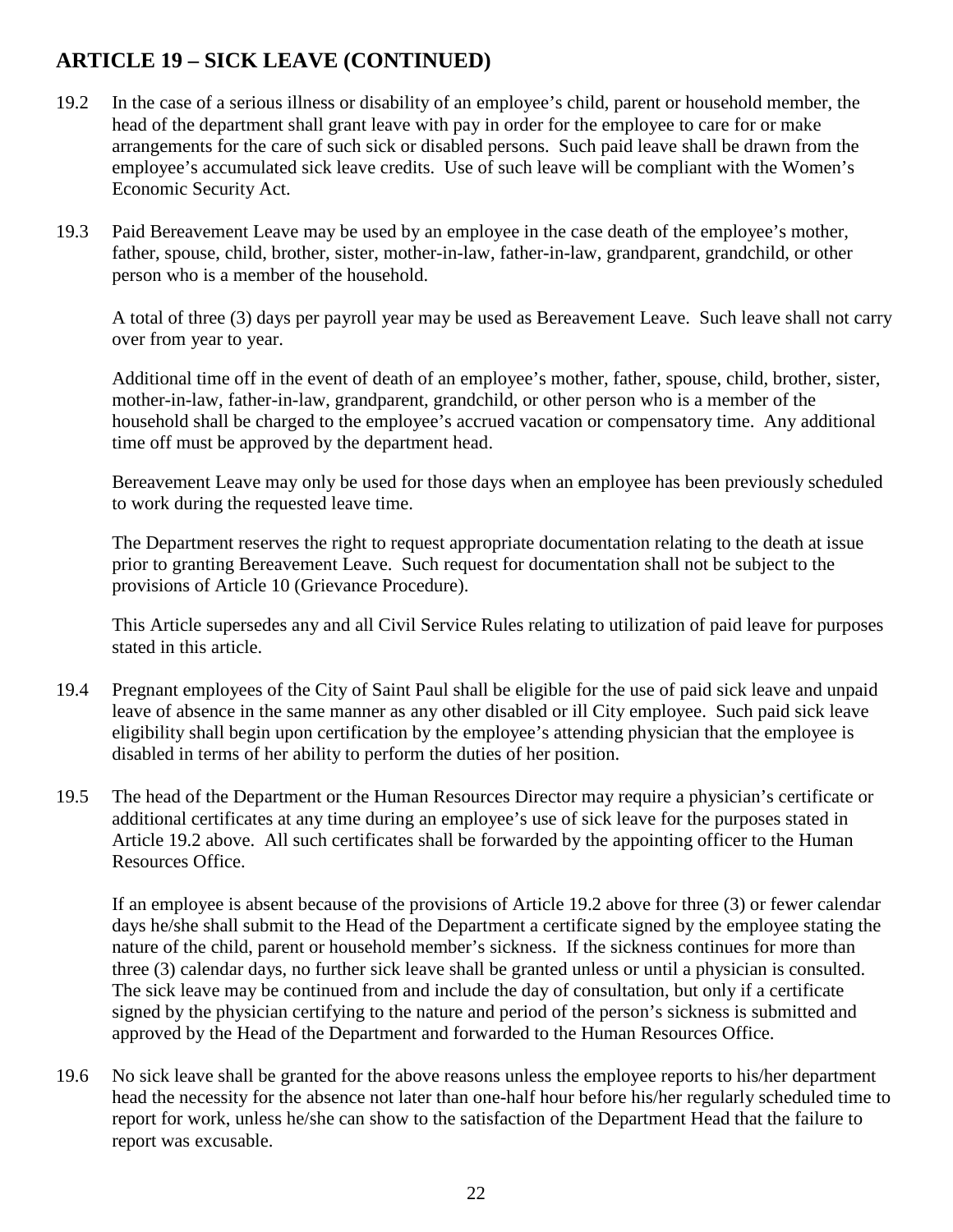### **ARTICLE 19 – SICK LEAVE (CONTINUED)**

- 19.7 An employee shall be paid under the provisions of this paragraph only for the number of days or hours for which he/she would normally have been paid if he/she had not been on sick leave.
- 19.8 The provisions of this Article 19 shall not apply to employees working in the title of Parks Worker I.

### <span id="page-25-0"></span>**ARTICLE 20 – PARENTAL LEAVE**

- 20.1 Maternity/Paternity Leave. Maternity is defined as the physical state of pregnancy of an employee, commencing eight (8) months before the estimated date of childbirth, as determined by a physician, and ending six (6) months after the date of such birth. In the event of an employee's pregnancy, the employee may apply for leave without pay at any time during the period stated above and the Employer may approve such leave at its option, and such leave may be no longer than one (1) year. Should the employee be FMLA eligible, Paid Parental Leave will be available based on the City's PPL Policy.
- 20.2 School Conference Leave. An employee shall be granted up to a total of sixteen (16) hours during a school year to attend school conferences or classroom activities related to the employee's child, provided the conferences or classroom activities cannot be scheduled during non-work hours. When the leave cannot be scheduled during non-work hours and the need for the leave is foreseeable, the employee must provide reasonable prior notice of the leave and make a reasonable effort to schedule the leave so as not to disrupt unduly the operations of the Employer. An employee shall be allowed to use vacation or compensatory time for this leave; otherwise, this leave shall be without pay.

### <span id="page-25-1"></span>**ARTICLE 21 – LEGAL SERVICES**

21.1 Except in cases of malfeasance in office or willful or wanton neglect of duty, the Employer shall defend, save harmless and indemnify an employee, and/or his/her estate, against any claim or demand, whether groundless or otherwise, arising out of an alleged act or omission in the performance and scope of the employee's duties.

### <span id="page-25-2"></span>**ARTICLE 22 – STRIKES, LOCKOUTS, WORK INTERFERENCE**

22.1 The Unions and the Employers agree that there shall be no strikes, work stoppages, slow-downs, sit down, stay-in, or other concerted interference with the Employer's business or affairs by any of said Unions and/or the members thereof, and there shall be no bannering during the existence of this Agreement without first using all possible means of peaceful settlement of any controversy which may arise.

### <span id="page-25-3"></span>**ARTICLE 23 – DEFERRED COMPENSATION**

- 23.1 Employees who have completed ten (10) through nineteen (19) years of service with the City of Saint Paul and who meet the eligibility requirements listed below shall be eligible for \$825 per year for Deferred Compensation paid by the Employer on a dollar-for-dollar match.
- 23.2 Employees who have completed twenty (20) years of service with the City of Saint Paul and who meet the eligibility requirements listed below shall be eligible for \$1,025 per year for Deferred Compensation paid by the Employer on a dollar-for-dollar match.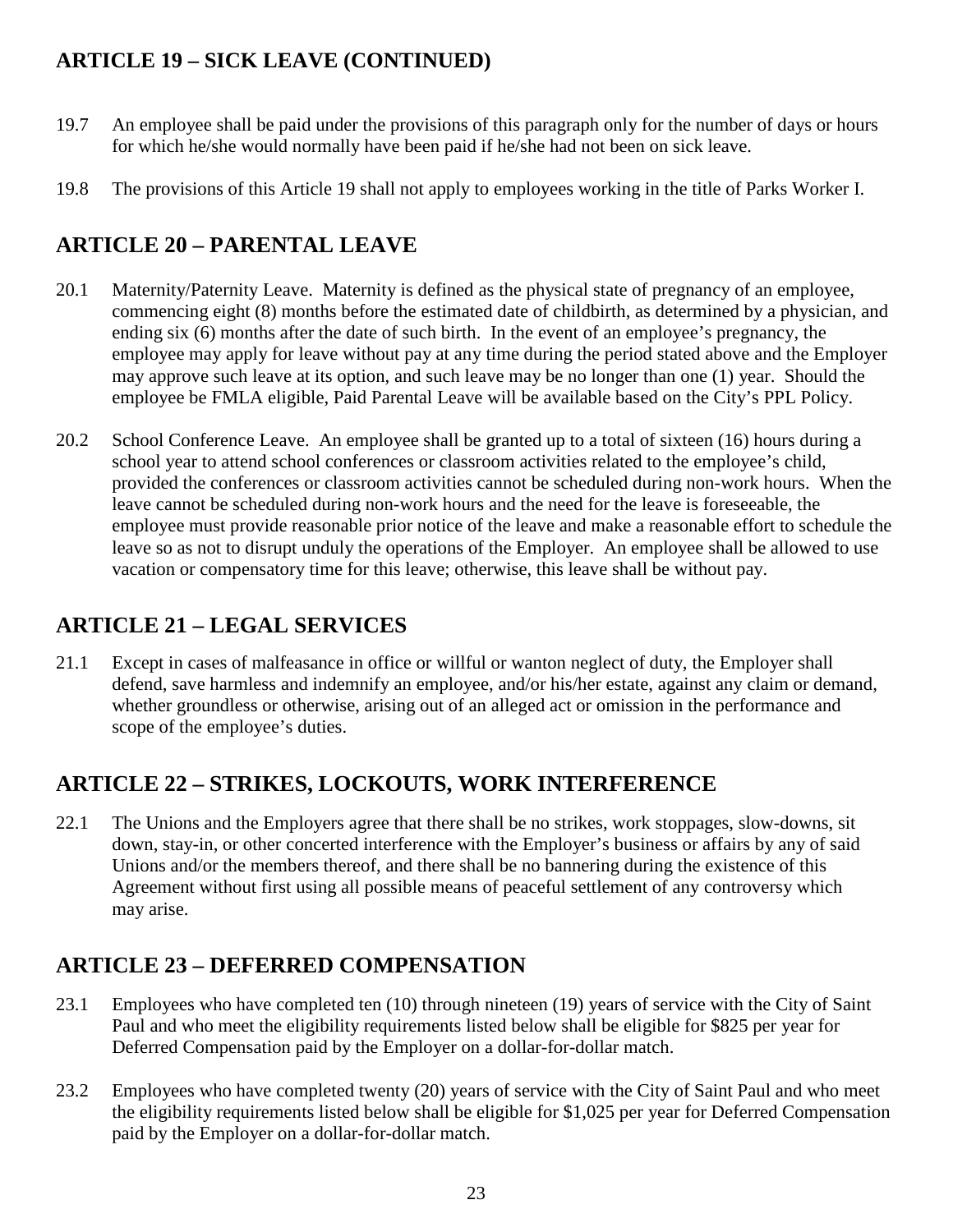### **ARTICLE 23 – DEFERRED COMPENSATION (Continued)**

- 23.3 Employees who have completed five (5) through nine (9) years of service with the City of Saint Paul, and who meet the eligibility requirements listed below, shall be eligible for \$225 per year for Deferred Compensation paid by the Employer on a dollar-for-dollar match.
- 23.4 Eligibility and Implementation:
	- A. For initial match, employees must have been employed for a minimum of five (5) years.
	- B. Employees must have made their complete contributions by December 31 of the previous calendar year.
	- C. City matches will be made by April 1 of the following year.
	- D. Employees must be on the payroll as of the date of the Employer's payment.
	- E. Employees not on the payroll at the time of the Employer's payment, due to seasonal layoff, will still receive the Employer's contribution amount if the employee has contributed double his/her contribution amount.
	- F. Qualifying years of service for the 5, 10 & 20 year rates must have been attained by January 1of the previous year to which the payment is to be made.

### <span id="page-26-0"></span>**ARTICLE 24 – TERMS OF AGREEMENT**

- 24.1 The Employer and the Union acknowledge that during the meeting and negotiating which resulted in this Agreement, each had the right and opportunity to make proposals with respect to any subject concerning the terms and conditions of employment. The agreements and understandings reached by the parties after the exercise of this right are fully and completely set forth in this Agreement. Any and all prior agreements, resolutions, practices, policy or rules or regulations regarding the terms and conditions of employment to the extent they are inconsistent with this Agreement are hereby superseded. In those areas where Civil Service Rules are not inconsistent with this Agreement, the Civil Service Rules shall continue to be in effect.
- 24.2 Except as herein provided this Agreement shall be effective as of the date it is executed by the parties and shall continue in full force and effect thru December 31, 2020 and thereafter until modified or amended by mutual agreement of the parties. Either party desiring to amend or modify this Agreement shall notify the other in writing so as to comply with the provisions of the Public Employment Labor Relations Act of 1971.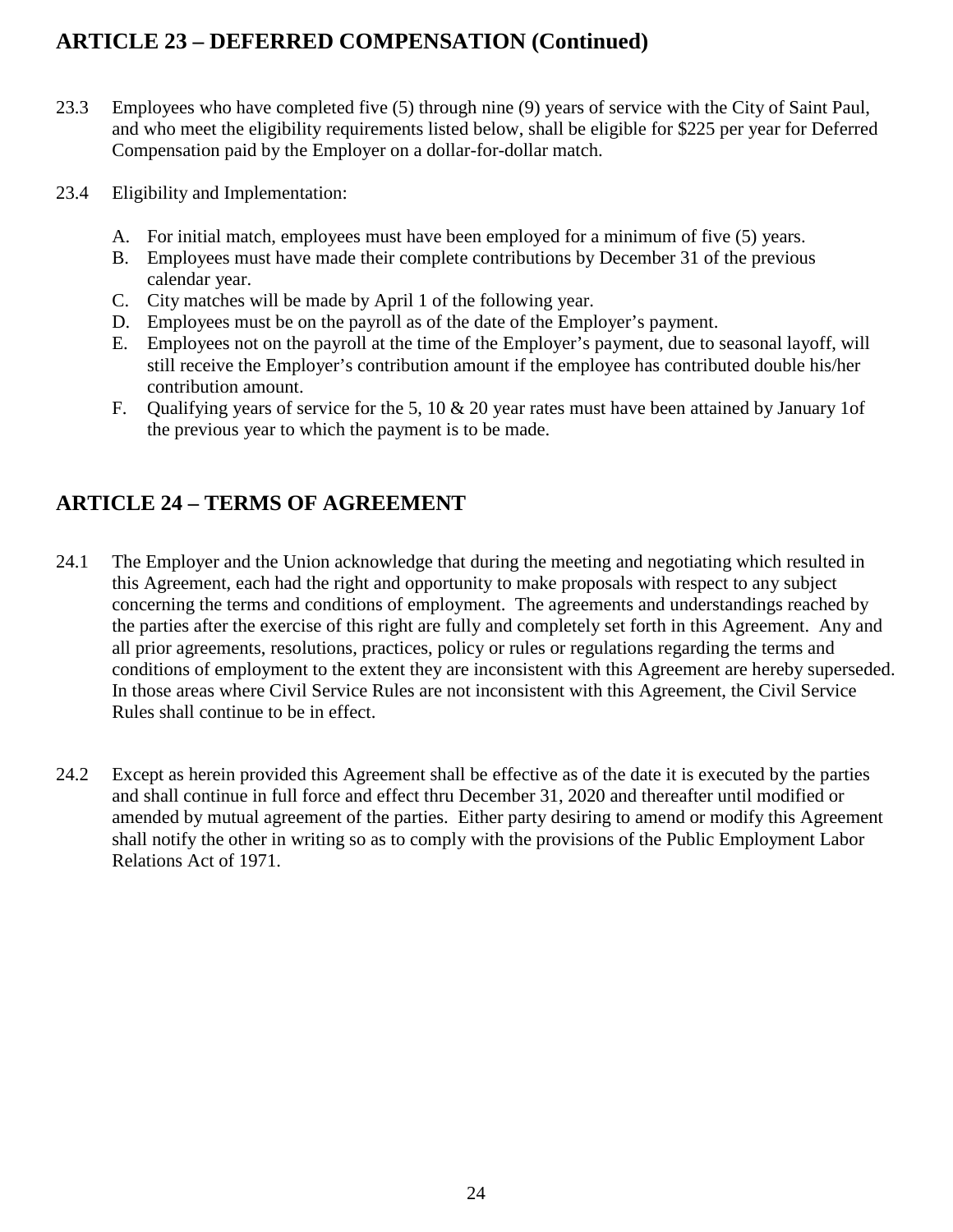#### **ARTICLE 24 - TERMS OF AGREEMENT (Continued)**

This constitutes a tentative agreement between the parties which will be recommended by the City 24.3 Negotiator but is subject to the approval of the Administration of the City, the City Council and is also subject to ratification by the Unions.

WITNESSES:

BY:

**CITY OF SAINT PAUL** TRI-COUNCIL  $BY:$ Jason Schmidt Business Representative, Local 120 Labor Relations Manager DATE:  $3 - 29 - 18$  $\overline{\mathscr{L}}$ DATE:  $BY:$  A Business Representative, Local 363 DATE:  $3 - 29 - 18$ BY: Business Representative, Local 363 DATE: BY: usiness Representative, Local 49 Κ DATE: BY: Business Manager, Local 49  $19 - 18$ ζ DATE: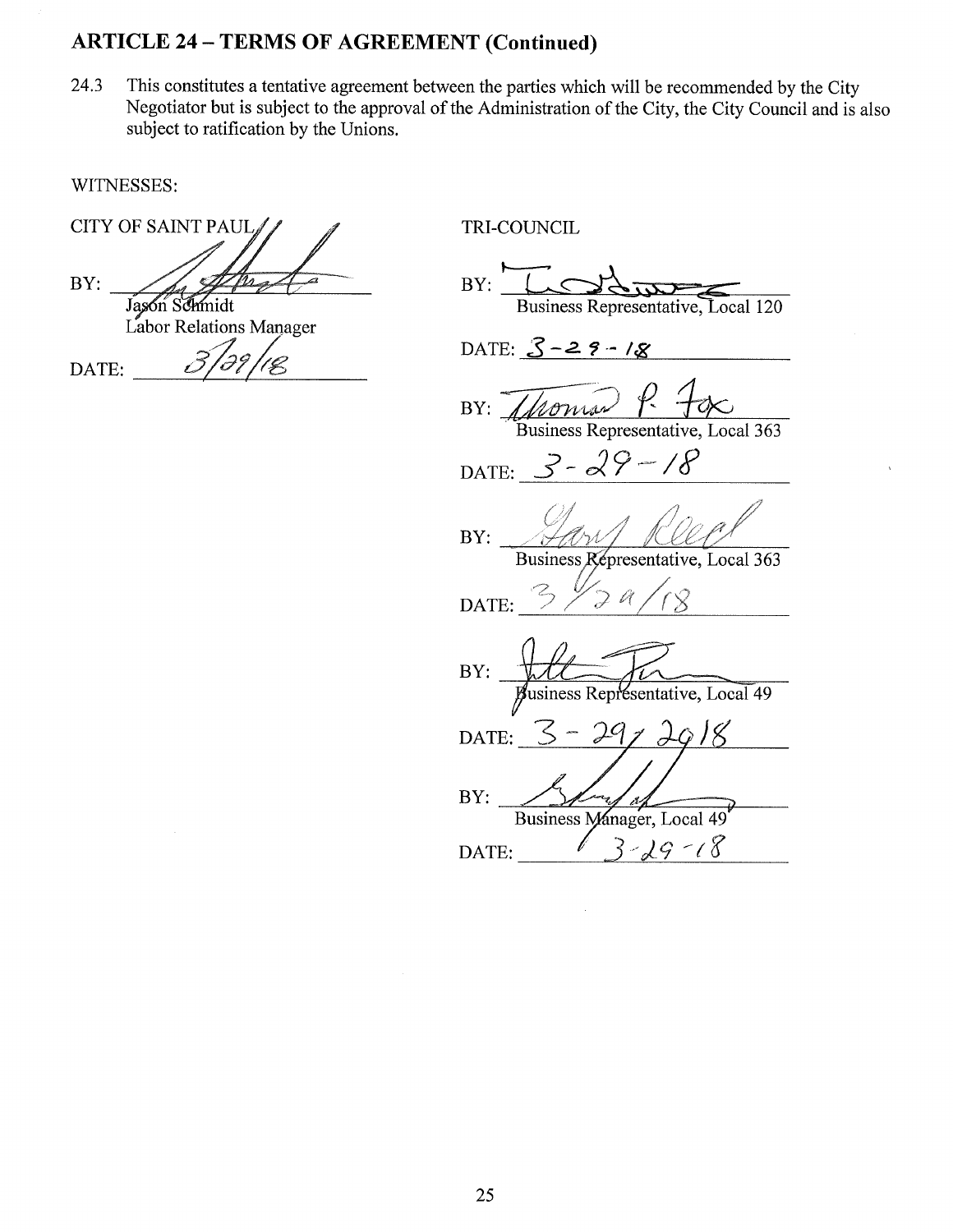### **APPENDIX A – Wage Schedules, Premiums**

The hourly wage rates for provisional, regular and probationary employees working in the classes listed below are as shown:

#### <span id="page-28-0"></span>**GROUP A**

Effective on the following dates:

#### **Notes:**

\*This title is abolished except as to present incumbents.

- \*\* 20-year step based on employment date.
- \*\*\* Effective **January 1, 2018**, the 20 year step will be set at \$0.45 over the starting rate and will follow the cost-of-living increase thereafter.
- \*\*\*\* Effective **January 1, 2018**, there will be \$0.02 added to the base rate prior to the cost-of-living increase being applied.
- \*\*\*\*\* Effective **January 1, 2018**, any hourly rate in this title not at or above \$15.00 will receive an additional \$0.50 market adjustment; Effective **January 1, 2019**, any hourly rate in this title not at or above \$15.00 will receive an additional \$1.00 market adjustment; Effective **January 1, 2020**, any hourly rate in this title not at or above \$15.00 will receive an additional \$1.00 market adjustment; Effective **July 1, 2020**, any hourly rates not at or above \$15.00 will be increased to \$15.00.

|                                  | 01/06/2018 | 07/07/2018 | 01/05/2019 | 03/30/2019 | 01/04/2020 | 07/04/2020 |
|----------------------------------|------------|------------|------------|------------|------------|------------|
| <b>Bridge Crew Leader</b>        |            |            |            |            |            |            |
| Start                            | 27.15      | 27.45      | 27.66      | 28.04      | 28.88      |            |
| **20-year                        | 27.62      | 27.92      | 28.13      | 28.51      | 29.37      |            |
|                                  |            |            |            |            |            |            |
| <b>Bridge Maintenance Worker</b> |            |            |            |            |            |            |
| <b>Start</b>                     | 24.75      | 25.02      | 25.19      | 25.54      | 26.31      |            |
| **20-year                        | 25.23      | 25.51      | 25.69      | 26.04      | 26.83      |            |
|                                  |            |            |            |            |            |            |
| <b>Grounds Crew Leader</b>       |            |            |            |            |            |            |
| <b>Start</b>                     | 25.41      | 25.69      | 25.87      | 26.23      | 27.02      |            |
| **20-year                        | 25.89      | 26.17      | 26.36      | 26.72      | 27.53      |            |
|                                  |            |            |            |            |            |            |
| Sewer Crew Leader                |            |            |            |            |            |            |
| <b>Start</b>                     | 27.04      | 27.33      | 27.54      | 27.92      | 28.76      |            |
| **20-year                        | 27.51      | 27.81      | 28.02      | 28.40      | 29.25      |            |
|                                  |            |            |            |            |            |            |
| <b>Sewer Services Worker</b>     |            |            |            |            |            |            |
| <b>Start</b>                     | 24.50      | 24.77      | 24.94      | 25.28      | 26.05      |            |
| $\sqrt{20}$ -year                | 24.97      | 25.24      | 25.41      | 25.76      | 26.54      |            |
|                                  |            |            |            |            |            |            |
| Stores Laborer (Inactivated)     |            |            |            |            |            |            |
| <b>Start</b>                     |            |            |            |            |            |            |
| **20-year                        |            |            |            |            |            |            |
|                                  |            |            |            |            |            |            |
|                                  |            |            |            |            |            |            |
|                                  |            |            |            |            |            |            |
|                                  |            |            |            |            |            |            |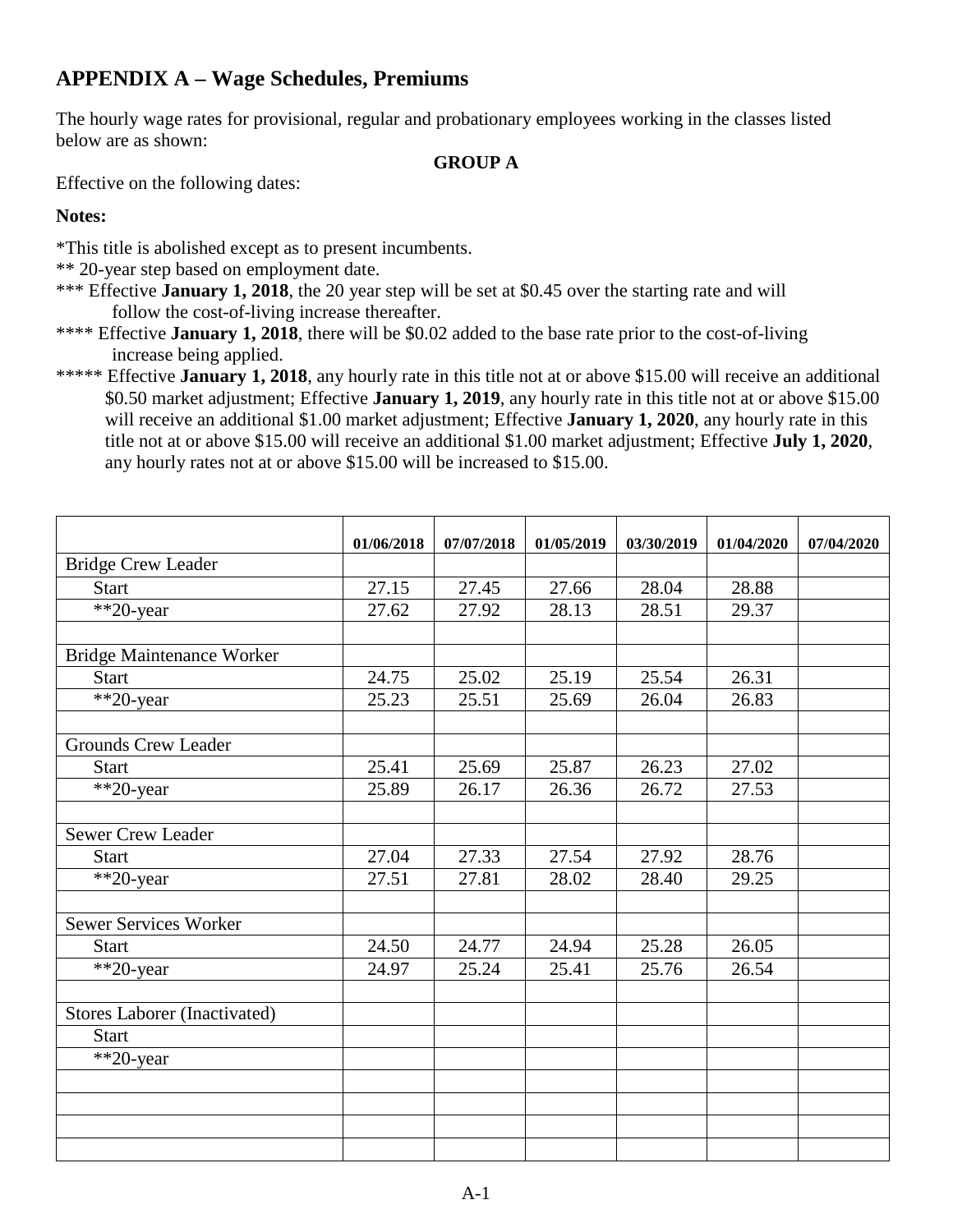|                                       | 01/06/2018 | 07/07/2018 | 01/05/2019 | 03/30/2019 | 01/04/2020 | 07/04/2020 |
|---------------------------------------|------------|------------|------------|------------|------------|------------|
| <b>Street Maintenance Crew Leader</b> |            |            |            |            |            |            |
| <b>Start</b>                          | 26.48      | 26.77      | 26.97      | 27.34      | 28.16      |            |
| 20-year                               | 26.95      | 27.24      | 27.44      | 27.82      | 28.66      |            |
|                                       |            |            |            |            |            |            |
| <b>Street Services Worker</b>         |            |            |            |            |            |            |
| <b>Start</b>                          | 23.99      | 24.25      | 24.41      | 24.75      | 25.50      |            |
| $*$ 20-year                           | 24.47      | 24.74      | 24.91      | 25.25      | 26.02      |            |
|                                       |            |            |            |            |            |            |
| Water Utility Worker I                |            |            |            |            |            |            |
| <b>Start</b>                          | 23.99      | 24.25      | 24.41      | 24.75      | 25.50      |            |
| $*$ 20-year                           | 24.47      | 24.74      | 24.91      | 25.25      | 26.02      |            |
|                                       |            |            |            |            |            |            |
| Water Utility Worker II               |            |            |            |            |            |            |
| <b>Start</b>                          | 24.83      | 25.10      | 25.27      | 25.62      | 26.40      |            |
| **20-year                             | 25.31      | 25.59      | 25.77      | 26.13      | 26.92      |            |
|                                       |            |            |            |            |            |            |
| Water System Worker I                 |            |            |            |            |            |            |
| <b>Start</b>                          | 24.50      | 24.77      | 24.94      | 25.28      | 26.05      |            |
| **20-year                             | 24.97      | 25.24      | 25.41      | 25.76      | 26.54      |            |
|                                       |            |            |            |            |            |            |
| Water System Worker II                |            |            |            |            |            |            |
| <b>Start</b>                          | 26.08      | 26.36      | 26.55      | 26.91      | 27.72      |            |
| **20-year                             | 26.56      | 26.85      | 27.05      | 27.42      | 28.25      |            |
|                                       |            |            |            |            |            |            |
| Water Service Worker - Control        |            |            |            |            |            |            |
| Desk                                  |            |            |            |            |            |            |
| <b>Start</b>                          | 26.48      | 26.77      | 26.97      | 27.34      | 28.16      |            |
| **20-year                             | 26.95      | 27.24      | 27.44      | 27.82      | 28.66      |            |
|                                       |            |            |            |            |            |            |
| Golf Ranger (Inactivated)             |            |            |            |            |            |            |
| First 500 hours                       |            |            |            |            |            |            |
| Second 500 hours                      |            |            |            |            |            |            |
| Third 500 hours                       |            |            |            |            |            |            |
| Fourth 500 hours                      |            |            |            |            |            |            |
| $*$ 20-year                           |            |            |            |            |            |            |
|                                       |            |            |            |            |            |            |
| Utility Aide *****                    |            |            |            |            |            |            |
| First 1040 hours                      | 13.18      | 13.31      | 14.51      | 14.69      | 15.09      |            |
| Second 1040 hours                     | 14.60      | 14.75      | 15.97      | 16.17      | 16.61      |            |
| Third 1040 hours                      | 16.19      | 16.35      | 16.60      | 16.81      | 17.27      |            |
| Fourth 1040 hours                     | 18.30      | 18.48      | 18.76      | 18.99      | 19.51      |            |
| $*$ 20-year                           | 19.05      | 19.24      | 19.53      | 19.77      | 20.31      |            |
|                                       |            |            |            |            |            |            |
|                                       |            |            |            |            |            |            |
|                                       |            |            |            |            |            |            |
|                                       |            |            |            |            |            |            |
|                                       |            |            |            |            |            |            |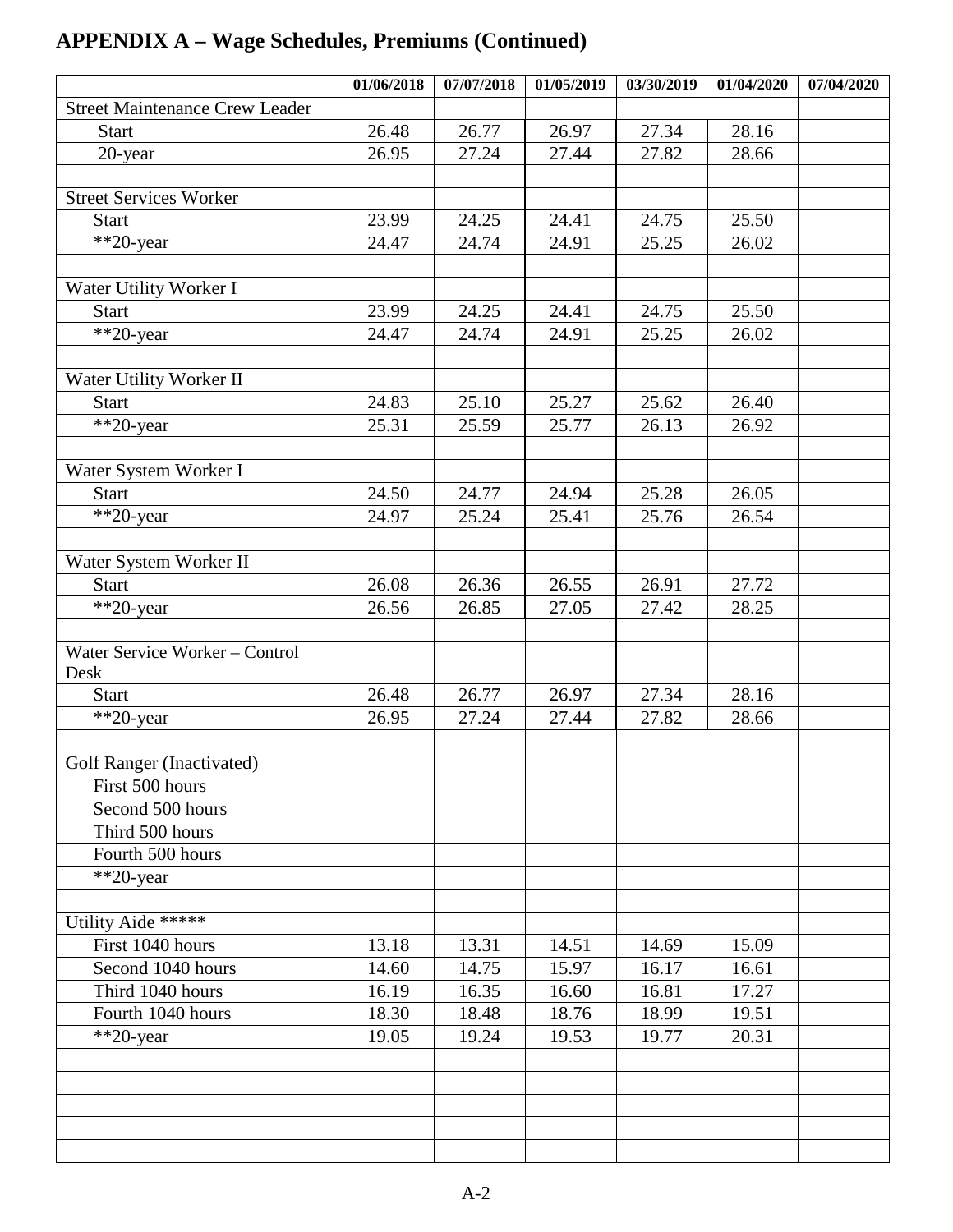|                              | 01/06/2018     | 07/07/2018     | 01/05/2019 | 03/30/2019     | 01/04/2020     | 07/04/2020 |
|------------------------------|----------------|----------------|------------|----------------|----------------|------------|
| Parks Worker I *****         |                |                |            |                |                |            |
| First 500 hours              | 10.70          | 10.81          | 11.97      | 12.12          | 13.45          | 15.00      |
| Second 500 hours             | 11.60          | 11.72          | 12.90      | 13.06          | 14.42          | 15.00      |
| Third 500 hours              | 12.46          | 12.58          | 13.77      | 13.94          | 15.32          |            |
| Fourth 500 hours             | 13.33          | 13.46          | 14.66      | 14.84          | 15.32          |            |
| **20-year                    | 14.51          | 14.66          | 15.88      | 16.08          | 16.52          |            |
|                              |                |                |            |                |                |            |
| Parks Worker I – Operations  |                |                |            |                |                |            |
| Como Campus *****            |                |                |            |                |                |            |
| 1 - 499 hours                | 11.60          | 11.72          | 12.90      | 13.06          | 14.42          | 15.00      |
| $\frac{1}{500} - 1499$ hours | 12.46          | 12.58          | 13.77      | 13.94          | 15.32          |            |
| $1500+ hours$                | 13.33          | 13.46          | 14.66      | 14.84          | 15.32          |            |
| $*$ <sup>20</sup> -year      | 14.51          | 14.66          | 15.88      | 16.08          | 16.52          |            |
|                              |                |                |            |                |                |            |
| Parks Worker II              |                |                |            |                |                |            |
| First 1040 hours             | 15.47          | 15.62          | 15.85      | 16.05          | 16.49          |            |
| Second 1040 hours            | 16.19          | 16.35          | 16.60      | 16.81          | 17.27          |            |
| Third 1040 hours             | 17.24          | 17.41          | 17.67      | 17.89          | 18.38          |            |
| Fourth 1040 hours            | 18.30          | 18.48          | 18.76      | 18.99          | 19.51          |            |
| **20-year                    | 19.05          | 19.24          | 19.53      | 19.77          | 20.31          |            |
|                              |                |                |            |                |                |            |
| Parks Worker III             |                |                | 24.41      |                |                |            |
| <b>Start</b>                 | 23.99<br>24.47 | 24.25<br>24.74 | 24.91      | 24.75<br>25.25 | 25.50<br>26.02 |            |
| **20-year                    |                |                |            |                |                |            |
| Parks Worker-Golf (Seasonal) |                |                |            |                |                |            |
| First 1040 hours             | 18.03          | 18.21          | 18.48      | 18.71          | 19.22          |            |
| Second 1040 hours            | 18.69          | 18.88          | 19.16      | 19.40          | 19.93          |            |
| Third 1040 hours             | 19.35          | 19.54          | 19.83      | 20.08          | 20.63          |            |
| Fourth 1040 hours            | 20.01          | 20.21          | 20.51      | 20.77          | 21.34          |            |
| $*$ <sup>20</sup> -year      | 20.79          | 21.00          | 21.32      | 21.59          | 22.18          |            |
|                              |                |                |            |                |                |            |
| Golf Worker III              |                |                |            |                |                |            |
| <b>Start</b>                 | 23.99          | 24.25          | 24.41      | 24.75          | 25.50          |            |
| $**20$ -year                 | 24.47          | 24.74          | 24.91      | 25.25          | 26.02          |            |
|                              |                |                |            |                |                |            |
| Garden Laborer (Inactivated) |                |                |            |                |                |            |
| <b>Start</b>                 |                |                |            |                |                |            |
| After 6 months               |                |                |            |                |                |            |
| $**20$ -year                 |                |                |            |                |                |            |
|                              |                |                |            |                |                |            |
| Gardener                     |                |                |            |                |                |            |
| <b>Start</b>                 | 22.55          | 22.80          | 22.94      | 23.26          | 23.97          |            |
| After 6 months               | 23.95          | 24.21          | 24.37      | 24.71          | 25.46          |            |
| $*$ *20-year                 | 24.43          | 24.70          | 24.87      | 25.21          | 25.98          |            |
|                              |                |                |            |                |                |            |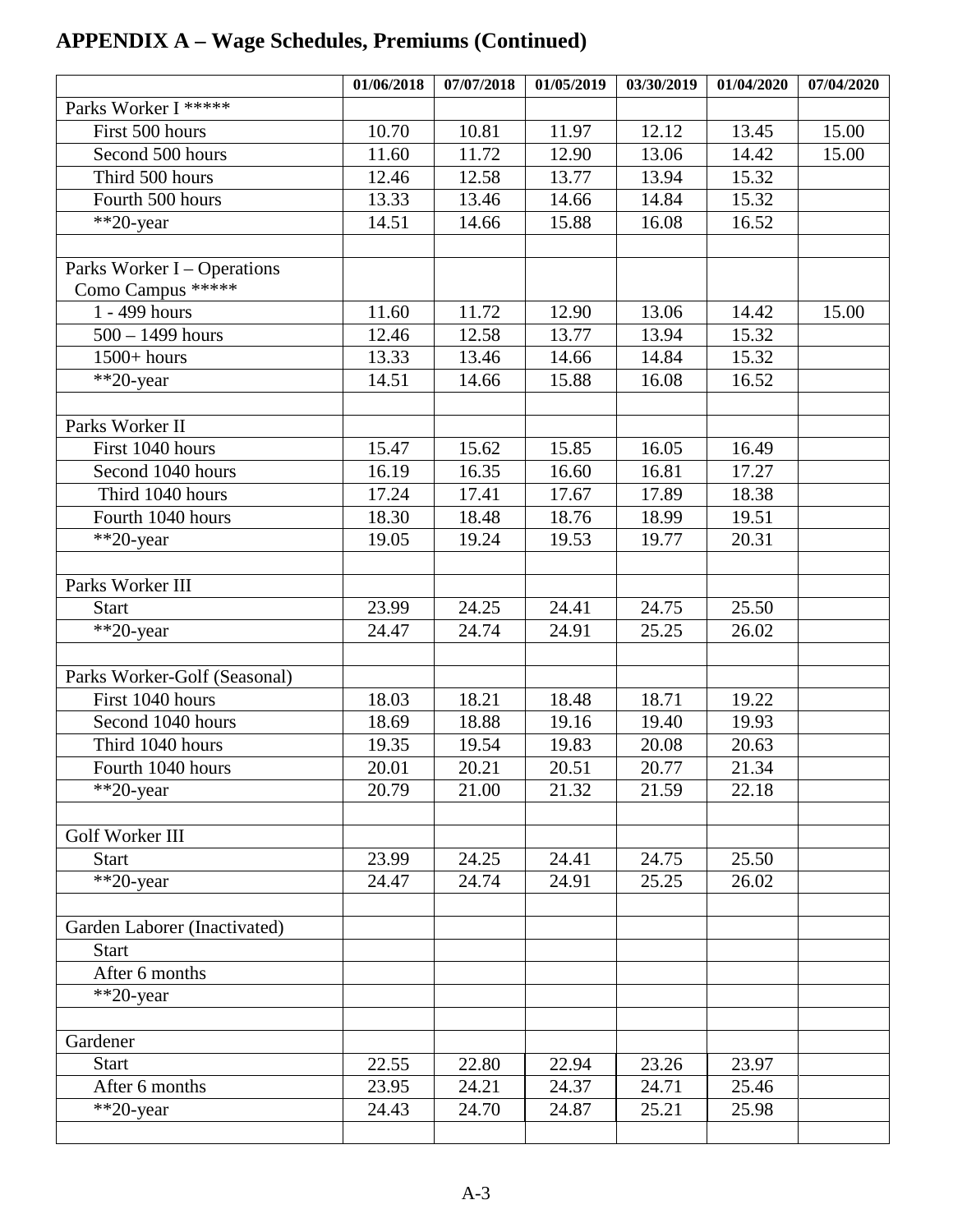|                                             | 01/06/2018 | 07/07/2018 | 01/05/2019 | 03/30/2019 | 01/04/2020 | 07/04/2020 |
|---------------------------------------------|------------|------------|------------|------------|------------|------------|
| <b>Lead Gardener</b>                        |            |            |            |            |            |            |
| <b>Start</b>                                | 26.17      | 26.46      | 26.65      | 27.02      | 27.84      |            |
| **20-year                                   | 26.65      | 26.94      | 27.14      | 27.51      | 28.34      |            |
|                                             |            |            |            |            |            |            |
| Lead Landscaper                             |            |            |            |            |            |            |
| <b>Start</b>                                | 26.17      | 26.46      | 26.65      | 27.02      | 27.84      |            |
| $**20$ -year                                | 26.65      | 26.94      | 27.14      | 27.51      | 28.34      |            |
|                                             |            |            |            |            |            |            |
| *Groundsworker                              |            |            |            |            |            |            |
| <b>Start</b>                                | 21.65      | 21.89      | 22.01      | 22.32      | 23.01      |            |
| After 6 months                              | 23.17      | 23.43      | 23.58      | 23.91      | 24.64      |            |
| $**20$ -year                                | 23.64      | 23.90      | 24.05      | 24.38      | 25.12      |            |
|                                             |            |            |            |            |            |            |
| <b>Assistant Golf Course Superintendent</b> |            |            |            |            |            |            |
| <b>Start</b>                                | 26.48      | 26.77      | 26.97      | 27.34      | 28.16      |            |
| **20-year                                   | 26.95      | 27.24      | 27.44      | 27.82      | 28.66      |            |
|                                             |            |            |            |            |            |            |
| <b>Assistant Gardener</b>                   |            |            |            |            |            |            |
| <b>Start</b>                                | 17.02      | 17.19      | 17.45      | 17.67      | 18.16      |            |
| After 6 months                              | 17.73      | 17.91      | 18.18      | 18.41      | 18.92      |            |
| **20-year                                   | 18.47      | 18.65      | 18.93      | 19.17      | 19.70      |            |
|                                             |            |            |            |            |            |            |
| Landscape Worker                            |            |            |            |            |            |            |
| <b>Start</b>                                | 17.02      | 17.19      | 17.45      | 17.67      | 18.16      |            |
| After 6 months                              | 17.73      | 17.91      | 18.18      | 18.41      | 18.92      |            |
| **20-year                                   | 18.47      | 18.65      | 18.93      | 19.17      | 19.70      |            |
|                                             |            |            |            |            |            |            |
| <b>Operations and Laborer Trainee</b>       |            |            |            |            |            |            |
| $Start - 1040 hours$                        | 16.00      | 16.16      | 16.40      | 16.61      | 17.07      |            |
| $1040 + -2080$ hours                        | 20.00      | 20.20      | 20.50      | 20.76      | 21.33      |            |
|                                             |            |            |            |            |            |            |

#### **GROUP B**

| No titles remaining in this group. |  |
|------------------------------------|--|

#### **GROUP C**

\*This title is abolished except as to present incumbents.

\*\* 20-year step based on employment date.

 $\overline{\phantom{a}}$ 

|                               | 01/06/2018 | 07/07/2018 | 01/05/2019 | 03/30/2019 | 01/04/2020 |
|-------------------------------|------------|------------|------------|------------|------------|
| <b>Asphalt Plant Operator</b> |            |            |            |            |            |
| <b>Start</b>                  | 28.71      | 29.02      | 29.25      | 29.65      | 30.54      |
| $*$ <sup>20</sup> -year       | 29.19      | 29.51      | 29.75      | 30.15      | 31.05      |
|                               |            |            |            |            |            |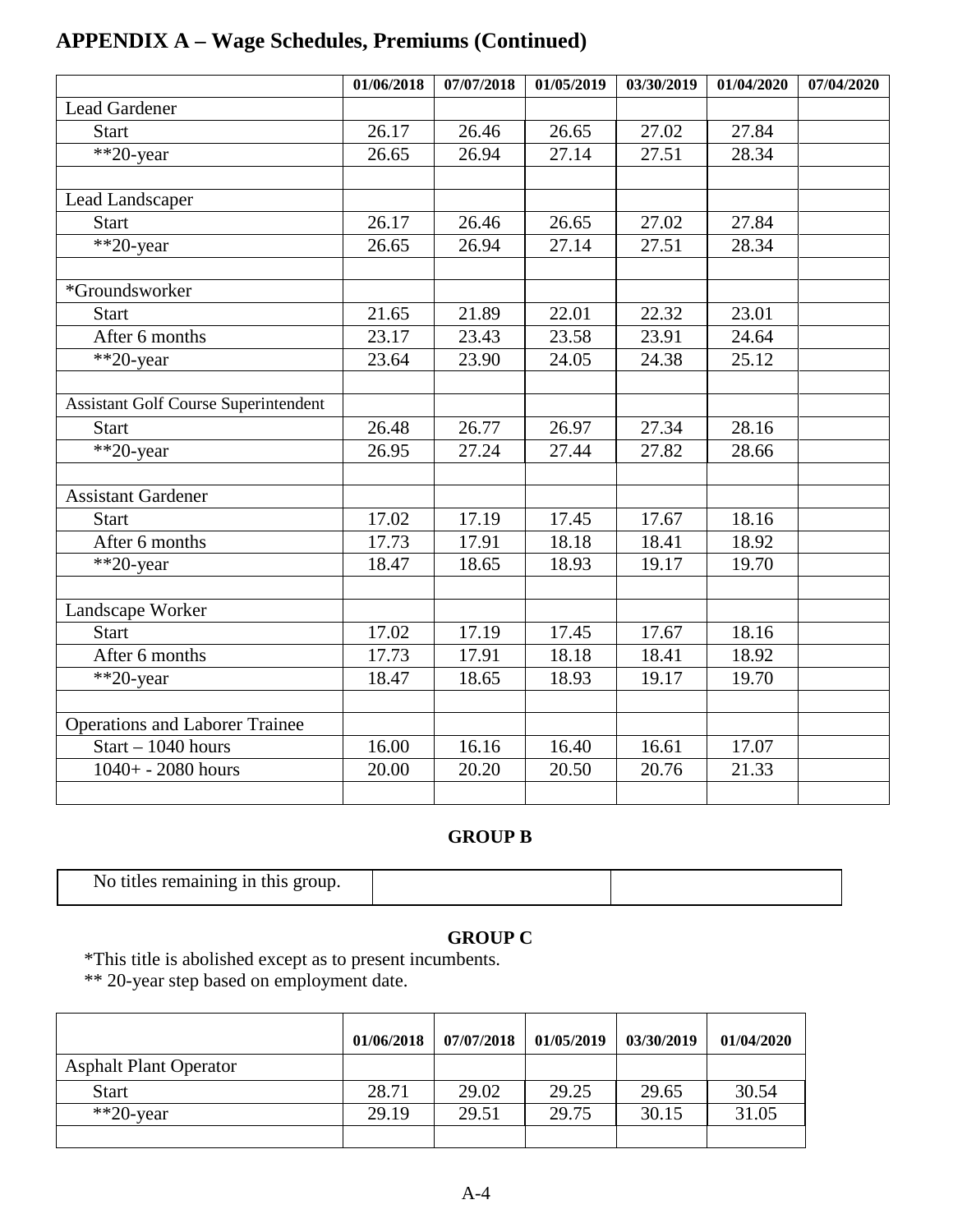|                                                  | 01/06/2018 | 07/07/2018 | 01/05/2019 | 03/30/2019 | 01/04/2020 |
|--------------------------------------------------|------------|------------|------------|------------|------------|
| <b>Heavy Equipment Operator</b>                  |            |            |            |            |            |
| <b>Start</b>                                     | 28.71      | 29.02      | 29.25      | 29.65      | 30.54      |
| **20-year                                        | 29.19      | 29.51      | 29.75      | 30.15      | 31.05      |
|                                                  |            |            |            |            |            |
| Heavy Equipment Operator/Water<br>Utility        |            |            |            |            |            |
| <b>Start</b>                                     | 28.71      | 29.02      | 29.25      | 29.65      | 30.54      |
| **20-year                                        | 29.19      | 29.51      | 29.75      | 30.15      | 31.05      |
|                                                  |            |            |            |            |            |
| Heavy Equipment Operator/Sewer<br><b>Utility</b> |            |            |            |            |            |
| <b>Start</b>                                     | 28.71      | 29.02      | 29.25      | 29.65      | 30.54      |
| **20-year                                        | 29.19      | 29.51      | 29.75      | 30.15      | 31.05      |
|                                                  |            |            |            |            |            |
| *Jet Sewer Cleaner Operator                      |            |            |            |            |            |
| <b>Start</b>                                     | 28.71      | 29.02      | 29.25      | 29.65      | 30.54      |
| $*$ <sup>20</sup> -year                          | 29.19      | 29.51      | 29.75      | 30.15      | 31.05      |
|                                                  |            |            |            |            |            |
| Revolving Power Equip. Operator                  |            |            |            |            |            |
| <b>Start</b>                                     | 32.91      | 33.24      | 33.74      | 34.16      | 35.10      |
| **20-year                                        | 33.88      | 34.22      | 34.73      | 35.16      | 36.13      |
|                                                  |            |            |            |            |            |
| <b>Trades Laborer</b>                            |            |            |            |            |            |
| <b>Start</b>                                     | 28.88      | 29.19      | 29.42      | 29.82      | 30.71      |
| $*$ 20-year                                      | 29.36      | 29.68      | 29.92      | 30.33      | 31.24      |
|                                                  |            |            |            |            |            |

#### **GROUP D**

\*This title is abolished except as to present incumbents.

\*\* 20-year step based on employment date.

|                          | 01/06/2018 | 07/07/2018 | 01/05/2019 | 03/30/2019 | 01/04/2020 |
|--------------------------|------------|------------|------------|------------|------------|
| *Driver Operator         |            |            |            |            |            |
| <b>Start</b>             | 24.37      | 24.64      | 24.81      | 25.15      | 25.91      |
| $*$ 20-year              | 24.84      | 25.11      | 25.28      | 25.63      | 26.41      |
|                          |            |            |            |            |            |
| *Driver Operator – Water |            |            |            |            |            |
| <b>Start</b>             | 24.37      | 24.64      | 24.81      | 25.15      | 25.91      |
| $*$ 20-year              | 24.84      | 25.11      | 25.28      | 25.63      | 26.41      |
|                          |            |            |            |            |            |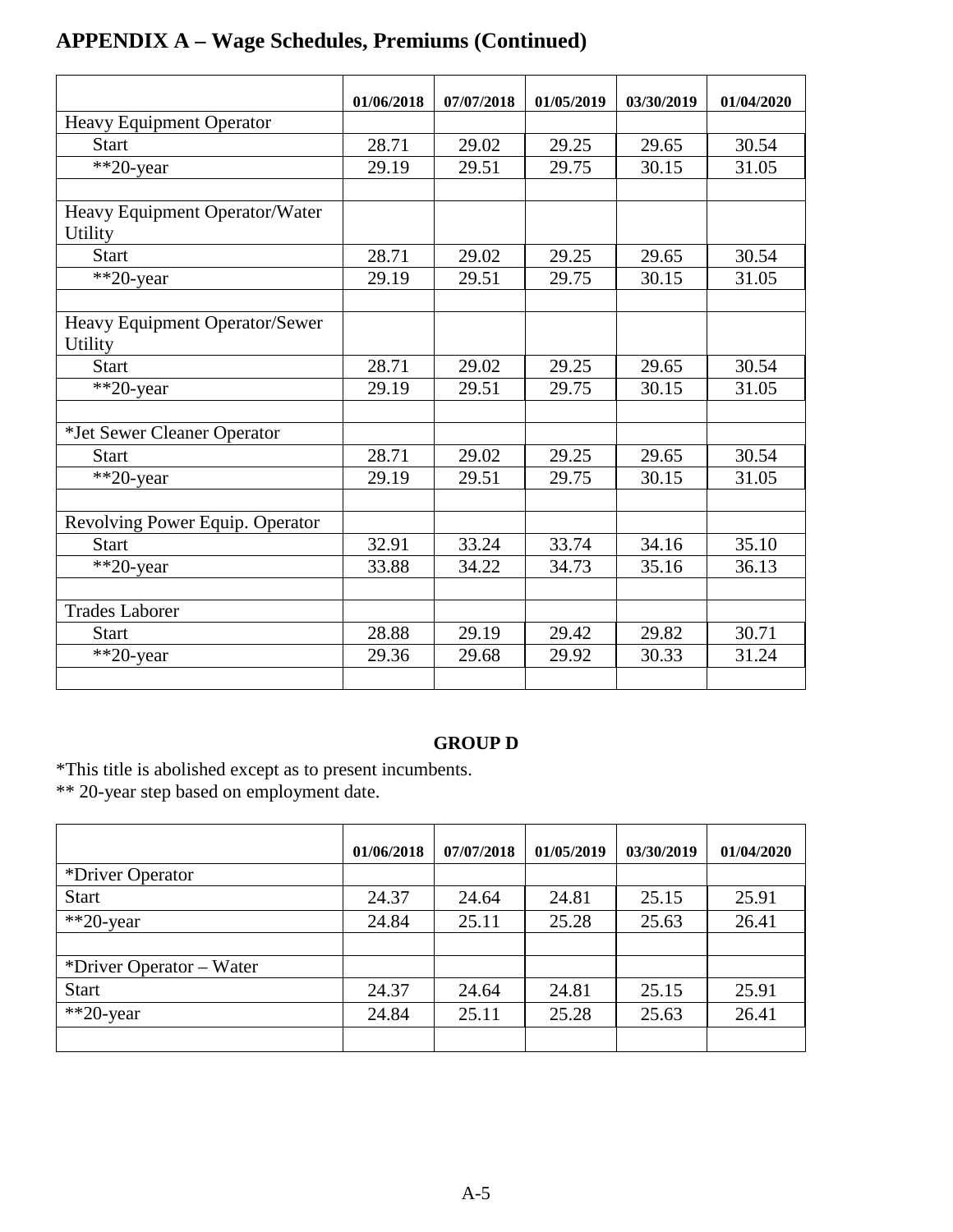#### **GROUP E**

\*This title is abolished except as to present incumbents. \*\* 20-year step based on employment date.

|                             | 01/06/2018 | 07/07/2018 | 01/05/2019 | 03/30/2019 | 01/04/2020 |
|-----------------------------|------------|------------|------------|------------|------------|
| <b>Forestry Crew Leader</b> |            |            |            |            |            |
| <b>Start</b>                | 28.84      | 29.15      | 29.38      | 29.78      | 30.67      |
| $*$ $20$ -year              | 29.32      | 29.64      | 29.88      | 30.29      | 31.20      |
|                             |            |            |            |            |            |
| <b>Forestry Arborist</b>    |            |            |            |            |            |
| <b>Start</b>                | 25.76      | 26.04      | 26.23      | 26.59      | 27.39      |
| $*$ 20-year                 | 26.23      | 26.52      | 26.71      | 27.08      | 27.90      |
|                             |            |            |            |            |            |

### **PREMIUMS**

- A. Employees required to work eight (8) feet or lower beneath ground shall receive three and one-half percent (3.50%) per hour above the regular base hourly rate for each hour or any part thereof worked in such an assignment. This provision shall not apply to employees working under the titles of Water System Worker I or Water System Worker II.
- B. A premium pay of fifty-cents (\$.50) per hour shall be paid for all swing stage work, such as work performed from a boatswain's chair or a swing scaffold or hazardous work that requires the use of a safety belt. All standard safety laws shall be complied with. Effective January 1, 2006, a premium pay of two and one-half (2.50%) per hour shall be paid for all swing stage work, such as work performed from a boatswain's chair or a swing scaffold or hazardous work that requires the use of a safety belt. Employees assigned to the Reachall shall also be eligible for this premium. All standard safety laws shall be complied with.
- C. Forestry Arborists assigned to the crew performing tree trimming duties in assisting Northern States Power Company shall receive four percent (4%) per hour above the regular base rate or any part thereof worked in such an assignment.
- D. Employees assigned the duties of Oiler Operator or Load & Pack shall receive six percent (6%) per hour above the regular base rate for each hour or any part thereof worked in such an assignment.
- E. Street Services Workers, Parks Worker or Water Utility Workers I assigned to perform duties of an \*Asphalt Raker shall receive three percent (3%) per hour above the regular base rate for each hour or any part thereof worked in such assignment. If it is determined that a Raker is necessary, the duty will be offered to the most senior employee on the crew.
- F. Street Services Workers, Water Utility Workers I, Parks Workers, or Bridge Workers assigned to perform duties of an \*Tacman/Tamper shall receive six percent (6%) per hour above the regular base rate for each hour or any part thereof worked in such assignment. This is in lieu of any clothing allowance and shall be paid only for hours worked performing such duties.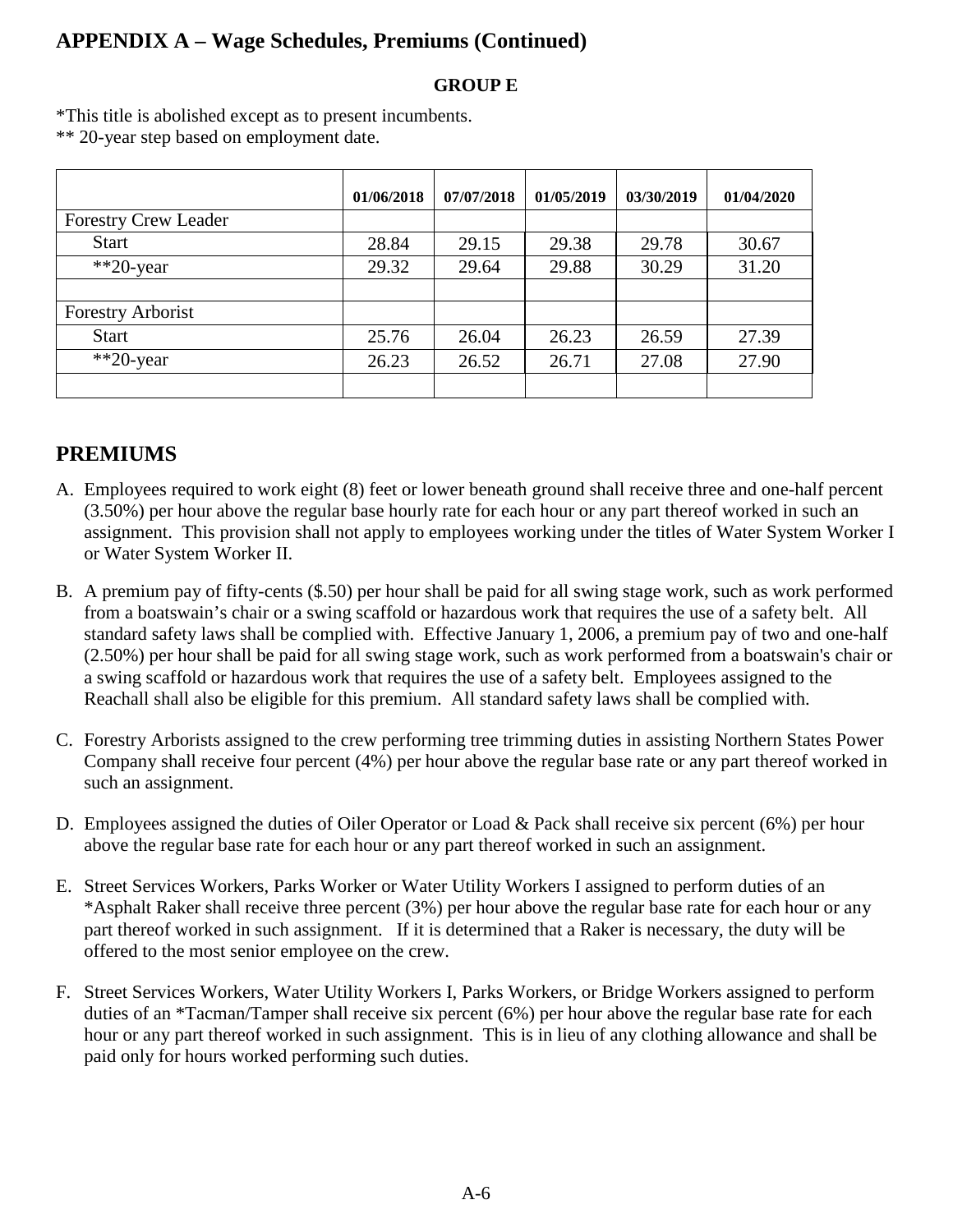- G. Any Parks Worker/\*Grounds Worker assigned to operate a 580-D or a rotary grass cutting machine having a cutting width of over fifteen (15) feet shall receive forty-five cents (\$.45) per hour above the regular base rate for each hour or any part over one fourth hour actually worked in such an assignment. Effective January 1, 2006, any Parks Worker/\*Grounds Worker assigned to operate a 580-D or rotary grass cutting machine having a cutting width of over fifteen (15) feet shall receive two and one-half (2.50%) per hour above the regular base rate. The regular operators of the 580-D equipment from previous seasons will be considered first for these assignments. For new openings, the Division will post the opening and take the senior qualified candidate. However the Division does not waive its rights to assign premium pay positions to less senior employees if it deems it necessary. This premium does not include reel mowers or 7-gang mowers.
- H. Parks Workers or Grounds Workers assigned to an abatement crew on a summary abatement deemed to be hazardous by the Health Department Inspector and PED summary abatement supervisor and requiring the use of special protective clothing shall receive sixty cents (\$.60) per hour above the regular base rate for each hour or any part thereof worked in this assignment. Effective January 1, 1999 upon completion of training. This premium shall also apply to Campus and Abatement Crew Leader positions.
- I. Street Services Workers, Sewer Services Workers, Sewer Crew Leaders, Water Utility Worker I's, and Parks Workers assigned to drive tandem trucks, or required to drive lowboy, truck trailer, wing plow, or show mobile, or Water Utility Worker I's at Vadnais assigned to operate the farm tractors shall receive twenty-five cents (\$.25) per hour above the base rate for each hour or any part thereof worked in such an assignment. \*Driver-Operators, Parks Workers and Street Services Workers represented by Local 120 shall not be eligible for this premium as of January 1, 2011.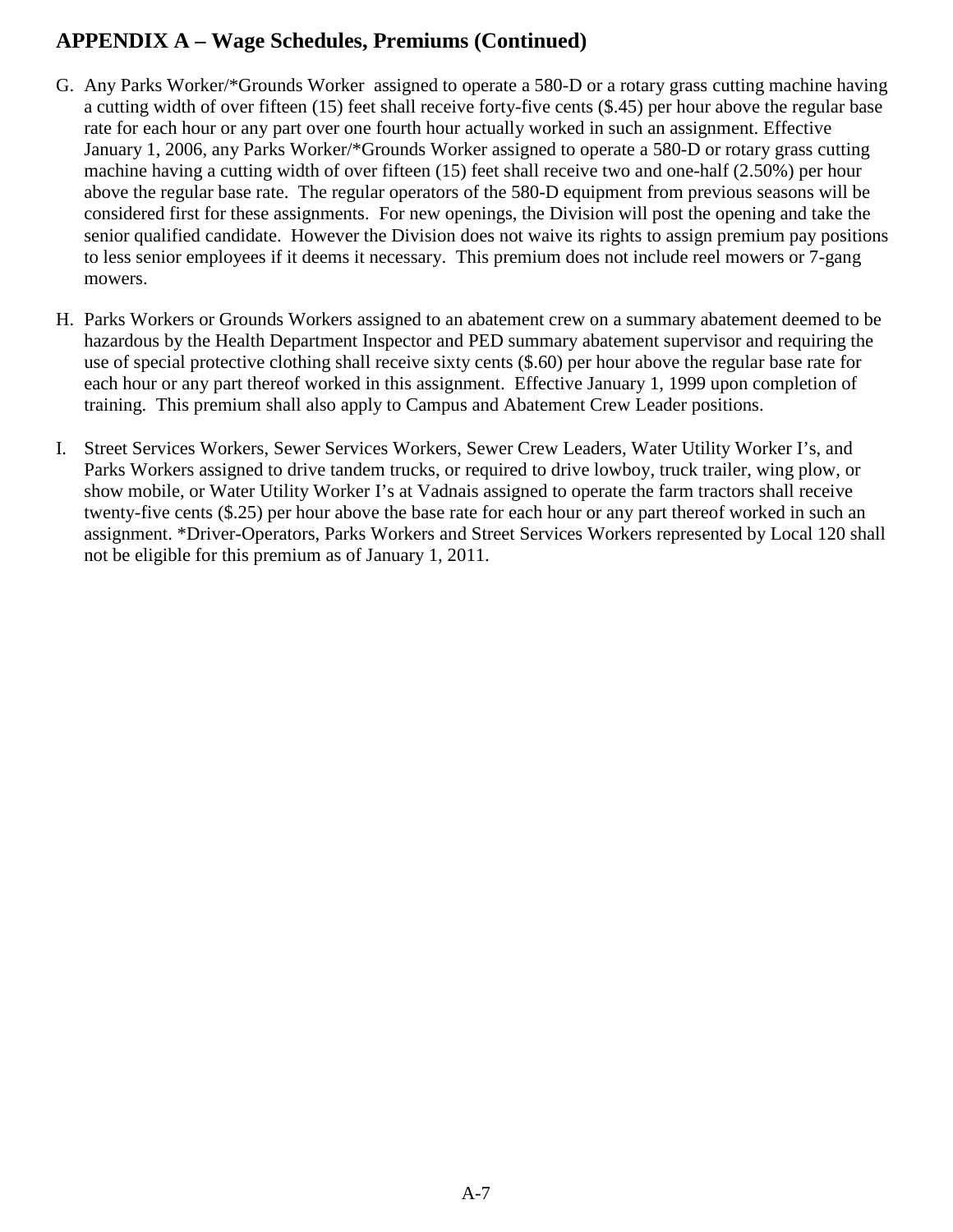#### **APPENDIX B – Temporary Employee Wage Schedules**

Temporary employees shall be paid one hundred percent (100%) of the appropriate wage rates established by the Highway and Heavy Agreement then in effect between the Unions and the Associated General Contractors of Minnesota (AGC). Appropriate AGC fringe benefit contributions shall also be paid to the jointly trusted funds. Effective upon ratification of the contract.

1. The hourly rates for temporary Employees working in the classes listed below are as shown:

<span id="page-35-0"></span>

|                               | <b>Effective</b>   | <b>Effective</b> | <b>Effective</b> |
|-------------------------------|--------------------|------------------|------------------|
|                               | <b>May 1, 2018</b> | May 1, 2019      | May 1, 2020      |
| Bridge Maintenance Worker     | \$31.65            | ∗                | $**$             |
| Water System Worker I         | \$31.65            | ∗                | **               |
| Water Utility Worker I        | \$31.65            | ∗                | $**$             |
| Parks Worker III              | \$31.65            | $\ast$           | $***$            |
| <b>Sewer Services Worker</b>  | \$31.65            | $\ast$           | $***$            |
| <b>Street Services Worker</b> | \$31.65            | $\ast$           | $**$             |
| <b>Trades Laborer</b>         | \$34.11            | $\ast$           | **               |

The hourly wage rates for temporary employees working in classes listed below shall be the same as the wage rates applicable to provisional, regular and probationary employees working in said classes as shown in Appendix A:

Garden Laborer Gardener

For temporary Employees working in the classes listed above the following fringe benefit contributions shall be made to the Minnesota Laborers' Fringe Benefit Fund:

| <b>Effective</b> | <b>Effective</b>   | <b>Effective</b> |
|------------------|--------------------|------------------|
| May 1, 2018      | <b>May 1, 2019</b> | May 1, 2020      |
| \$7.85           | ∗                  | $**$             |
| \$9.17           | ∗                  | **               |
| \$2.30           | ∗                  | **               |
| \$0.32           | ∗                  | **               |
| \$0.08           | ∗                  | $**$             |
|                  |                    |                  |

\* At the time of the signing of this agreement rates were not available.

\*\* At the time of the signing of this agreement rates were not available. \*\*\*This contribution is taxable.

2. The hourly rates for temporary Employees working in the classes listed below are as shown:

|                                           | <b>Effective</b>   | <b>Effective</b>   | <b>Effective</b>   |
|-------------------------------------------|--------------------|--------------------|--------------------|
|                                           | <b>May 1, 2018</b> | <b>May 1, 2019</b> | <b>May 1, 2020</b> |
| <b>Heavy Equipment Operator</b>           | \$34.69            | ж                  | **                 |
| <b>Revolving Power Equipment Operator</b> | \$34.99            | *                  | **                 |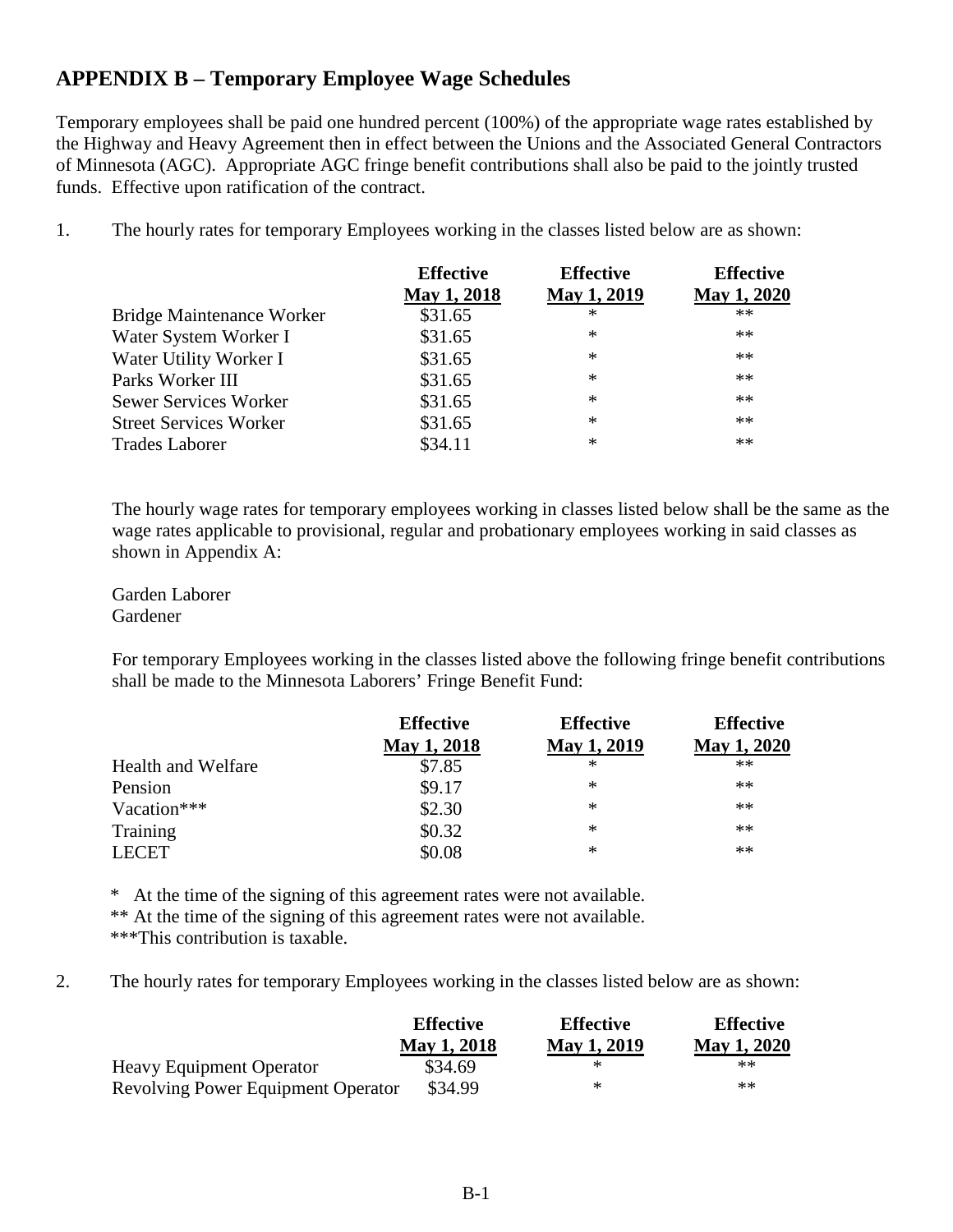#### **APPENDIX B – Temporary Employee Wage Schedules (Continued)**

The hourly wage rates for temporary Employees in the classes listed below shall be the same as the wage rates applicable to provisional, regular and probationary Employees working in said classes as shown in Appendix A.

Forestry Arborist

For temporary Employees working in the classes listed above the following fringe benefits shall be made to Funds designated by IUOE, Local 49:

|                    | <b>Effective</b>   | <b>Effective</b>   | <b>Effective</b>   |  |
|--------------------|--------------------|--------------------|--------------------|--|
|                    | <b>May 1, 2018</b> | <b>May 1, 2019</b> | <b>May 1, 2020</b> |  |
| Health and Welfare | \$9.90             | ∗                  | **                 |  |
| Pension            | \$8.90             | ∗                  | **                 |  |
| Training           | \$0.50             | ∗                  | **                 |  |

\* At the time of the signing of this agreement rates were not available.

\*\* At the time of the signing of this agreement rates were not available.

3. The hourly wage rates for temporary Employees in the classes listed below shall be the same as the wage rates applicable to provisional, regular and probationary Employees working in said classes as shown in Appendix A.

\*Driver-Operator

- 4. Regular Employees who are laid off and then called back in to work on a temporary basis shall receive the regular rate of pay as shown in Appendix A for such titles worked and shall continue to earn and accrue City benefits for such hours worked.
- 5. For temporary Employees working in titles listed in this Appendix B whose length of service and earnings require that they be subject to Public Employees Retirement Association contributions, the rate of pay shall be the rate shown in this Appendix B for such title divided by 1.0518.
- 6. If the union elects to have the fringe benefit contributions listed in this Appendix B increased or decreased, the Employer may adjust the applicable rates accordingly.
- 7. The Union will notify the Employer as soon as possible when these rates and their effective dates have been negotiated with the AGC. For their application in this agreement, adjustments will be made on the closest effective payroll dates.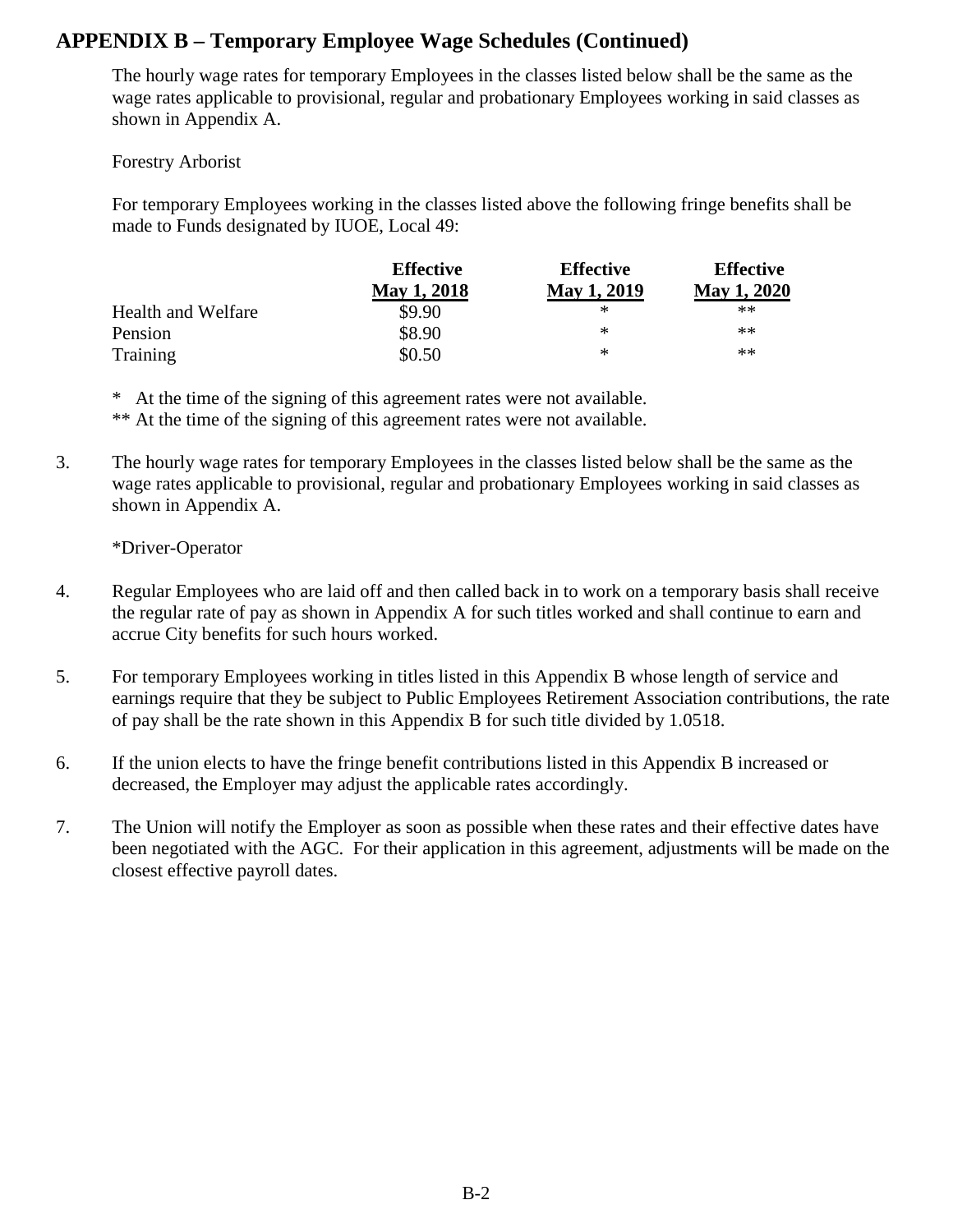### <span id="page-37-0"></span>**APPENDIX C – General Policies Regarding Seniority**

The following are general policies regarding seniority for personnel permanently assigned to the Department of Public Works Street Maintenance and Sewer Maintenance Divisions and the Division of Parks and Recreation in the classifications of \*Driver-Operator, Laborer, Street Services Worker, Heavy Equipment Operator, Sewer Services Worker, Groundsworker, Parks Worker, Tree Trimmer II, Power Clam Operator and Forestry Arborist. These general policies will be followed when making job assignments to qualified employees. The productivity needs of the utilizing division may be considered when making job assignments.

#### **A. Department of Public Works**

- 1. Class seniority in the \*Driver-Operator and Laborer titles shall take precedence over the Street Services Worker and Sewer Services Worker titles for all work assignments. This includes Heavy Equipment Operators who also hold the title of \*Driver-Operator and who are reduced to the title of \*Driver-Operator.
- 2. Class seniority in the titles of \*Driver-Operator and Street Services Worker shall be used to make temporary job assignments for Heavy Equipment Operator positions in the Street Maintenance Division.
- 3. Assignment to primary driving jobs will by made by class seniority. A minimum of 75% of the primary driving jobs will be assigned by class seniority from Driver-Operator or Street Service Worker Classifications.

The forty (40) employees with the most seniority who hold a Commercial Driver's License will be represented by the Teamsters Local 120. These employees will receive a \$0.25/hour premium.

The fifteen (15) employees who hold the HEO classification with the most hours worked will be represented by the Operating Engineers Local 49.

- 4. Assignment to a shift eligible for shift differential premium pay shall be made based on class seniority. Senior employees in the affected class shall not be required to accept such assignment if there are employees in such class with less class seniority.
- 5. Regular assignments to the night shift or weekend shift shall be bid seasonally by seniority. Winter season bids shall be made between October 15th and November 15th each year. Summer season bids shall be made after the full spring call back. The hours of each shift shall be defined on the bid sheet. Employees assigned a shift by seniority shall remain on that shift for the duration of the season, unless the shift is discontinued or mutually agreed to by the employee and the Department. The complaint assignments shall be bid annually to employees who meet qualifications. If an employee fails to meet the expectations of the position, it will be re-bid.
- 6. Temporary vacancies on a shift shall be made by upgrading the senior eligible employee on the shift, who holds the title for the assignment. Should additional assignments become necessary, they shall be made by classification seniority from a temporary vacancy list. An employee may add or remove his/her name from this vacancy list at any time. If a temporary vacancy cannot be filled from the vacancy list, the position will be filled from the master seniority list.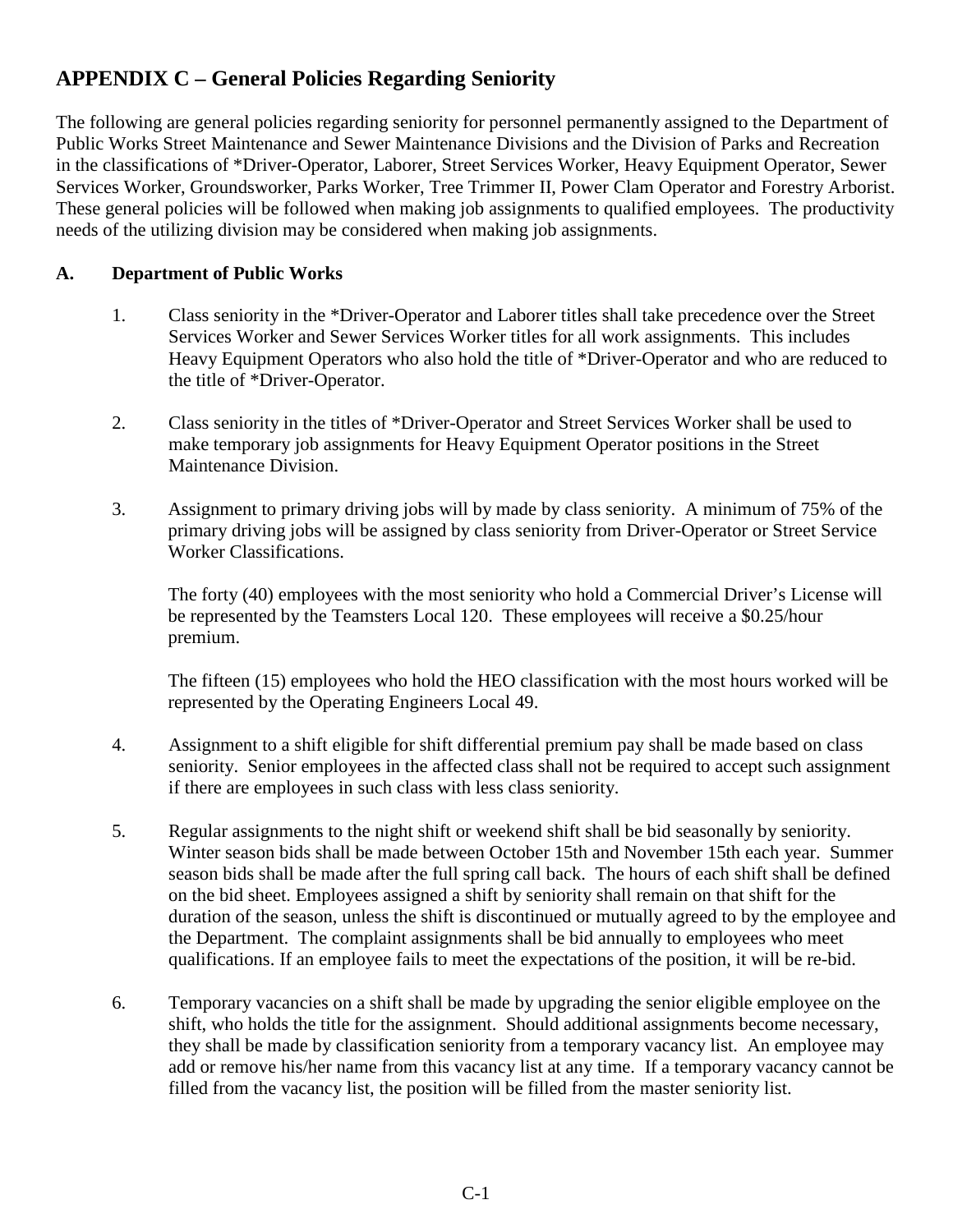### **APPENDIX C – General Policies Regarding Seniority (Continued)**

#### **B. Division of Parks and Recreation**

- 1. Class seniority in the Groundsworker and \*Driver-Operator titles shall take precedence over the Parks Worker title in filling Groundsworker and \*Driver-Operator positions respectively. In the event of a layoff in the title of Groundsworker or in the title of Parks Worker, for employees who are certified to the title of Groundsworker and who are then certified to the new title of Parks Worker, their seniority in the title of Groundsworker shall prevail.
- 2. Class seniority in the Tree Trimmer II and Power Clam Operator titles shall take precedence over Forestry Arborist title for assignment to Tree Trimmer II or Power Clam Operator duties respectively. In the event of a layoff in the title of Tree Trimmer II or in the title of Forestry Arborist, employees who are certified to the title of Tree Trimmer II and who are then certified to the new title of Forestry Arborist, their seniority in the title of Tree Trimmer II shall prevail.
- 3. Assignment to a shift eligible for shift differential premium pay shall be made based on class seniority. Senior employees in the affected class shall not be required to accept such assignment if there are employees in such class with less seniority.
- 4. Assignment to the NSP Crew will be based on following:
	- a. Vacancies in the Forestry NSP Crew will be filled by certified line clearance tree trimmers who have satisfactory or higher performance ratings for at least the preceding year and have no medical restrictions that limit the employee's ability to perform the essential functions of the work required of the NSP crew. A positive drug/alcohol test will disqualify a crew member for a period of one (1) year from date of test.
	- b. A list of Forestry Arborists interested in working on the NSP Crew, who meet the minimum qualifications, will be solicited annually. The senior forestry arborist(s) on the sign-up list will be assigned to the NSP Crew. If the selected Forestry Arborist turns down an opening, his/her name will be moved to the bottom of the list for future openings for the annual signup period.
	- c. NSP Crew members will remain on the crew until they notify the supervisor they want a change, no longer meet the minimum qualifications; or are replaced by a more senior Forestry Arborist under the annual sign-up procedure.
- 5. Assignment to primary driving jobs will by made by class seniority. A minimum of 75% of the primary driving jobs will be assigned by class seniority from Driver-Operator or Parks Worker Classifications.

The two (2) employees with the most seniority who hold a Commercial Driver's License will be represented by the Teamsters Local 120. These employees will receive a \$0.25/hour premium.

#### **C. Water Utility**

The following procedures will be used to determine the selection of personnel for overtime work assignments. The selection of personnel will vary somewhat due to varying circumstances. This policy shall apply to all bargaining unit titles.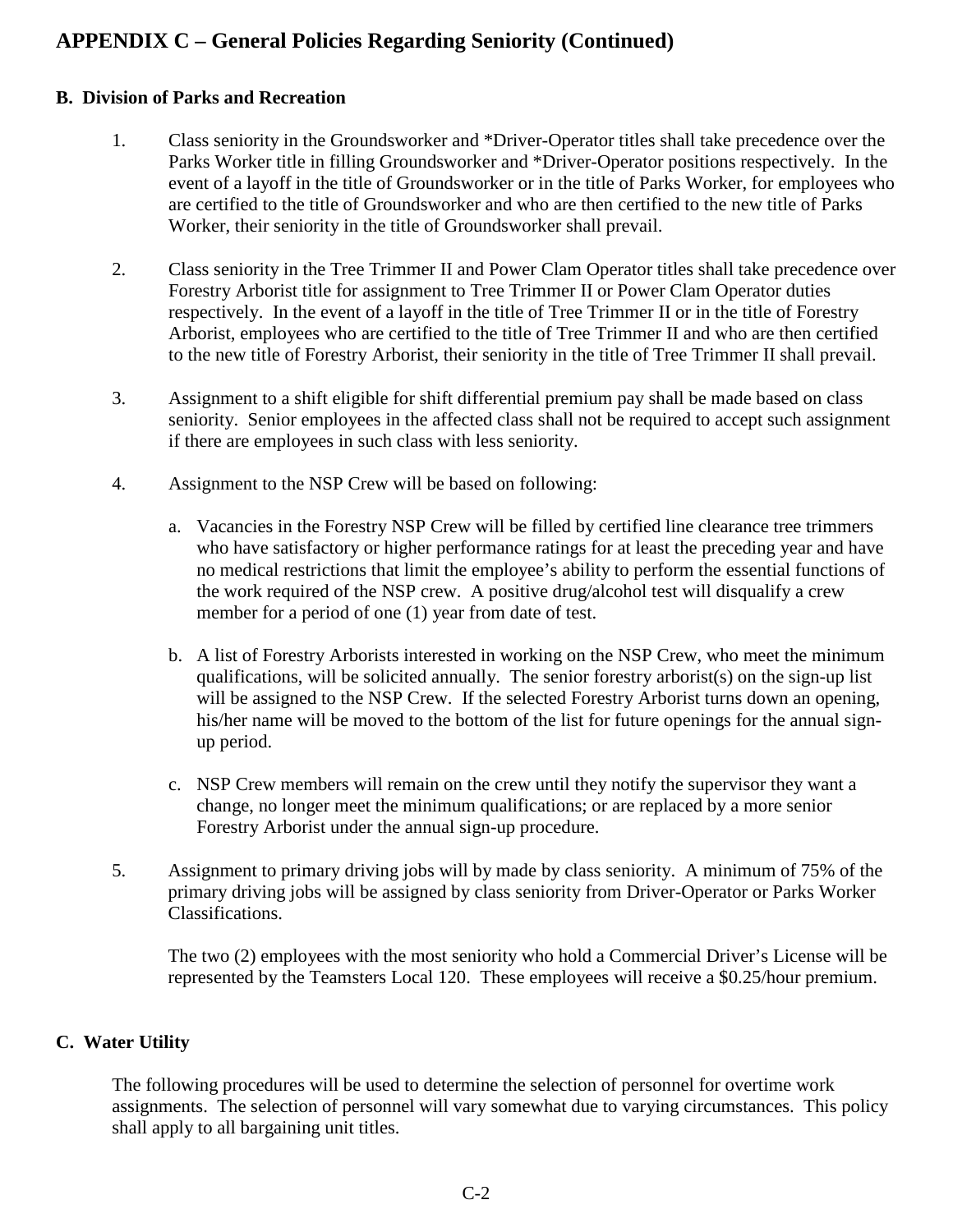### **APPENDIX C – General Policies Regarding Seniority (Continued)**

#### JOB ASSIGNMENTS:

- 1. Job assignments for members of the Tri-Council at the Distribution Division of the Water Utility will be made using the following criteria:
	- a. Short term (less than the full winter or summer cycle) assignments will be made at managements' discretion.
	- b. Full term (the entire normal winter or summer cycle) assignments will be made on the basis in a given title when openings occur on a particular crew. If there will be an opening for a full cycle on a crew, management will ask those employees working the same title as that opening if they are interested in the position. This will be recorded, and the most senior employee working in that title interested in the job will be given the position, provided the employee is qualified. Should management have valid reasons not to appoint this candidate to the position, those reasons shall be given to the candidate in writing. If no one is interested in a position, the assignment will be made to the least senior Employee regularly working that title.
	- c. Definitions for this section:
		- 1. Seniority used shall be Class Seniority per 11.1B.
		- 2. "Normal" working cycles for the Utility are late November to late March (winter) and late March to late November (summer).
		- 3. An "Opening" is defined as a vacancy on a crew expected to last at least one entire cycle.
	- d. If a short term assignment is made and the time arrives to make assignments for the next cycle, management will review the assignment to determine whether it will be considered an "opening" or not. If it is considered an opening, Section B shall be followed.
- 2. Assignment to primary driving jobs will by made by class seniority. A minimum of 75% of the primary driving jobs will be assigned by class seniority from Driver-Operator – Water Utility or Water Utility Worker I classifications.

The six (6) employees with the most seniority who hold a Commercial Driver's License will be represented by the Teamsters Local 120. These employees will receive a \$0.25/hour premium.

3. Any employee required to load and scrape (using a backhoe) their own truck will be paid one hour of HEO pay per eight hour shift. Overtime hours will be prorated to the nearest quarter hour.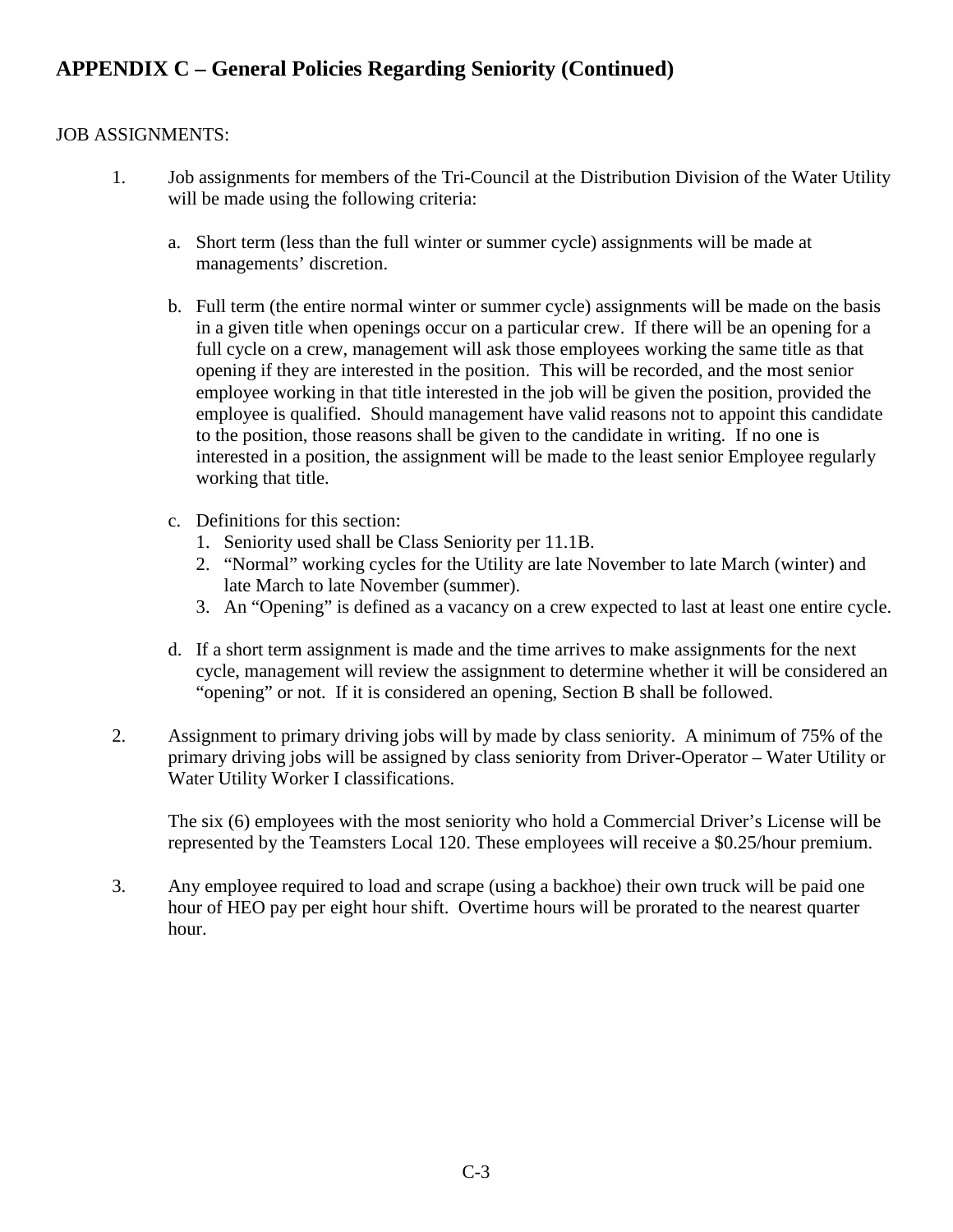### **APPENDIX D – General Policies Regarding Overtime**

The following are general policies regarding the assignment of overtime.

#### **A. Department of Public Works**

1. Sewer Maintenance Division

<span id="page-40-0"></span>It is the policy of the Sewer Maintenance Division to assign overtime in a way which is both fair to all employees and efficient for the administration of this division. In order to implement this policy the following guidelines will be used by the supervisor in charge of setting up crews to work overtime.

- a. An **OVERTIME AND CALL OUT SCHEDULE** will be maintained. Names will be listed in order of seniority. This list will be updated periodically. When people are called from this list, they will be called by title in order of seniority with the following exceptions:
	- 1. A person who is on **sick leave** will not be called unless no one else is available.
	- 2. A person who is on **vacation** will not be called unless all people on the list who worked that day are unavailable for overtime. In the case of overtime during the weekend, those people who worked on Friday will be called first.
	- 3. People paid under a certain title during the workday will be called out for overtime under that title. If enough laborers or service workers cannot be found or if a jet operator is needed, then people who worked a different title that day may be called.
	- 4. If a supervisor gets a call during the workday on a job that may go into overtime, he/she will assign the crew that is most available at that time to do the job.
	- 5. If a crew is on the job and that job has to go into overtime, that crew will work the overtime. If this happens on a Friday and it will be necessary to work during the weekend, that same crew will be called first. The only exception will be for steaming during the weekend, in which case crews will be set up by seniority.
	- 6. All persons on light duty will be moved to the bottom of the Overtime and Call Out Schedule.
- b. It will be up to the supervisor who checks out the complaint to determine what equipment is needed and to call out a crew to complete the job.
- c. Nothing in this policy will prevent a supervisor from deviating from this policy when, in his/her judgment, an emergency exists or it is in the best interest of the division to do so.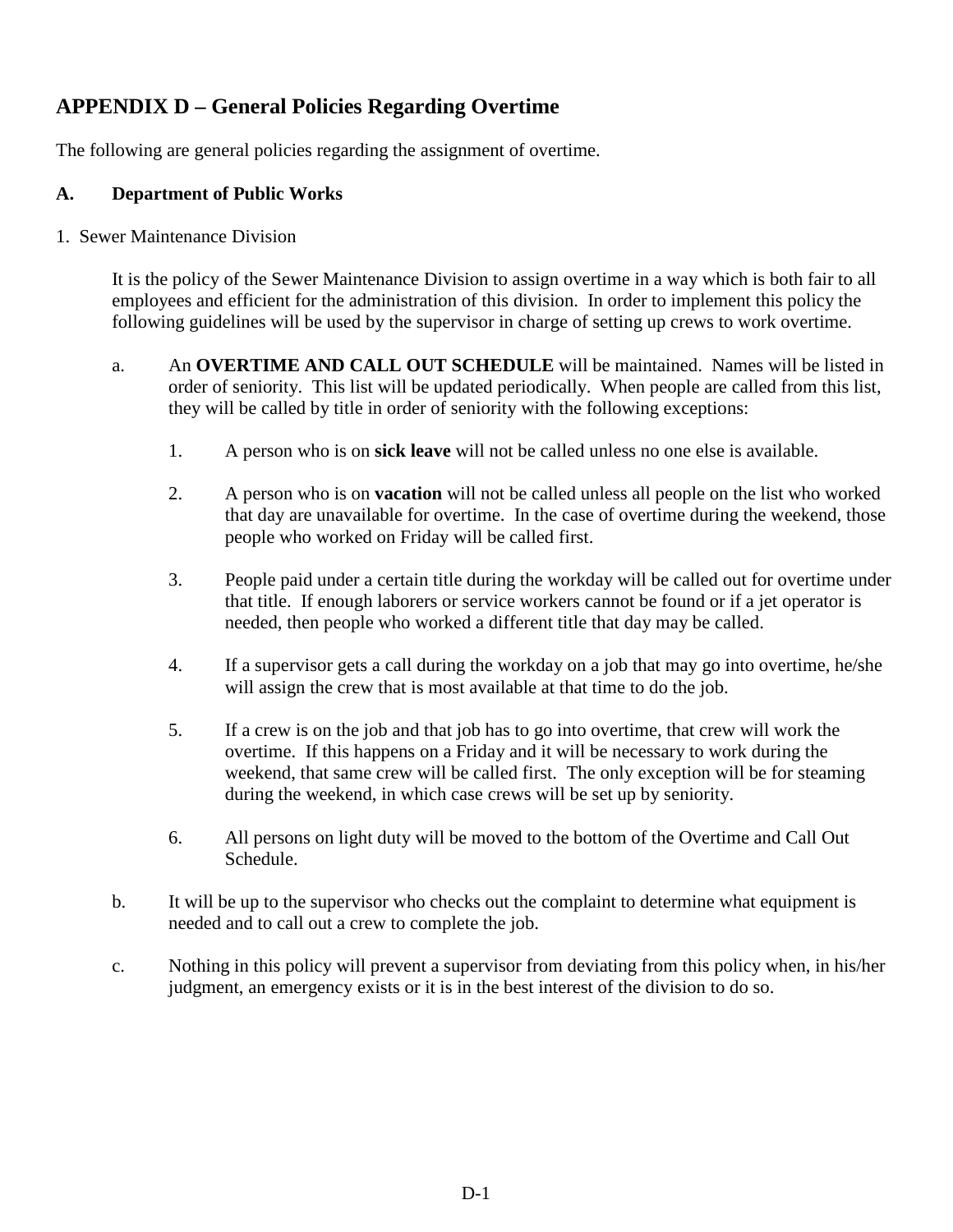#### 2. Street Maintenance Division

- a. Week-end and Holiday overtime will be assigned by seniority, from a posted sign-up list. This procedure will be used only when all Heavy Equipment Operators, \*Driver-Operators and Street Service Workers have been assigned to work 40 hours. The assigned crew that starts a job shall continue on the job, when overtime is required to finish the job. If the job requires the week-end to finish, the original assigned crew will be assigned to finish the job.
- b. \*Driver-Operators, Heavy Equipment Operators or Street Service Workers temporarily assigned for more than one week to other divisions (including for this purpose, the asphalt plant) or to other departments, shall be moved to the bottom of the Street Maintenance Division seniority list for purposes of overtime for the duration of the assignment.
- c. The Dispatcher will take up to two (2) phone numbers for each employee to be put on the seniority list. When work is available the Dispatcher will start calling from the top of the seniority list. The calls will be made with no waiting between calls and first to answer will get the work. When a message is left, available work will go to the first to respond.
- d. If an employee is off a day for vacation, floating holiday, or comp time, he/she will be eligible to be called for overtime work that starts after the conclusion of the regular work day. If an employee is off a day for sick leave, he/she will not be called for overtime work until the following day. If an employee is off sick on the last day of the regular work week, he/she may be called for overtime work, on his/her two regular days off, if he/she has called in to return to work. If that employee, is then off sick on the first day of his/her work week he/she will need a doctor's certificate to be paid for that day.

#### **B. Division of Parks and Recreation**

1. Parks Maintenance Section

Overtime assignment within the Parks Department will be made within crews by classification seniority to employees qualified to do the work. Disputes arising from these assignments may be appealed up to and including Step 3 of the grievance procedure of this Agreement.

- a. When overtime is required and a crew does not have enough employees to cover the event, the supervisor will fill the crew first using crew seniority involving employees under his/her budget authority and then will have the option to choose the crew he/she deems most appropriate.
- b. For the purpose of this section an employee assigned to a building or facility alone will be deemed a crew of one.
- 2. Forestry Section

A sign up list will be circulated prior to each weekend during the storm season. Employees that will be available for emergency call out work during that weekend will so indicate on the sign up sheet.

Attempts will be made to call out employees in the order of their seniority, however, conditions may prevail that prevent this in order to provide for a response to an emergency situation. If a crew is on storm damage clean up during normal working hours, that crew may continue after the eight hour work day has ceased until the Supervisor dismisses the crew.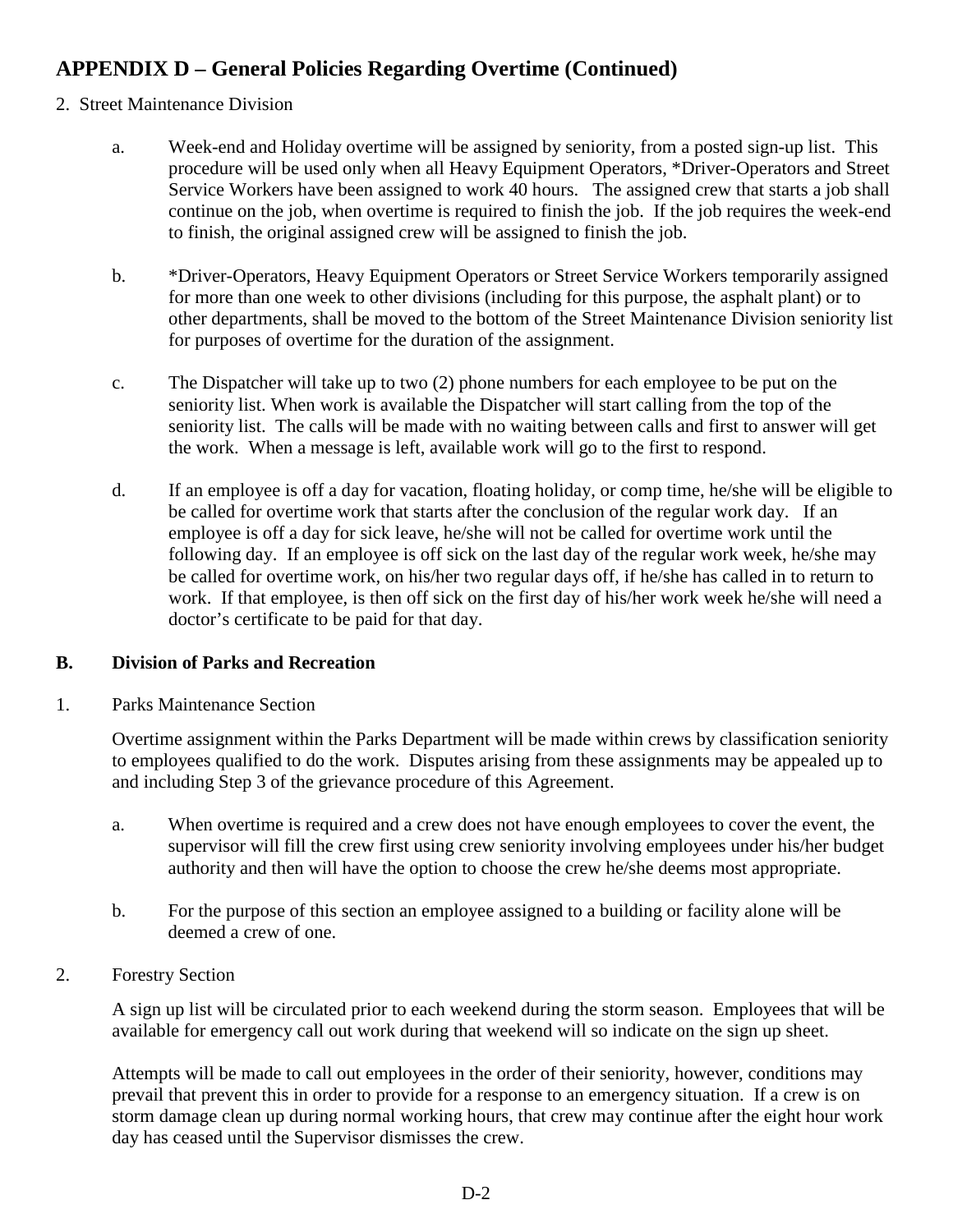#### **C. Water Utility**

The following procedures will be used to determine the selection of personnel for overtime work assignments. This policy shall apply to all bargaining unit titles.

#### DEFINITIONS:

Daily Overtime List:

#### OVERTIME LIST ELIGIBILITY:

- 1. There shall be two overtime lists with the night shift and day shifts having separate overtime lists.
- 2. A person holding more than one title shall use his/her normal working title for the overtime list.
- 3. If a person is off a day for vacation, floating holiday or compensatory time, he/she will, be eligible to be called for overtime work that starts after the conclusion of their regular work day. If an employee is off a day for sick leave, he/she will not be called for overtime work until the following day. If an employee is off sick on the last day of the regular work week, he/she may be called for overtime work on his/her two regular days off if he/she has called in to return to work. If that employee, is then off sick on the first day of his/her work week, he/she will need a doctor's certificate to be paid for that day. Any employee that does not work when forced because they are sick must provide a medical certification before returning to work.
- 4. Personnel assigned to the night shift will not be on the overtime list for days.
- 5. An overtime assignment call-out sheet shall be used for both day and shift overtime call outs to verify proper use of the procedures. Anyone intentionally misusing the overtime policy shall be subject to discipline.

#### OVERTIME LIST SELECTION PROCEDURES -- DAY CREWS

Calling out for overtime shall be done in a cautious and courteous manner. When calling on the phone, the caller should identify themselves and state the reason why the call is being made. Overtime is important to all and should be treated as such. The foreman should be called first as he has to obtain utilities. If there is any question as to the need to work on, overtime the circumstances should be discussed with the foreman before the decision is made to call a crew. An additional 30 minutes to call the rest of the crew should be no problem. Only the Foreman, or Control Desk Worker may actually do the calling -- it should not be delegated any further. The form shall be completely and accurately filled in and signed by the caller. One attempt to a maximum of two (2) numbers, shall be made to call each person. The employee will have 10 minutes to respond.

A quick response is expected to the overtime offer, so that a crew can be constructed and work will not be delayed. During the normal work day, it is understood that in some cases, up to an hour may be necessary to contact, family, etc., before the decision to work can be made. However, after 1:00 p.m., it is necessary to get an answer within 15 minutes so as not to delay the job as people are leaving for the day. The foreman will, to the extent feasible, allow employees the opportunity to make a quick phone call if necessary.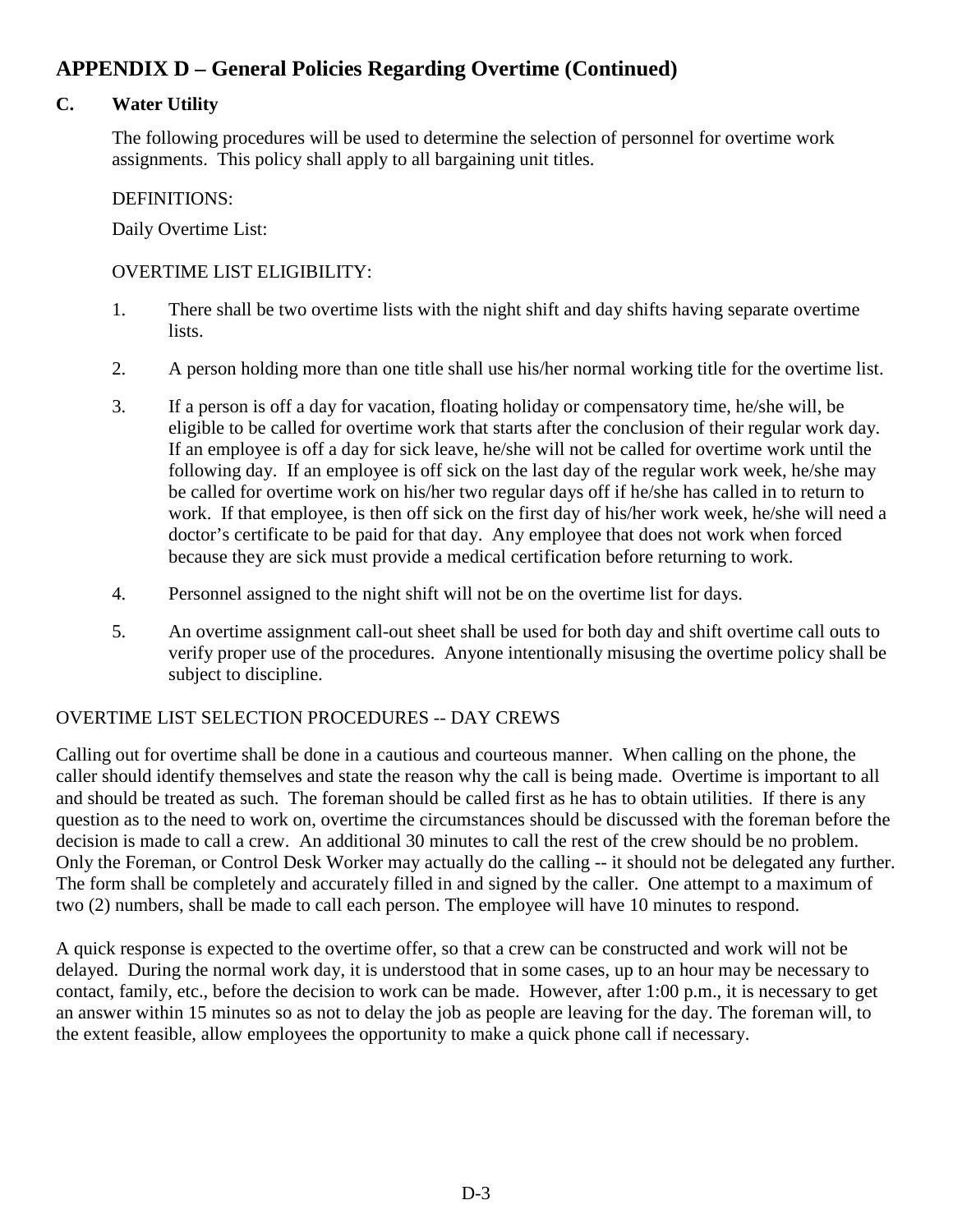- 1. If the most senior employee who is up that day cannot work, employees shall be called by seniority order. If no employee is available to perform the overtime work the employer shall force the least senior employees to work the overtime. Employees in WSWII and WUWI titles in Distribution will be forced on a daily rotating basis when required to work overtime. As a condition of employment, employees are expected to be available and respond when called for overtime. Temps will be used as a last resort.
- 2. Personnel will be selected by seniority order for emergency jobs that come in after normal working hours (main breaks, etc.) or for planned overtime jobs where no crew has previously worked on the project during normal working hours.
- 3. If a crew cannot complete a job in normal working hours and the decision is made to continue the job into overtime, all crew members are expected to work the overtime. If prior commitments prohibit crew members from working the overtime they must inform the supervisor at the start of their shift. Management will attempt to accommodate these requests. However, employees are to stay on the job until their replacement arrives so as not to delay job completion. If the job is expected to go beyond 2 hours of overtime, any probationary HEO's on the seniority list shall be replaced at 3:30 p.m. If the job, including the street repair crew, will go beyond 3:30 p.m., the Truck Driver shall be replaced, by the most senior Truck Driver. If possible, the Dispatcher shall switch drivers on jobs between 1:30 p.m. and 3:30 p.m. to allow the driver who is up to be on the overtime job. If this is not possible, the replacement driver shall begin at 3:30 p.m. with a different truck. The daytime driver shall be released when the truck is empty (i.e. if the truck is being filled the driver shall be released after emptying at the landfill and if hauling fill to the job the driver shall be released when the fill has been dumped.) If more than one truck is needed for overtime, seniority order shall be followed as per the above procedures. Other replacement workers will be permitted only in emergencies.

If there are multiple overtime jobs on a normal working day, the most senior truck driver shall be switched to the job anticipated to last the longest. This shall be done when the job he/she is presently working has been completed, or at some practical point.

- 4. If a crew is working on a project and the decision is made that work will have to be scheduled during overtime hours (due to shutoff complications, etc.) the crew that is on the job at that time will also work the overtime, except for the Truck Drivers, HEO's not on the standard overtime list, and any employee working out-of-title. They will be called off the standard overtime list. If any other members of the crew cannot work the overtime, the vacancy will be filled from the overtime list.
- 5. If a job comes in after 2:00 p.m. and will result in overtime, it shall be at the discretion of the Superintendent or Assistant Superintendent if #3 or #4 will apply.
- 6. Anyone working overtime through the night will not be allowed to work overtime the following night.
- 7. Temporary workers may not work more than one hour of unscheduled overtime unless no one else is available after following the overtime selection procedures defined in section 1 and 2. If a temporary worker is on a job and needs to be replaced because the job is going to last more than an hour, replacement workers will be called out according to sections 1 and 2.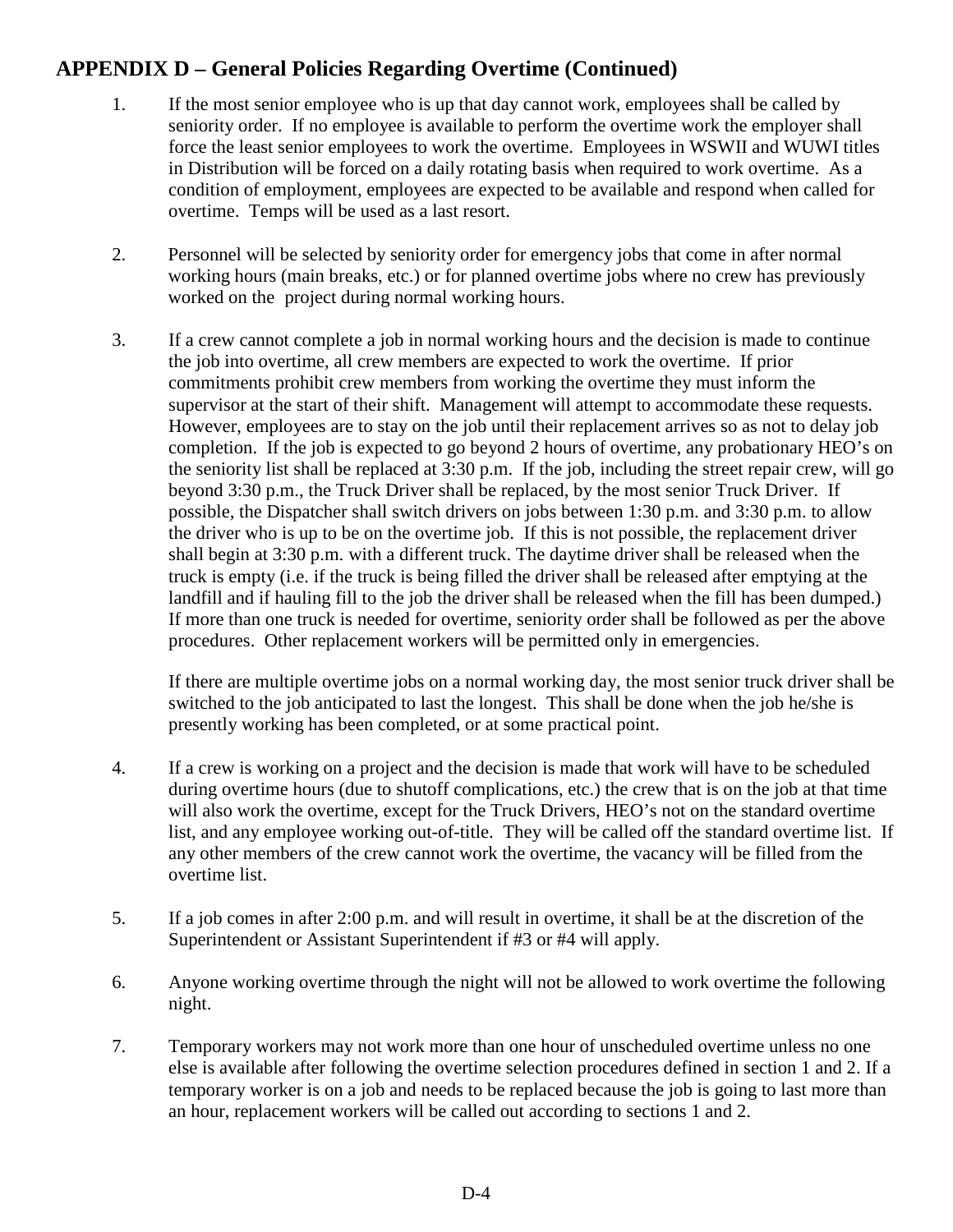#### OVERTIME LIST SELECTION PROCEDURES - NIGHT CREWS

Night crews shall schedule vacation so only one employee is off at a time. If a person is missing on the evening shift and a large amount of work is carried forward from the day shift into the evening, a day shift UW II may be kept to help clear up the backlog or a replacement called in at management's option (generally, this will depend on whether or not there are more than 2 hours of work).

If the decision is made to call in a replacement or supplemental crewmember, the overtime callout procedure shall be as follows:

In general, replacement personnel shall be called from the standard list covering the title that is absent, i.e. the title the absent crew member would normally work, or, in the case of supplemental help, the title that is needed.

- 1. If the CDW is absent and a replacement is needed, a CDW is called.
- 2. If the WUW II is absent and a replacement is needed, a WUW II is called.

During the period from November 15th to March 15th, it may be necessary to replace both employees (all three if all are off) depending on workload on the late and weekend shifts. It is management's intention to maintain a three person crew during this period. This three person crew includes the evening shift Monday through Friday UW I, and late shift UW I if so used.

If no one can be found to come in from the standard night overtime list, a replacement shall be sought from the day standard overtime list, before going to the night standby list.

The night crew overtime list shall rotate as used.

#### DISTRIBUTION DIVISION OVERTIME POLICY:

The following procedures will be used to determine the selection of personnel for overtime work assignments. The selection of personnel will vary somewhat due to circumstances. This policy shall apply to all titles. New lists will be established in, March, July, and November of each year in order by seniority and rotated by four months.

#### OVERTIME POLICY FOR THE THAWING RIGS:

In the event it is necessary to work overtime to thaw frozen services, the following policy will apply:

- 1) Generally, the crew will include one Heavy Equipment Operator (HEO), and one Utility Worker II (UW II), and may include one Utility Worker I (UW I).
- 2) If it is necessary to continue working the rig after working a regular work day, the crew will be called off the thawing overtime list.
- 3) For the case of starting a crew during overtime hours, the entire crew will be called off the list.
- 4) For either case, the usual rules about maximum number of hours worked consecutively will apply.
- 5) The "list" will consist of all those day employees holding the above titles who are interested in working. This list will be developed each November and will be listed in order of seniority in that title. The list will "rotate", i.e., an employee's name will be moved to the bottom of the list after working or being given an opportunity to work. If no UW II from days is able to work, a UW II will be called off the night list.